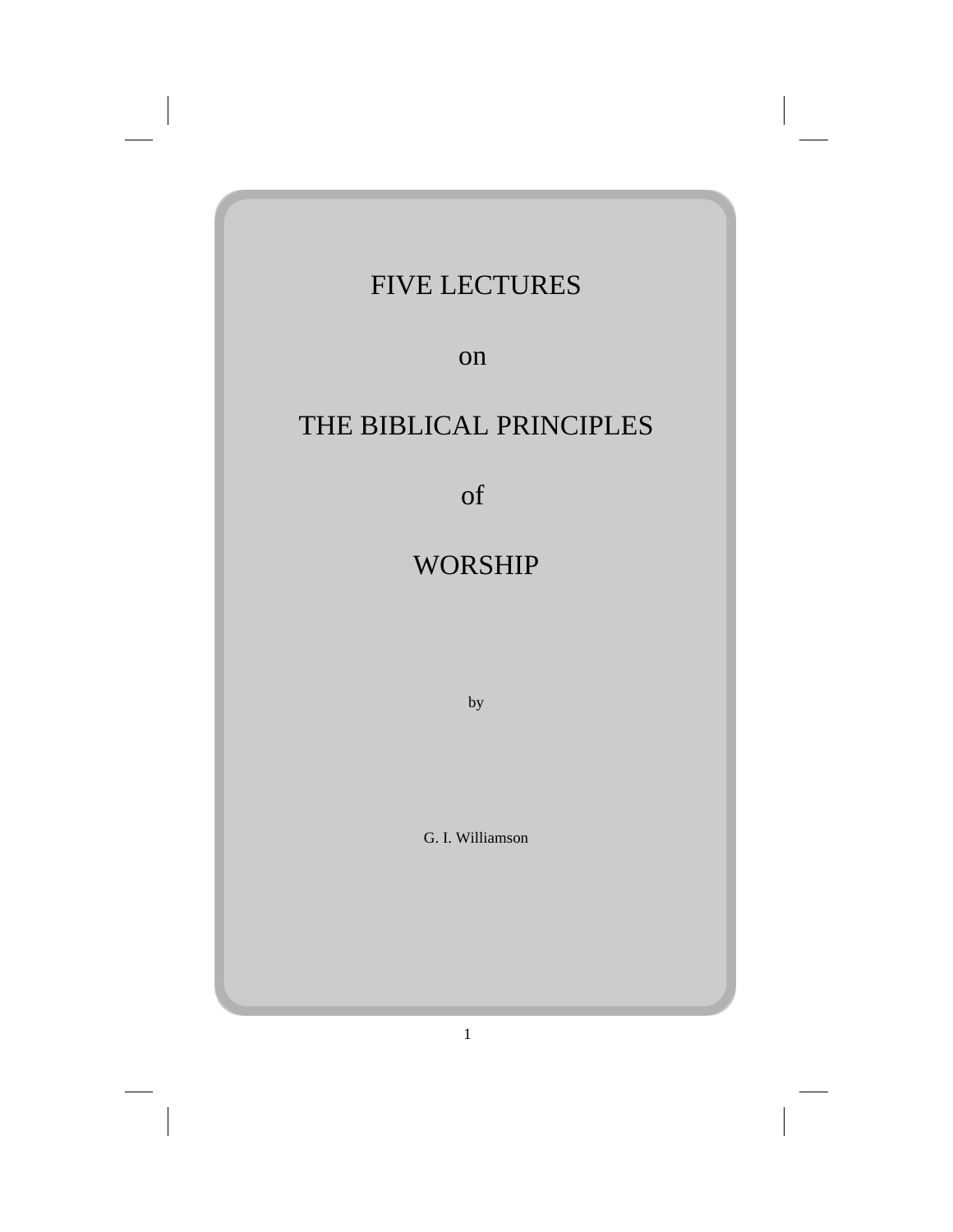\_\_\_\_\_\_\_\_\_\_\_\_\_\_\_\_\_\_\_\_\_\_\_\_\_\_\_\_\_\_\_\_\_\_\_\_\_\_\_\_\_\_\_\_\_\_\_\_\_\_\_\_\_\_\_

## **How I Came To The Conclusion That Our Reformed Fathers Were Right About Worship**

Thank you very much, Chuck. I feel like I'm bringing coal to Newcastle, because I know everything I've said you've already said. But it's a great privilege and I want to say, by way of preface: I'm not trying to be original here. I'm not trying to impress the scholars. I am seeking to convince you. I believe the doctrines of the Bible are essentially those doctrines that are enshrined in our historic Confession. I also believe they are so clear in the Bible that the rank and file of God's people can understand them. (Similarly, I can understand John Calvin while I can't understand some of the modern theologians!) It is also my conviction that the New Testament is consistent with the Old, and that there is a close relationship between doctrine and practice.

Let me start, then, by asking this question: how can the doctrine of worship in the Reformed churches today be the same doctrine as that of the Reformers when the practice is so radically different? That started to trouble me years ago. And that is why I entitled this first lecture: "How I came to the conclusion that our Reforming Fathers were right about worship" or "A funny thing happened to me on the way to the Candlelight Service." Believe it or not, those of you have read some of the things I have written, I actually did have a Candlelight Service as a young pastor in a presbyterian church in Western Pennsylvania many years ago. I did it because I didn't know any better. I have come to see my great error, and I want to tell you tonight a little bit about the pilgrimage in my own spiritual life that brought me to see the error of my way, and the truth taught by our Reforming Fathers.

We just sang Psalm 78:1-8; in which, among other things, we are told that God

*"..established a testimony in Jacob, and appointed a law in Israel which he commanded our fathers, that they should make them known to their children; that the generation to come might know them, the children who would be born, that they may arise and declare them to their children, that they may set their hope in God, and not forget the works of God, but keep his commandments; and may not be like their fathers, a stubborn and rebellious generation, a generation that did not set its heart aright, and whose spirit was not faithful with God."*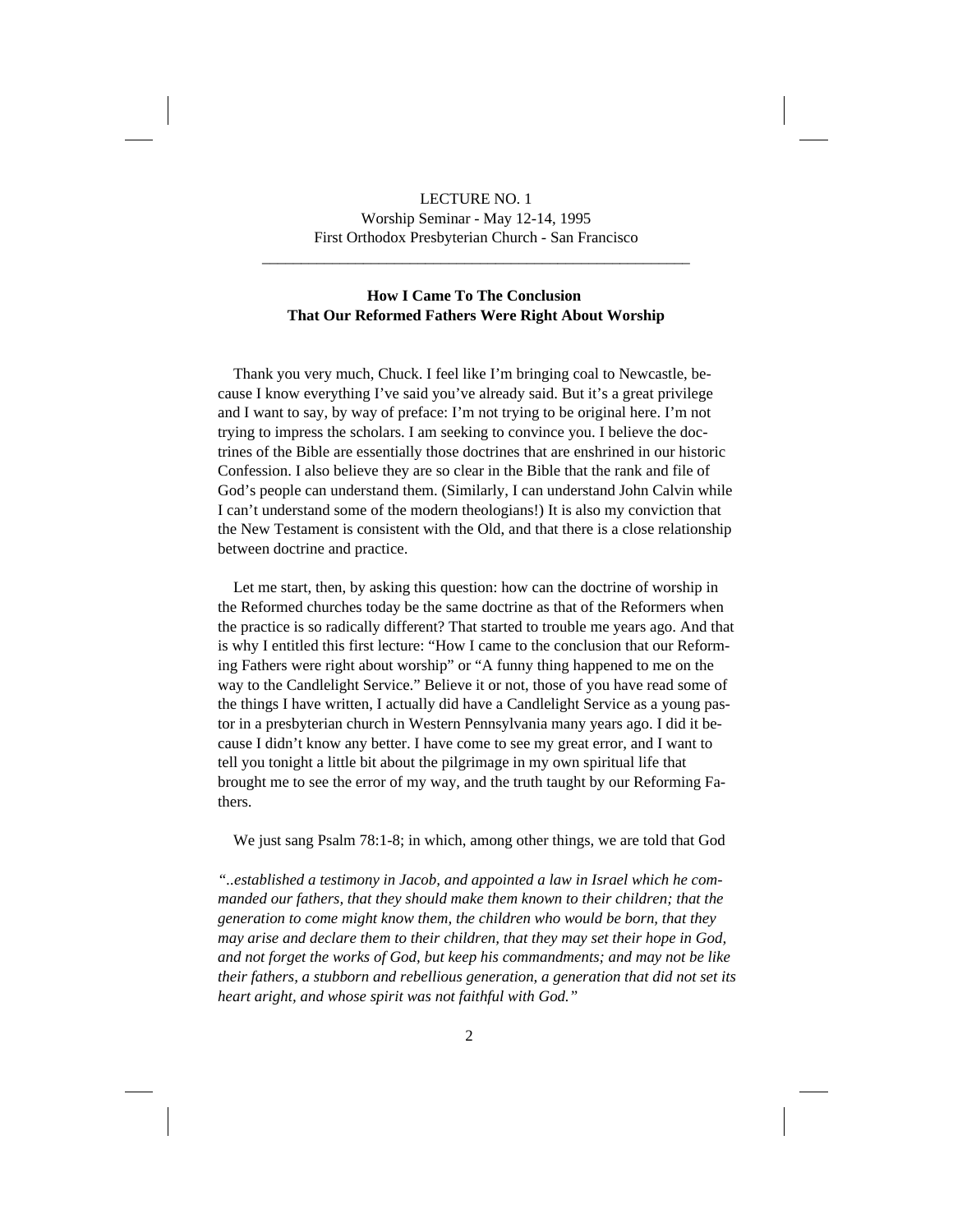My parents, and all of my grandparents, were members of the old United Presbyterian Church of North America. Our family heritage, then, was from a long line of either Covenanter or Secession presbyterians in Scotland. When they migrated to this country, they came together first in the Associate Reformed Presbyterian Church, and then—with a second union—in the United Presbyterian Church of North America. That union took place in 1858. And for a considerable time after that union, that church was a militant witness of the historic Reformed faith, and the principles and practice of Reformed worship. If you'd like to know what I mean, get hold of the volume entitled The Psalms In Worship, recently republished by the Stillwaters Revival Book people in Canada. It is a republication of a symposium by United Presbyterian pastors, published soon after the turn of the century—around 1905. It contains 54 essays on various aspects of biblical worship.

Yet, within two decades after the fine effort of this book, the lines were becoming quite fuzzy in the United Presbyterian Church. Professor John Murray of Westminster, who held firmly to the historic reformation view of worship, once said to me that he knew of no such rapid eclipse of the Reformed faith as that which had taken place in the old United Presbyterian Church of North America. I loved that church because my roots were in it, and my earliest days were spent in its fellowship. And one of the things that I noticed some years later was the ordination vow No. 4 of that church, and it read like this:

*"Do you promise to submit, in the spirit of meekness, to the admonitions of the brethren of this Session, in subordination to the Presbytery, Synod, and General Assembly; and do you promise to maintain the unity of the Spirit in the bond of peace, and that you will not follow divisive course, either by complying with the defections of the times, or giving yourself up to a detestable neutrality in the cause of God?"*

The fathers that wrote these words saw yielding to the spirit of the age, and the defections of the times—and even neutrality—as a detestable cause of division and apostasy in the church. Sixty-seven years later, the United Presbyterian Church exchanged its historic Confession and vows for one in which the following phrase is found:

*"...forbearance in love which is required by the law of God is to be exercised toward any brethren who may not be able fully to subscribe to the Standards of the Church, while they do not determinedly oppose them, but follow the things which make for peace and things wherewith one may edify another."*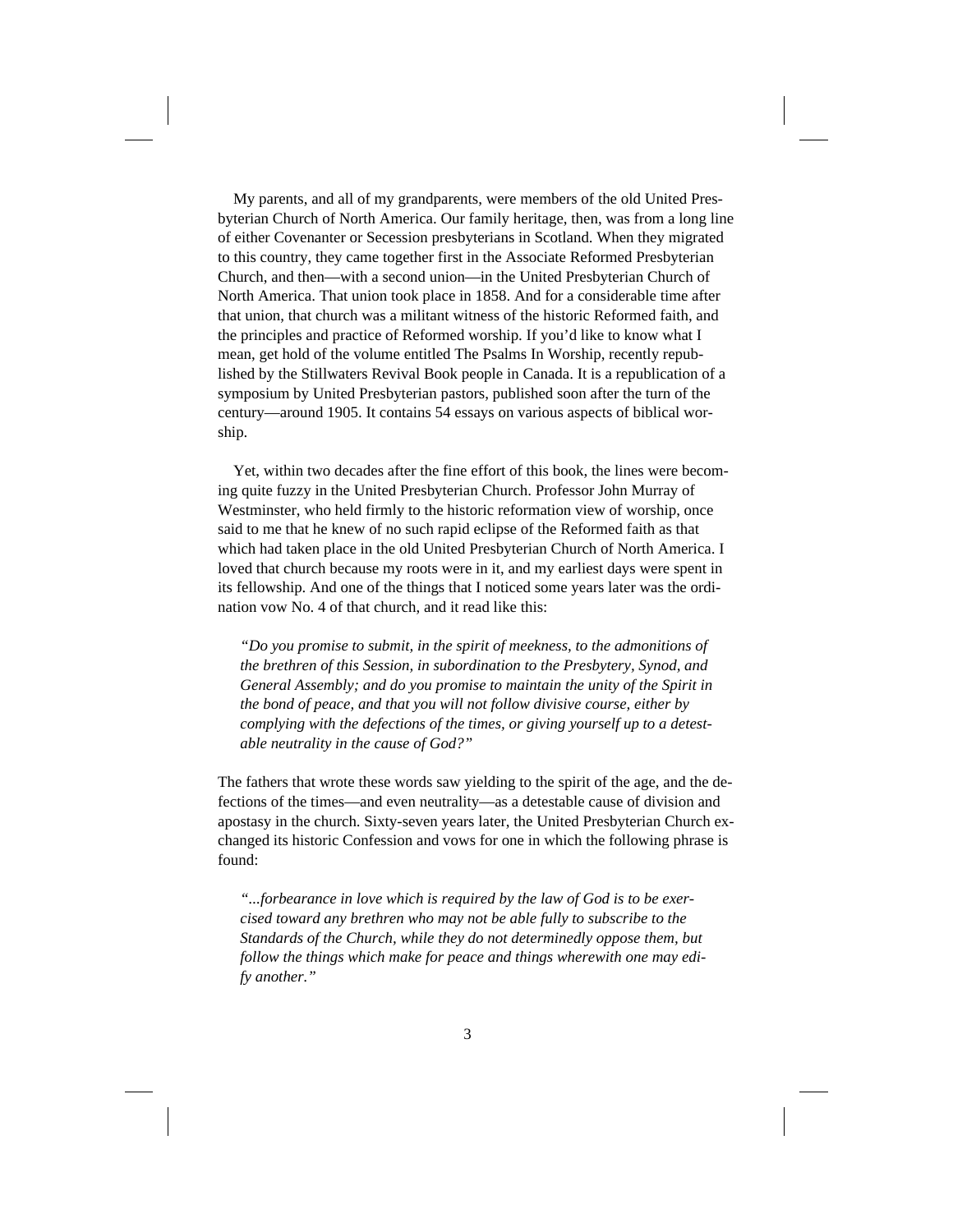In 1858 neutrality was seen as an intolerable evil. In 1925 it became an allowable option.

It was not yet a modernistic church when I was born and raised in its midst; but it was a church that no longer diligently catechized its children. I didn't know they had a catechism when I was brought up in that communion. I never realized that my parents knew that catechism either until recently—two years ago, to be exact—when I saw my mother for the last time. She was 95 years of age, and I happened to be speaking with her about spiritual things, and said, "Well Mother, what is the chief end of man?" And right away she said, "Man's chief end is to glorify God and enjoy him forever." I was stunned!—and immediately said, "What is God?" And she said, "God is a Spirit, infinite, eternal and unchangeable in his being, wisdom, power, holiness, justice, goodness and truth." What a tragedy that what she had been taught as a girl, the church later ceased to teach.

I thank God that I felt the call to be a minister of the gospel of Christ in that church. It still taught a saving message. During my early years, and also through my years in college and seminary, I was only dimly aware of the magnitude of the calamity that had come upon my ancestral church and those in it—including my family. But it has been a tragic loss.

Then, when I went to the United Presbyterian Seminary in Pittsburgh, Pennsylvania, and my allotted time under the G.I. Bill—and by the way, that's where my nickname started, during the Army years—and I found it necessary to serve as a student pastor in a small country church, in God's marvelous providence somebody was throwing away a copy of The Psalms In Worship, and so they gave it to me. I put it on the shelf and didn't think much about it for quite a long time. After my graduation, I was called to the old Rock Street U.P. Church in Fall River, Massachusetts. And a retired minister, about 80 years of age, decided to give me a shelf full of the minutes of the General Assemblies of the United Presbyterian Church. And then it was that I finally decided to find out what my roots were, and began to study that history—the General Assemblies, the decisions, the argumentation on which they were based, and the like. And within a year and a half, I came to a devastating conclusion that the United Presbyterian Church—the church of my fathers—had abandoned its heritage to such an extent that I could no longer serve in it.

The creed which replaced the Westminster Standards in 1925 was heretical. And so I accepted a call to the Associate Reformed Presbyterian Church in the South; and I accepted it because it had the same genealogical origin as the church of my fathers, and still professed to hold to the Westminster Standards. And so it came to pass that I found myself serving three congregations in rural Arkansas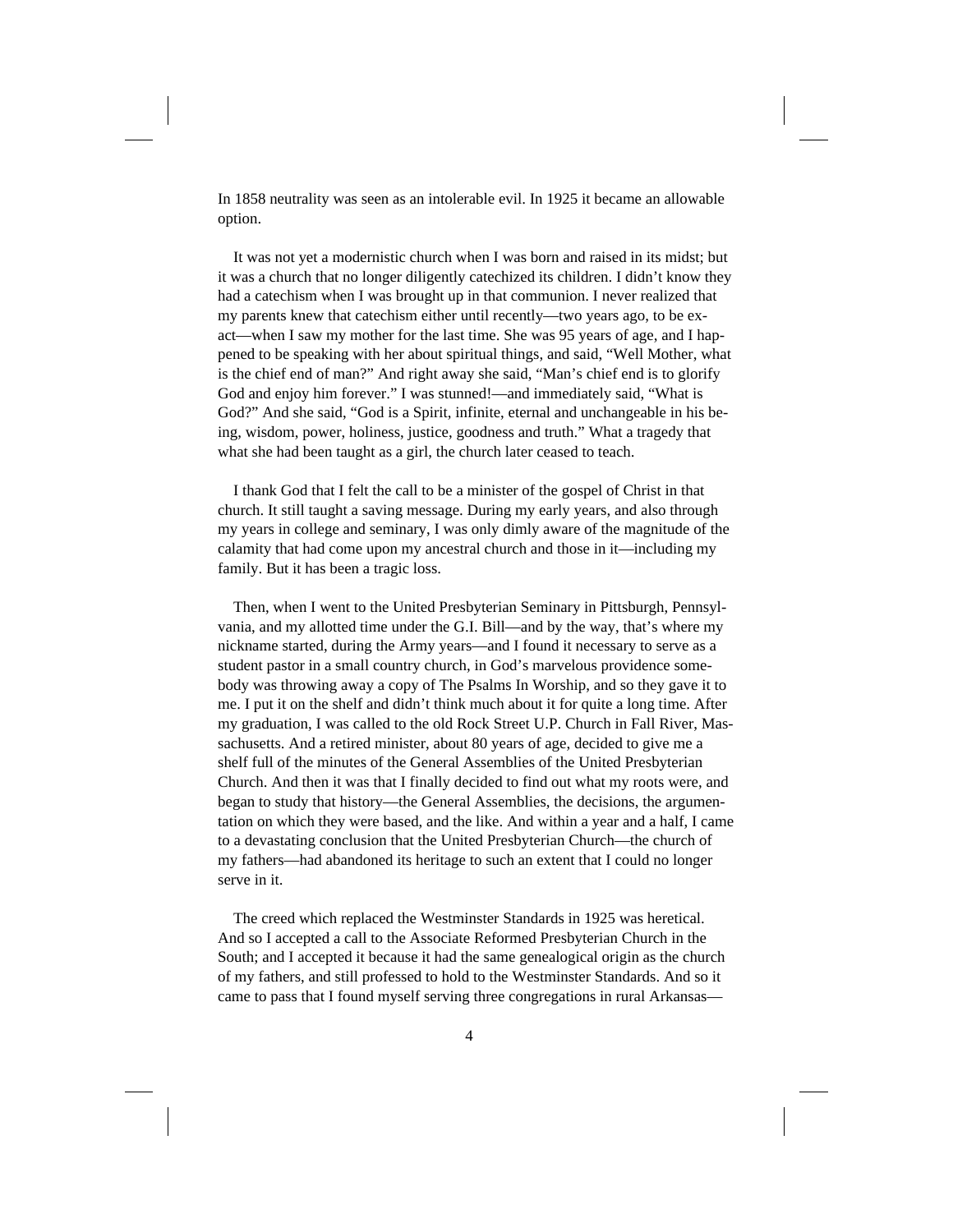all three of which, at that time, still sang the psalms in worship. This stimulated me further: Why was there such a thing as a psalm-singing congregation? Where did that practice come from? Because I hadn't been brought up that way it seemed strange to me, and I wanted to find out why they did this.

In the end, after much study and prayer and inner anguish, I came to the firm conclusion that the fathers—and by that I mean the Reforming Fathers, like Calvin, Knox, and Zwingli...but also the fathers of the United Presbyterian Church that I began to read about in The Psalms In Worship volume— were right about worship, and that the modern practices were wrong.

I don't know how many of you are familiar with the writings of John Calvin. But if you never read anything else that Calvin has written get a copy of his treatise entitled The Necessity Of Reforming The Church. You'd think he'd written it for 20th Century America.

*"We are accused"* said Calvin, *"of rash and impious innovation, for having ventured to propose any change at all on the former state of the Church. From such persons, all I would ask...is, that they will for a little while suspend their judgment until I shall have shown from fact that we have not been prematurely hasty—have not attempted anything rashly, anything alien from our duty—have, in fine, done nothing until compelled by the highest necessity…"* (p. 25)

There were many people then—as there are today—who raise one primary objection (even to a Seminar like this). "Ah," they say, "you're majoring in minors again; on your hobby horse again; always dealing with things that are of secondary importance. Come on, let's really deal with the primary things." Well, listen to John Calvin:

*"If it be inquired, then, by what things chiefly the Christian religion has a standing existence among us, and maintains its truth, it will be found that the following two not only occupy the principal place, but comprehend under them all the other parts, and consequently the whole substance of Christianity, viz., a knowledge, first, of the mode in which God is duly worshiped…"*

Did you get that, folks? First! *"first, of the mode in which God is duly worshiped."* That's not G. I. Williamson, that's John Calvin—the great Reformer: *"...and, secondly, of the source from which salvation is to be obtained."*

Almost anybody today would put the salvation of man first, but not Calvin. He put God first.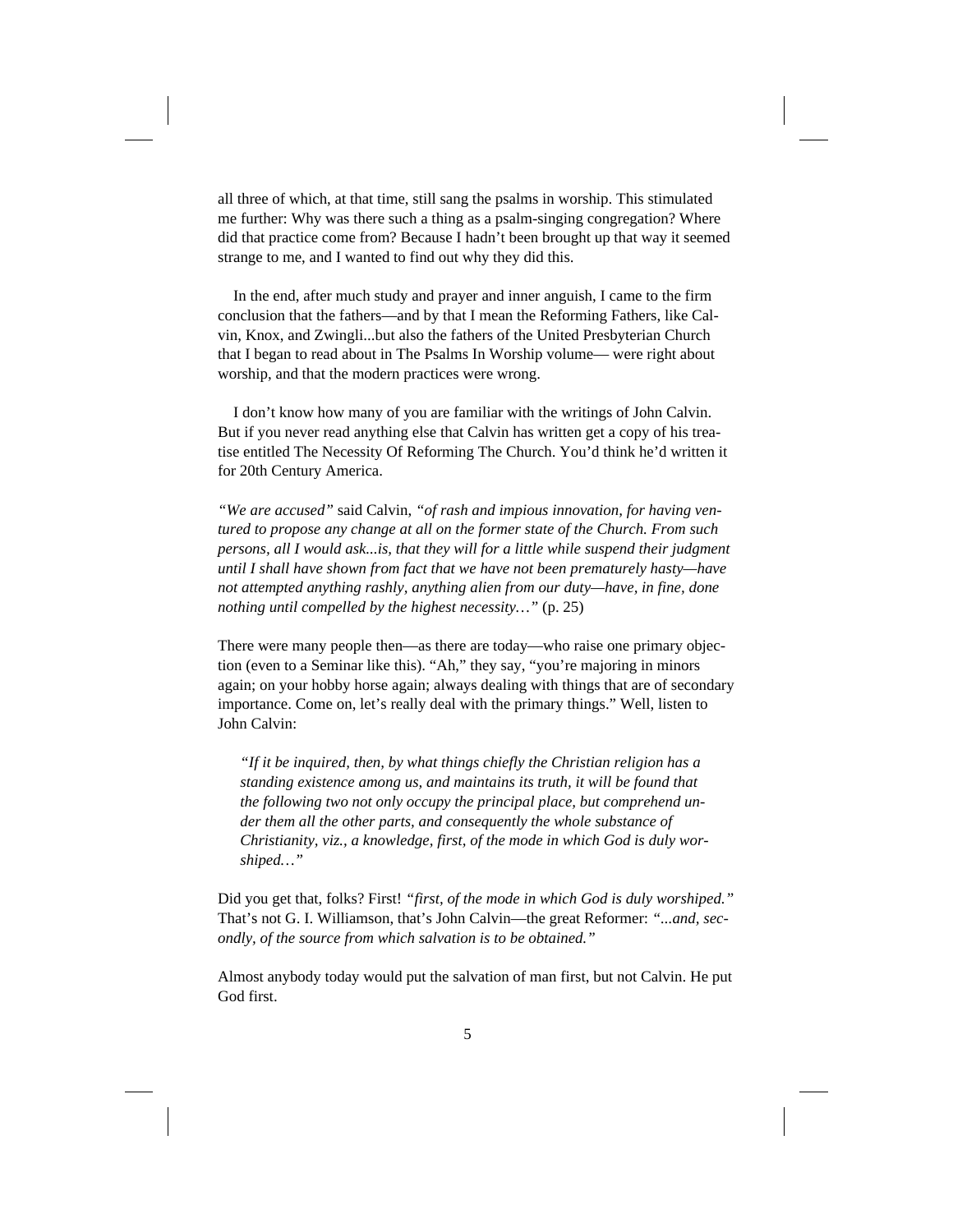*"When these are kept out of view" he said—referring to these two principles in the right order—"though we may glory in the name of Christians, our profession is empty and vain…"*

I believe John Calvin was right. When worship is deformed, the whole church becomes deformed. The lives of God's people become deformed. Conversely, when there is reformation in the highest act in which man can participate, the approach to the living God, everything else tends to be right also.

Well, then, what is the true worship of God? Well, says Calvin:

*"Its chief foundation is to acknowledge him to be, as he is…[and then]…in accordance with this, to ascribe and render to him the glory...[After that] comes self-abasement, when, renouncing the world and the flesh, we are transformed in the renewing of our mind, and…submit to be ruled and actuated by him. By this self-abasement we are trained to obedience and devotedness to his will, so that his fear reigns in our hearts, and regulates all the actions of our lives. In these things consists the true and sincere worship which alone God approves, and in which alone he delights."*

To put it in my own words: to know God as he really is, is the number one prerequisite of true worship. But second only to that, is to know ourselves to be what the Bible says we are, and then to humble ourselves to our proper place before him. When these two realities dominate our lives we are left with only one possible question: Lord, what would you have me to do when I come to worship you?

*"I know how difficult it is"* said John Calvin, *"to persuade the world that God disapproves of all..." —* And may I, as an aside, ask you to please take note of little words like *"all"* and *"every" i*n the words of the Reformer:

*"…God disapproves of all modes of worship not expressly sanctioned by his Word. The opposite persuasion which cleaves to them—being seated, as it were, in their very bones and marrow—is, that whatever they do has in itself a sufficient sanction, provided it exhibits some kind of zeal for the honor of God. But since God not only regards as fruitless, but also plainly abominates, whatever we undertake from zeal to his worship, if at variance with his command, what do we gain by a contrary course? The words of God are clear and distinct, 'Obedience is better than sacrifice.' And 'In vain do they worship me, teaching for doctrines the commandments of men.' (I Sam. 15:22; Matt. 15:9)...This is the decision, and when once the judge has decided, it is no longer time to debate."*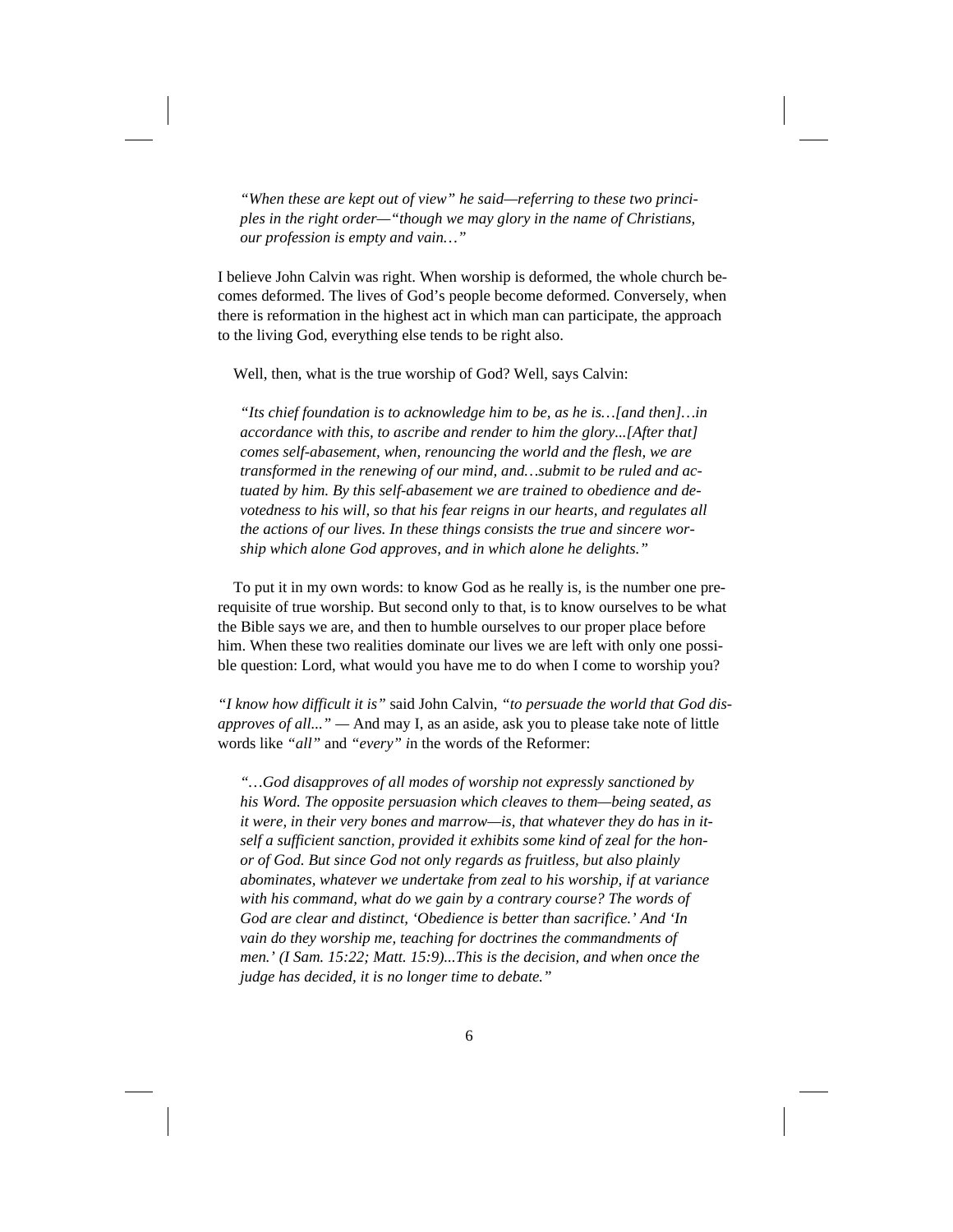And what did Calvin see in the Christian Church of his day? What do you see in our day? Let me quote him again:

*"Let me have your attention, while I show [you] how utterly at variance with this view [that is, the Reformed view] are all the observances, in which, throughout the whole Christian world in the present day, divine worship is made to consist." (p. 129)*

*"having observed that the Word of God is the test...we thence readily infer that the whole form of divine worship in general use in the present day is nothing but mere corruption.... If in what I say I seem to exaggerate, let an examination be made of all the acts by which the generality suppose that they worship God. I dare scarcely except a tenth part as not the random offspring of their own brain...." (pp. 132-133)*

So, with Calvin, God was first—then man. Worship was priority number one; then the doctrine of salvation for sinners. And right there you see what is wrong with the Church in our generation. Frankly, it has ceased to be God-centered, and has become man-centered.

When the OPC, my church, produced it's hymnal, it decided to organize the material in it along the lines of the Westminster Shorter Catechism. I was at that Denver assembly when they argued about which hymns could and which could not go into it. In the section of that hymnal dealing with the attributes of God, take note: it's mostly psalms. And that for one simple reason: the psalms are God-centered. The hymns, in general, are not. What I'm saying, in other words, is the Trinity hymnal fails to do justice to the fact that the God-centered emphasis ought to be from start to finish in the book of praise for the Church of God. Whether it be justification, adoption, sanctification, the church, or anything else—all of it should be God-centered.

In 1963 it was my privilege to go to serve in New Zealand. When I arrived in Auckland I had a surprise. That church of 400 people had a big choir of young Dutch immigrants. But to my amazement I found that they never sang in the worship services. The reason being that the Rev. William Deenick, who had come to New Zealand from the Gereformeerde Kerken in Holland, taught the people by word and deed that when the congregation assembles to worship God, they don't entertain one another, but the whole family of God sings to his praise and glory and nobody is to be silenced.

Let me now tell you the conclusions to which I was driven: First of all, the tremendous changes that I examined and studied were not a result of a diligent study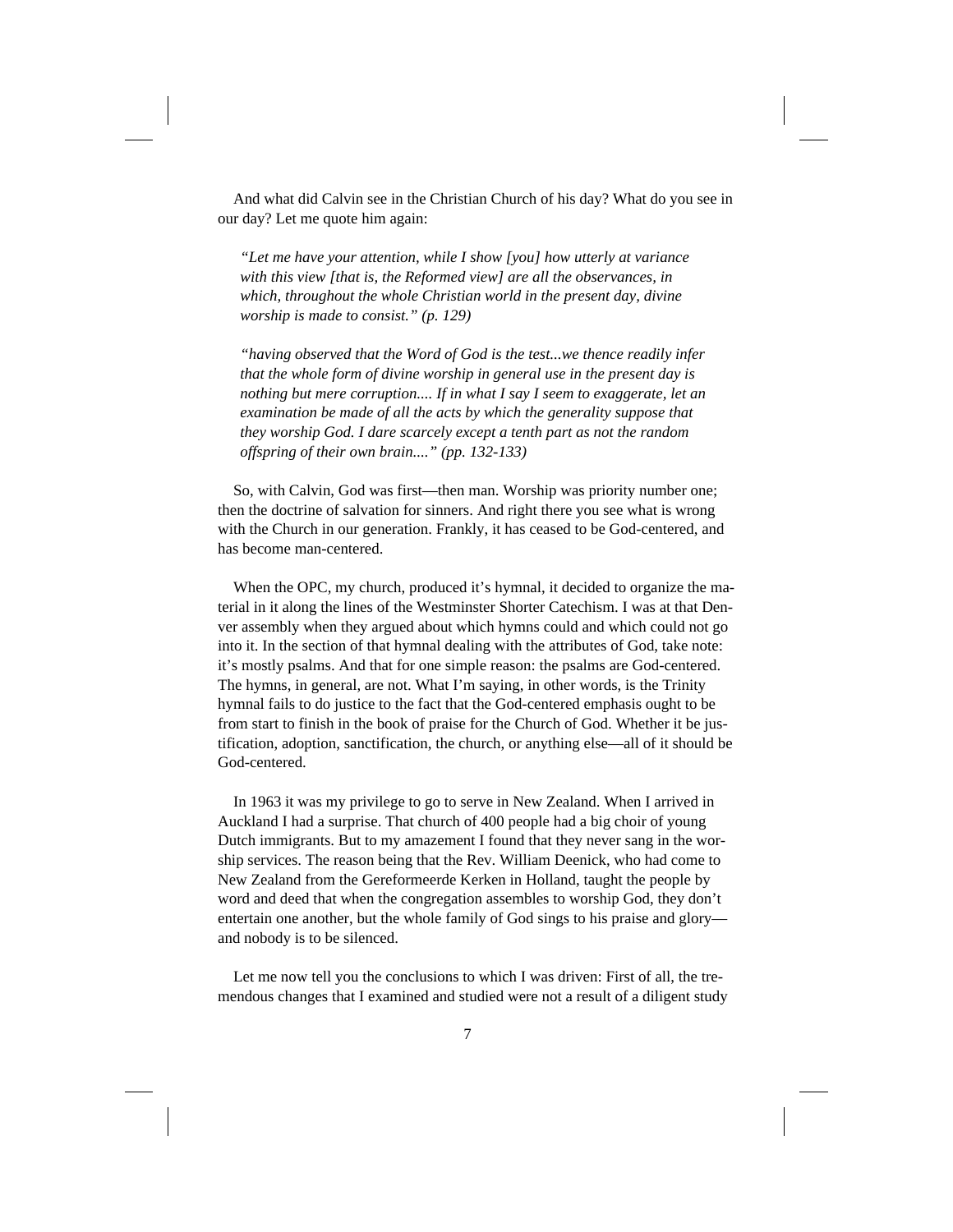of Scripture. When I went back to the Reformers I found that their arguments were biblical, textual, cogent and persuasive. When I went back to the General Assembly minutes and asked for the reasons for the changes away from those things—I didn't find any such thing. When I studied the material presented to the various General Assemblies in the early part of this century, I found nothing to even compare with the testimony of the fathers. What I found was a kind of atomistic appeal to this text or that—not unlike the kind of arguments we are hearing today in defense of women in office and liturgical dancing.

Secondly, I saw and noted at once that there was a momentous shift in the argumentative basis. It was a shift away from the old foundation which said—as our catechisms and our confession say to this day—there's no room in the worship of God for anything not commanded. That's what our confessional statements say that's what our catechism says. This was replaced, in various ways, by a new argument. Instead of saying we must worship God in a certain way because he has commanded us to do so, the argument was that we may worship in this new way because he has not forbidden it.

It gives me no joy to say it, but what passes for adherence to the regulative principle today in most Reformed churches is, in my opinion, just exactly that shift. And I want to illustrate this for you by quoting from a recent article in a church paper defending the celebration of Christmas. Please listen carefully:

*"No one would argue with the fact that the Bible records the major historical events surrounding the birth of Jesus.... Yet, where in the Bible does God command that we celebrate the birth of his Son on the 25th of December...? It must be acknowledged that these are human customs that do not find their authority in Scripture. Yes, we must preach on the birth of Christ, but God no more commands that we do so on December 25 than he does on June 30. I challenge anyone to find the practice of Christmas celebration mentioned anywhere in Scripture. You simply will not find it....*

*"...has God commanded the celebration of Christmas...? No! Then why do we find Christmas celebrations in Reformed churches that profess to do only what God has commanded? These are important question that we must ask and to which we must give answer....*

*"historically, many godly Reformed Christians have refused to celebrate Christmas. Calvin and other Reformed leaders would not participate in the observance of holidays instituted by the Roman Catholic Church which were not authorized by the Scripture itself. One source which I have says that Christmas was instituted in 345 A.D. by Pope Liberius. Another*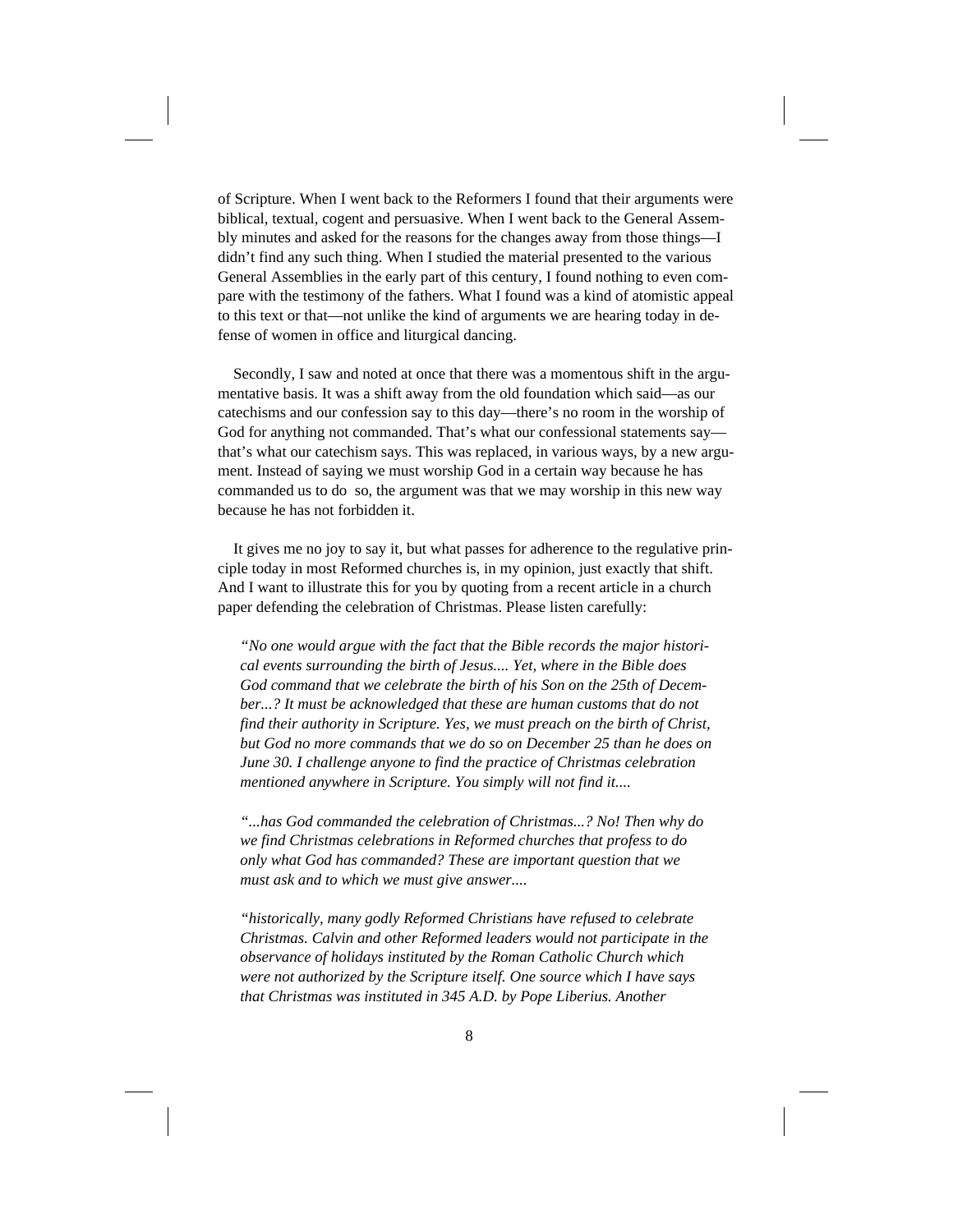*source...states that the earliest recorded celebration...was in 336 A.D. Most sources agree that Christmas was a church adaptation of a pagan holiday that was celebrated at the end of the year during the time of the Roman Empire. The celebration of Christmas was not a commandment instituted by the apostles through divine authorization. The very word 'Christmas'… means 'Mass of Christ.'— Christmas is a Roman Catholic holiday. There can be no quibble about that. Then, why are Reformed Christians celebrating a Roman Catholic holiday which is not commanded in the Bible?*

*"When challenged about the legitimacy of celebrating Christmas, all too often the reaction that people have is to go into a rage of sentimentalism and emotionalism which is not befitting of mature Christians. Let us be clear on this. Culture does not dictate our practices. Tradition is not the Lord of our life. Roman Catholicism is bound by tradition...but Protestants have made the Word of God our supreme authority....If there is any defense for the celebration of Christmas, Easter, or any other church holiday, it must be found in the Scriptures. Angry appeals that 'we have always done it that way' or 'I enjoy my holidays' evidences a culture worship and/or a self-center worship that does not exalt the Lordship of Christ and his Word. 'To the Scriptures let us go' must always be our standard and our motto.*

*"In most of our churches, there would be a small-scale war started if Christmas was not observed some year. Yet, sadly enough, many of those who would start a war to preserve Christmas would not bat an eyelash about missing worship services on the Lord's Day. Recognize that God commands us to celebrate each Lord's Day in worship. Christmas is but a human holiday. What is more important, God's commanded holy day that comes once each week or man's ordained holiday that comes once a year?"*

Now folks, I've quoted all of that from an article in a Reformed church paper. You can imagine how thrilled I was to read that far in the article. To put it mildly—I was ecstatic! But then I read the next page. And I'm sorry to say my encouragement rapidly faded away, and I want you to listen to why it did:

*"...while the Scriptures do not command the celebration of Christmas, I believe because of the teaching of Scripture that we may legitimately celebrate Christmas if we choose to do so. We may do this without violating our confession or the Bible."*

Did you notice the subtle shift? Instead of remaining to true to the concern to do only what God has commanded, the writer, at this point, has moved from "must"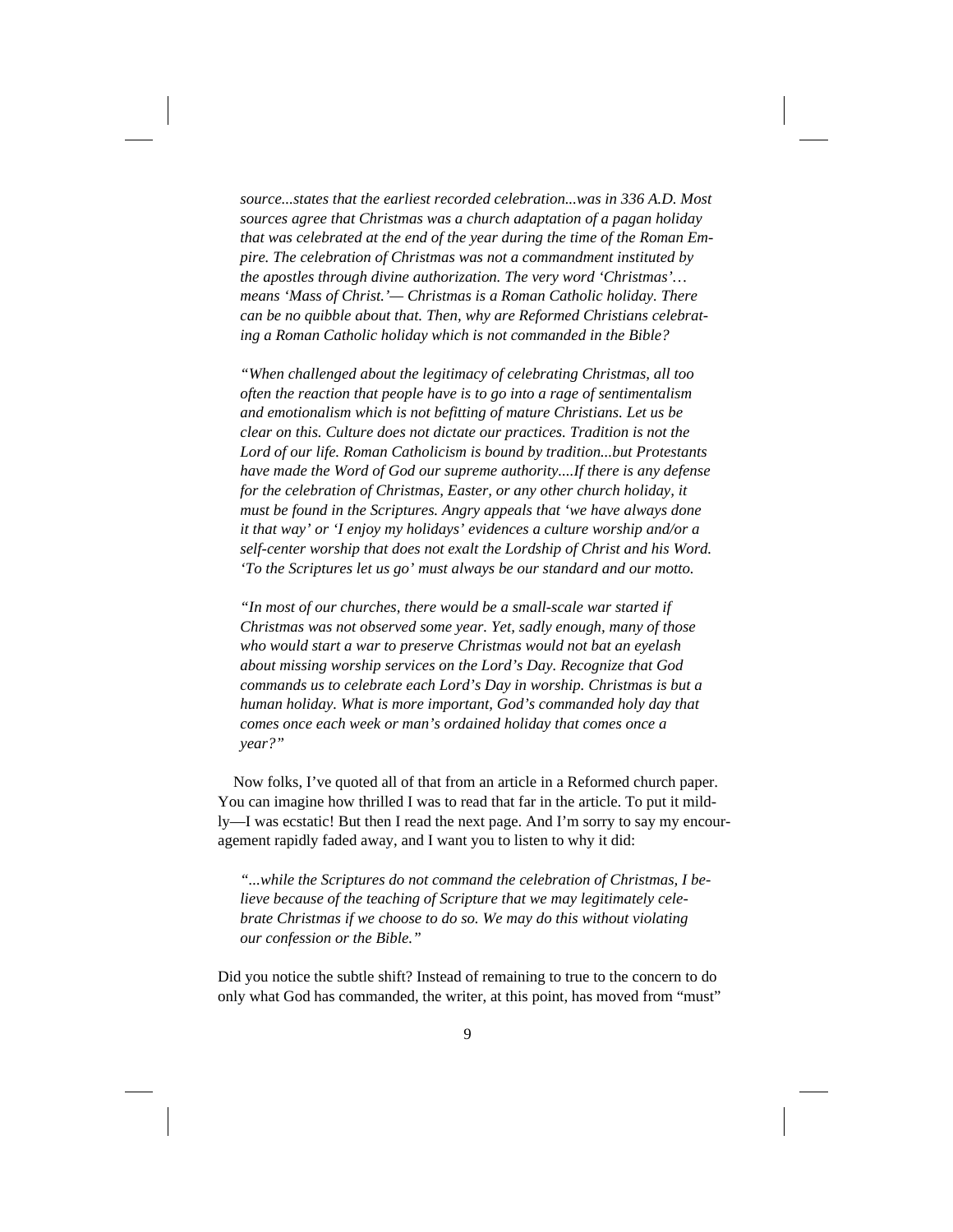to "may." We may do this, he says, without violating our confession. Now listen as he attempts to prove it:

*"I find warrant in Scripture for accepting the celebration of man ordained feasts established to commemorate divine acts of deliverance…For example, in the Book of Esther, the wicked Haman sought to destroy the Jewish nation. His rage centered upon a stubborn little Jew named Mordecai who would not bow in respect to Haman…You probably all know the beautiful story of how God used Queen Esther to deliver her people from death. My purpose is not to explore the details of this deliverance, but only to focus on the recorded celebration of this event.*

*"In Esther 9:16-32, the customs surrounding the Jewish Feast of Purim are mentioned. Because God delivered the Jews from the wicked Haman, the Jews instituted the Feast of Purim. It was a time of feasting and joy when presents were given and gifts were bestowed upon the poor (vs. 22), very much like our Christmas celebration. Note the fact that this feast was ordained by Mordecai (vss. 20-22), and it was confirmed as a Jewish celebration by Queen Esther (vss. 29-32). God did not ordain or command this feast. Yet, God did not condemn this humanly instituted celebration. It apparently is recorded in Scripture...[shall I repeat that]...It apparently is recorded in Scripture with divine approval!*

*"Similarly, in I Maccabees...[note that the writer even goes outside the Canon of inspired scripture to find support for non-commanded worship], the establishment of the Jewish Feast of Hanukkah is recorded. This is also known among Jews as the Feast of Lights or the Feast of Dedication. This celebration commemorated the deliverance of the Jews from the wicked King Antiochus IV who attempted to impose pagan customs upon them."*

Now let me just stop there. Because it's right here that we need to exercise discernment. And let me do it by simply stating the fact that I am quite willing for you—in your own home—to do whatever you want to on the 25th of December. But neither the Pope of Rome, or an ecumenical council, or the General Assembly of the OPC, or anybody else but King Jesus has a right to fix an annuallycelebrated day and impose it on the churches. And the fact that the Jews did something in the time of the captivity is no proof at all that it has God's approval. Now let me quote him once more, and then I'm finished:

*"The conclusion that I would draw at this juncture is this: while the Scriptures do not command the celebration of Christmas, they do command us not to condemn, forbid, or disparage the celebration of humanly instituted*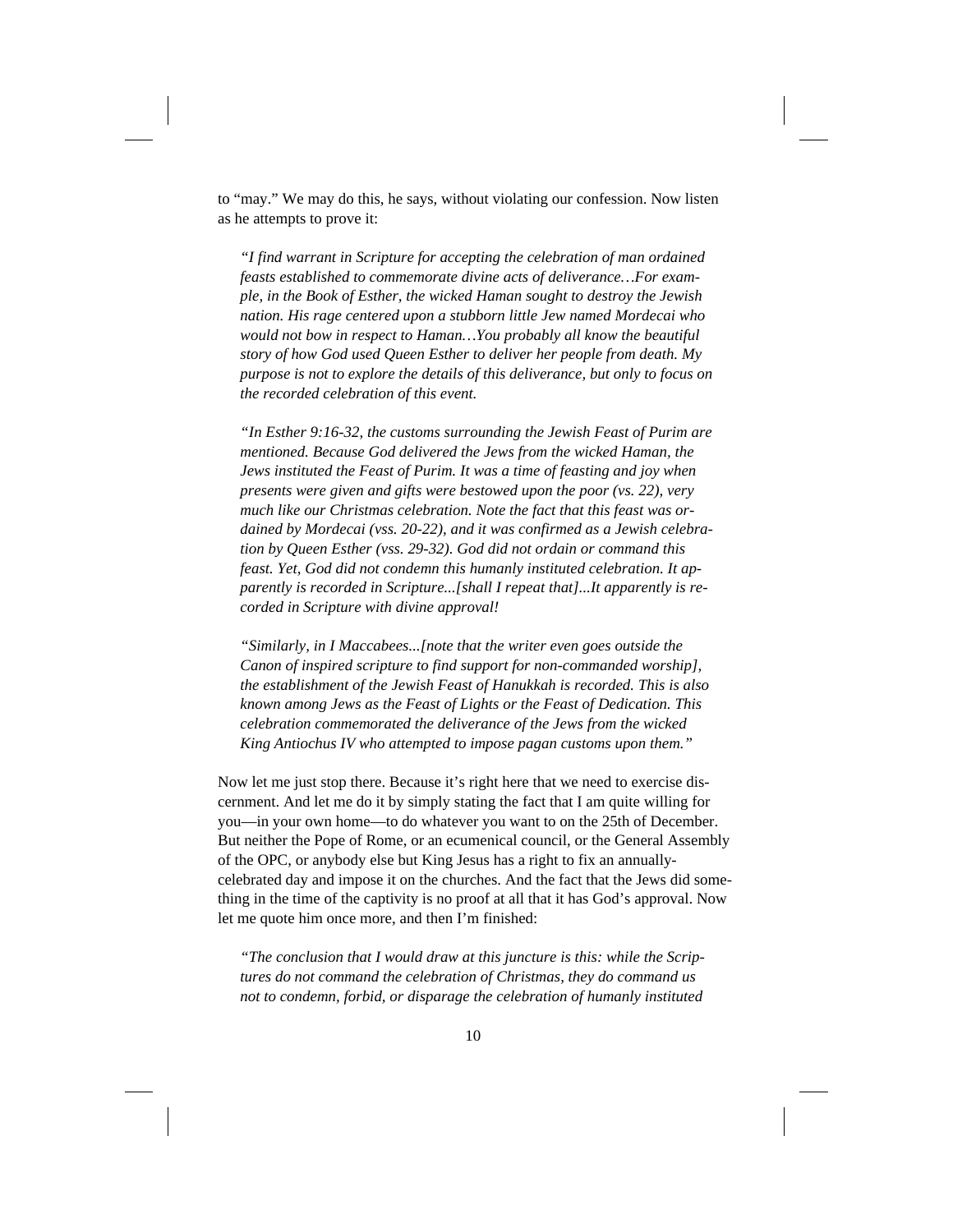*festivals done in commemoration of a divine act of deliverance…I firmly believe that we fully, legitimately, and biblically may enter into the joy, excitement, and happiness of celebrating a man-made holiday which is not a God-ordained holy day...An applicable biblical principle is found in Romans 14:5-6, 'One man esteemeth one day above another; another esteemeth every day alike. Let every man be fully persuaded in his own mind....'"* 

I'm not going to quote this article any further. It is true that there is an applicable principle in Romans 14. But what is the applicable principle? The applicable principle is that the individual believer—who is identified in Romans 14 as "weak"—is not to be harassed, or even disciplined by the Church, if he clings to something like that because of his past conditioning. That's what was happening in the Roman Church. But when the Church—the Bride of Christ—seizes the headship from her husband and starts legislating what all the people of God in the congregation are to do, let me show you what Paul says about it. Galatians 4:9-11:

*"...now after you have know God, or rather are known by God, how is it that you turn again to the weak and beggarly elements, to which you desire again to be in bondage? You observe days and months and seasons and years. I am afraid for you lest I have labored for you in vain."*

And the "you" in the passage just quoted is plural. John Calvin says the Apostle here refers to: *"...the Jewish Sabbath, new moons, and other festivals were earnestly pressed by the false apostles, because they had been appointed by the law."*

Now that's true. These 'Judaizers' wanted to force the New Testament Church to observe the Jewish Sabbaths, new moons, and other festivals—Passover, Feast of Tabernacles, and the like—because they were, once upon a time, ordained by God Almighty himself through his servant Moses. And Paul says, "No, no. I'm afraid of you, that I have labored in vain."

### Now listen to Calvin:

*"They consider holidays, not less than the false apostles did, to be part of the worship of God.... [and therefore are] equally censurable with the false apostles...with this additional aggravation, that, while the former proposed to keep those days which had been appointed by the law of God, the latter enjoin days, rashly stamped with their own seal, to be observed as most holy."*

It would be bad enough, in other words, if you had people demanding that we celebrate the Jewish feasts of Tabernacles, Pentecost, and the Passover. But at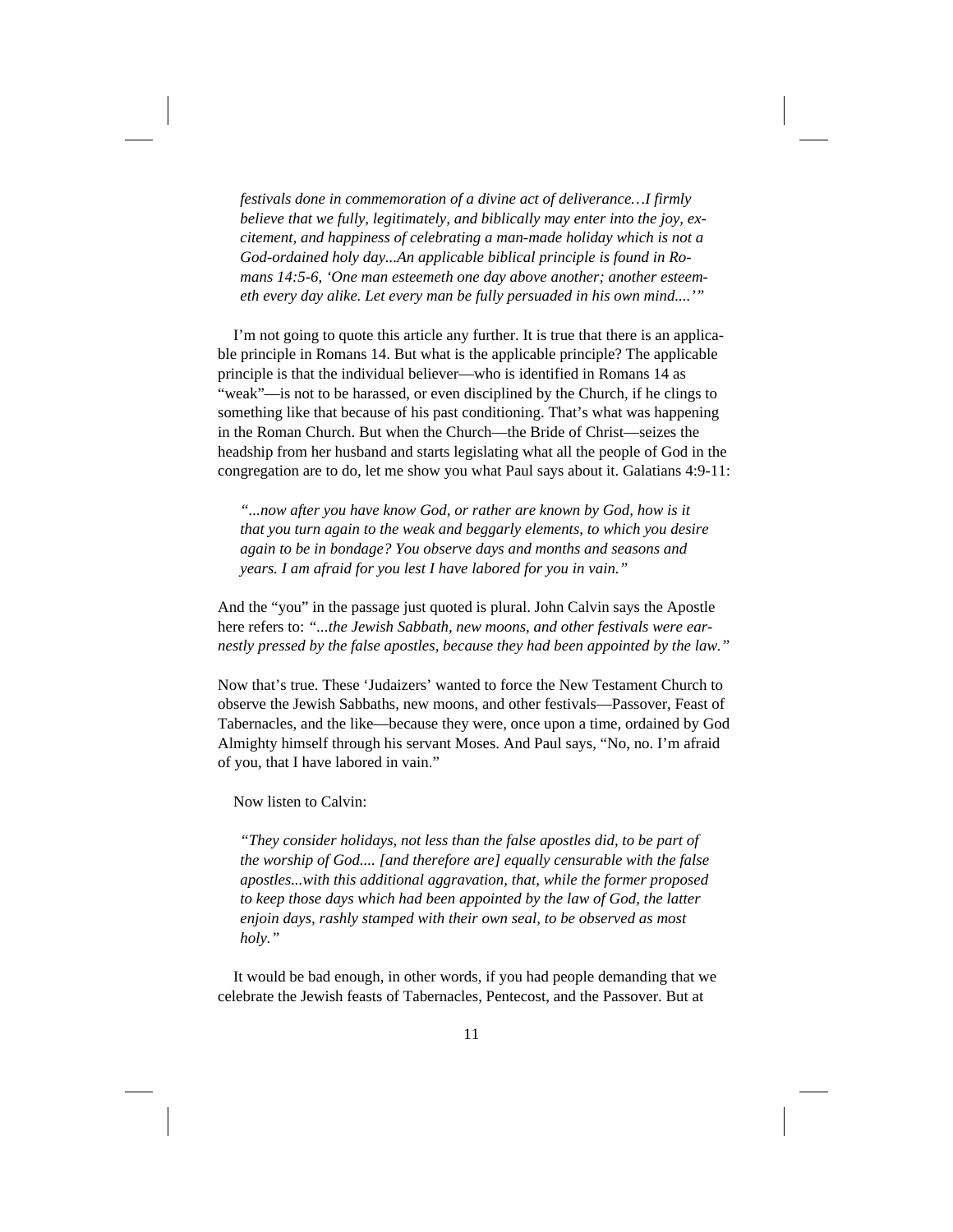least, those days were once ordained by God. This cannot be said of Christmas, Good Friday, or Easter—or any of the other days that now saturate the Christian Church in America today—none of which were divinely commanded.

My third conclusion is this: the result of this shift has been calamitous. Can you imagine what it was like when Reformed churches all over the world were in unity in what they sang? It was that way not so long ago. During my ministry in New Zealand an old couple came out by KLM to visit their children. On the journey the man contracted cholera in Bahrain and died soon after arriving in New Zealand. This event reverberated around the world. The head of KLM came all the way out to our little church there in Silverstream, New Zealand, because this was such a calamitous thing. And at the funeral there we had people who couldn't speak a word of English; and other people there who couldn't speak a word of Dutch. Well, do you want to know something? All we had to do was to go back and dig out some of the old psalms—same psalm, same music, the words in Dutch, and the words in English were even parallel verse by verse. And so we sang the same Psalm together—and it was glorious.

There was a time when Reformed people all over the world had unity in their song book because it was the Book of Psalms. Do you think there is any unity today? There isn't even unity in the OPC. Some people will not use the new Trinity hymnal. And there are some who feel the same about the new Christian Reformed hymnal too. But even the old hymn books of two different Reformed denominations are not the same—they don't have the same stuff in them at all. That is an enormous loss.

I remember one time in New Zealand when an old couple came out to New Zealand and the husband had not been very well, but they thought it was time to see their children. But while they were there the problem he had flared up and the doctor said, "You're never going to go home. You're going to die here." One of the great blessings of my life was ministering to that man. I could hardly speak Dutch, and he could hardly speak English; but I could read a Dutch Bible with parallel English, and I could talk to him and I could hear what he said—and I could get the gist of it. And one of the things that I learned was that this man, when he was child in Holland, every week had to learn a new psalm. And now it was time to die out there in New Zealand. He had what Martin Luther called, "My little Bible"—and he had it inside of him. And it was a tremendous thing to witness and see.

Finally, and this is my last point: I came to see how easy it is to deform the Church, and how hard it is to recover. Oh, it is so easy...all you have to do is have a popular pastor who has a few innovative ideas, and you can corrupt worship all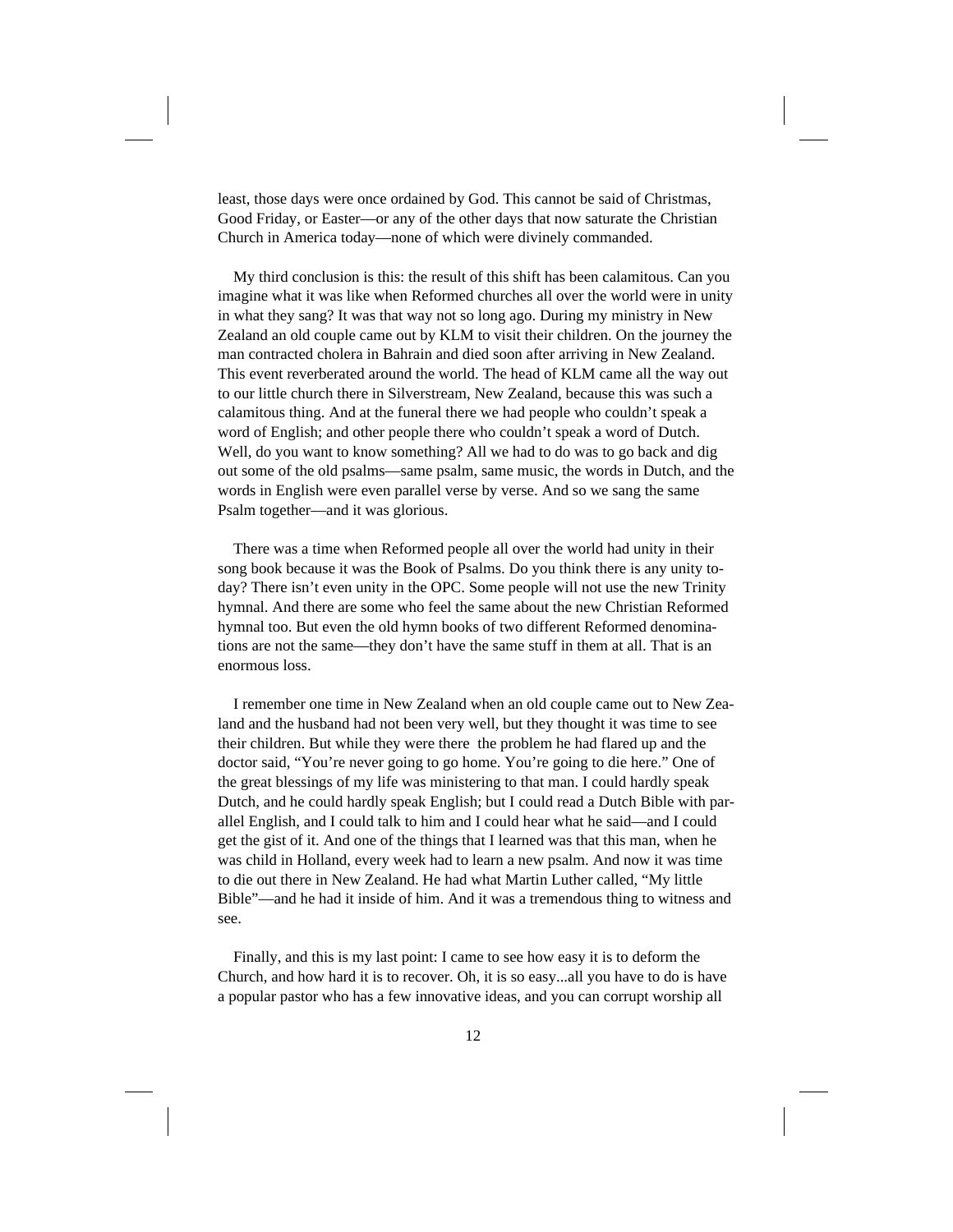over the place. Put a cross up once in the front of the building, and then try to take it down—just try it. Just try.... It's easy to put it up—it's extremely hard to take it down.

Well folks, I came to the conclusion that this whole shift was totally erroneous and destructive of the Church of God, thirty years ago. And I was grabbed by those words of my forefathers who said: We are not to comply with the defections of the times. And we are not to give ourselves up to a detestable neutrality in the cause of God. My wife stood with me in that, and it has sometimes been a difficult road. But thank God, now I begin to see the signs of change.

If I wanted to give a lecture like this some 30 years ago, and had announced a meeting, there wouldn't be anybody there. Nobody. It was like talking to a stone wall 30 years ago. Nowadays, I live in a little hamlet there in Iowa. The phone rings: and some young pastor, or some young ruling elder—somewhere across the US or Canada—calls to talk about reforming worship. That's going on today. God is working; and I'm encouraged by what I see—especially in the younger generation. I've just about given up on the older generation. It's the younger generation that has an open mind and heart to the truth of the fathers of the Reformed Faith.

What does God require in the second commandment? [Heidelberg Catechism, Q. 96]

*That we in no wise make any image of God, nor worship him in any other way than he has commanded....*

Do you really think that that is adhered to today? Do you really? I don't.

Westminster Shorter Catechism [Q. 50]:

*What is required in the second commandment?*

*The second commandment requireth the receiving, observing, and keeping pure and entire, all such religious worship and ordinances as God hath appointed....*

And what does it forbid? [Q. 51]: *...the worshiping of God by images, or any other way not appointed in his Word.*

I think these little words such as "any" and "all" have been 'sandpapered' into oblivion in the most of our present day 'Reformed' Churches.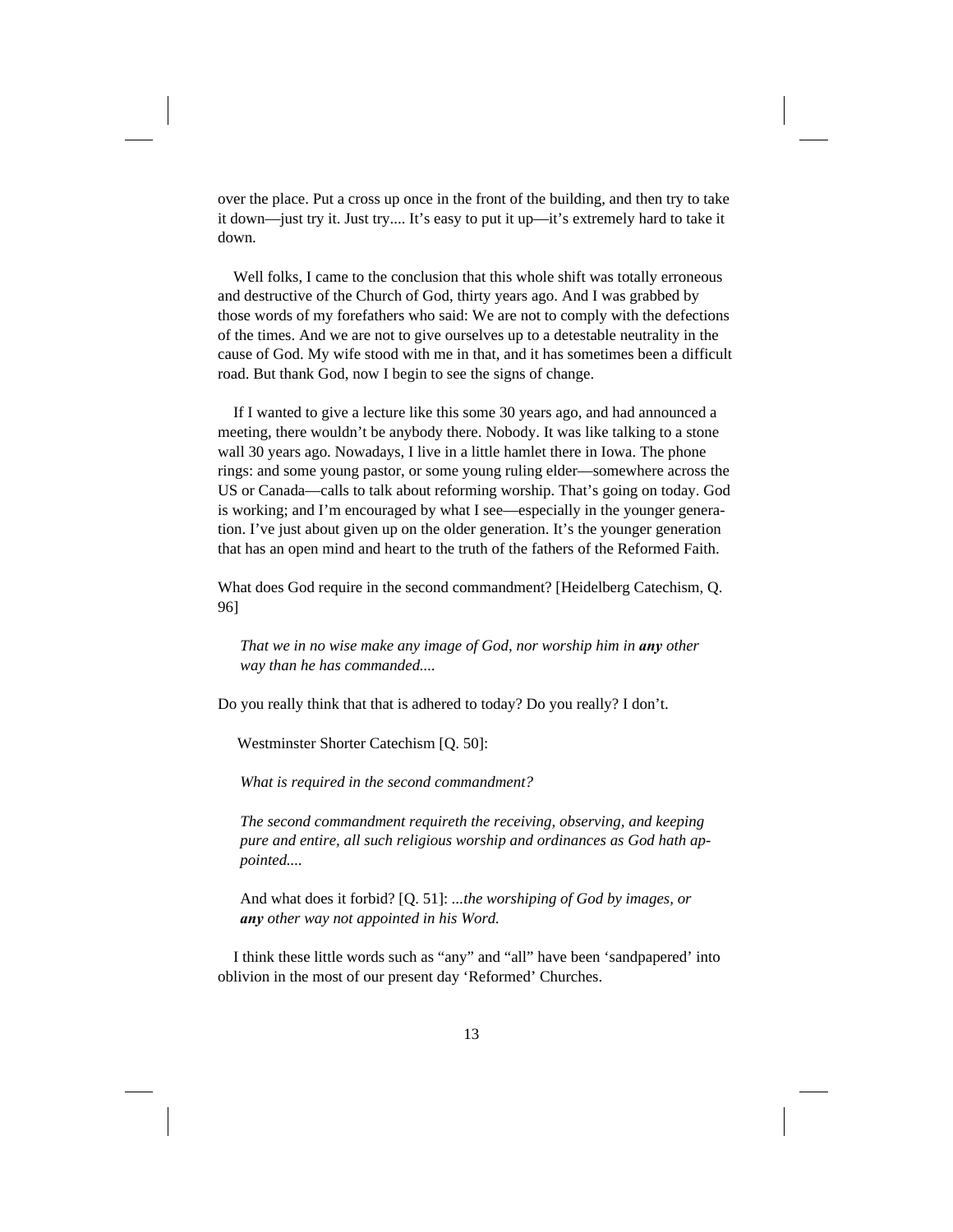The Westminster Confession of Faith says:

*...the acceptable way of worshiping the true God is instituted by himself, and so limited by his own revealed will, that he may not be worshiped according to the imaginations and devices of men, or the suggestions of Satan, under any visible representation, or any other way not prescribed in the holy Scripture.*

I think the Reformers were right, and that we've been wrong. We need to admit it, confess it, and get back to Reformation principles and Reformation practice. In one of these lectures I will try to show you from the Scripture itself, that this 'regulative principle' is biblical. And it will be my prayer that you too will find yourself driven back to the historic stand of our fathers—not only in word, but also in deed.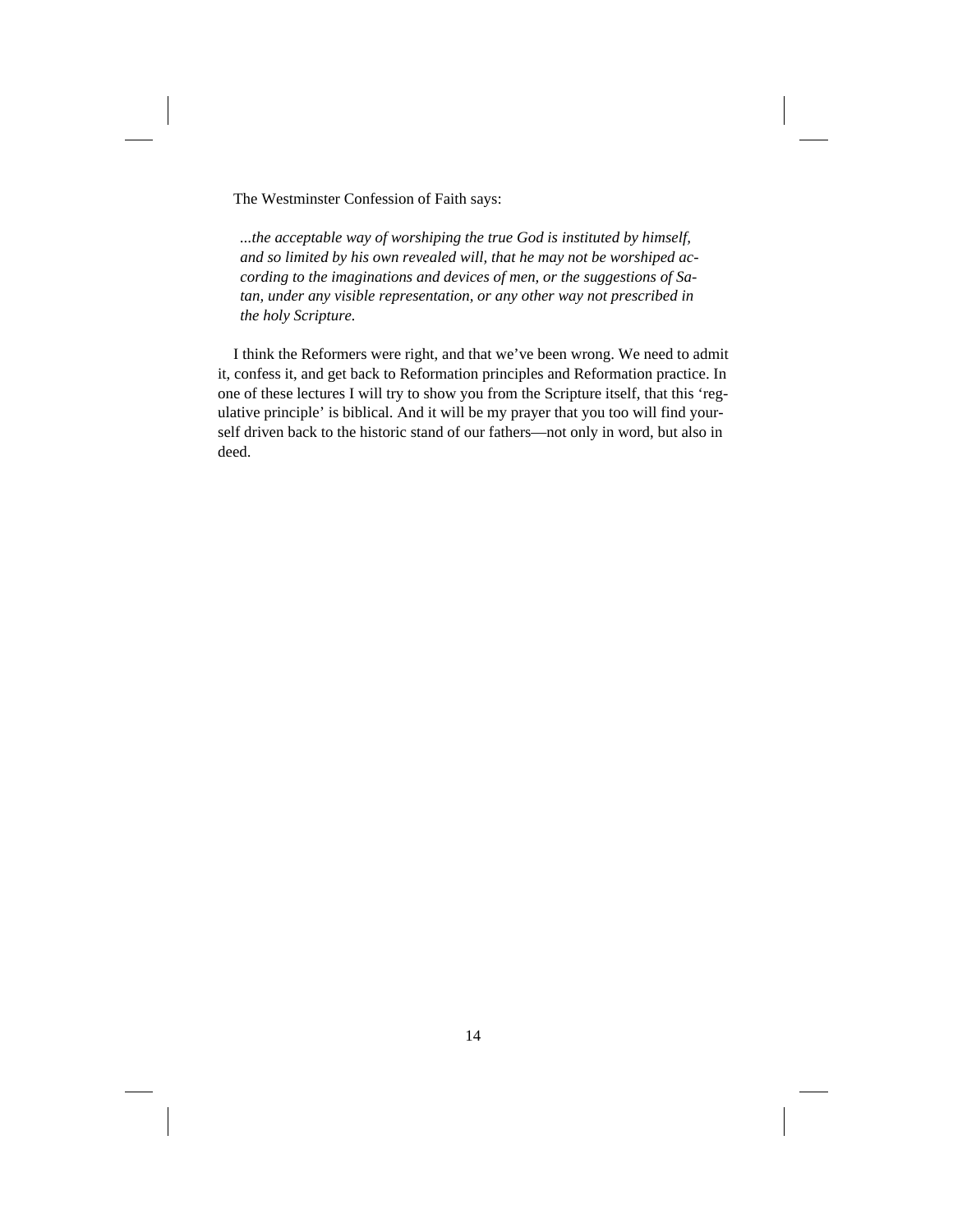#### LECTURE NO. 2

Worship Seminar - May 12-14, 1995 First Orthodox Presbyterian Church - San Francisco Rev. G.I. Williamson

\_\_\_\_\_\_\_\_\_\_\_\_\_\_\_\_\_\_\_\_\_\_\_\_\_\_\_\_\_\_\_\_\_\_\_\_\_\_\_\_\_\_\_\_\_\_\_\_\_\_\_\_\_\_\_\_\_\_\_\_\_\_\_\_\_\_

## **The Contrast Between The Present And The Past In Worship**

Now I want to draw a contrast between the past and the present in Reformed worship.

I'm sure that everyone here is aware of the tremendous changes taking place right now in the great Christian Reformed Church in the United States and Canada. And I'm sure many of you are aware also of some of the issues which have divided the denomination, and concerned our own church, very deeply—such as whether or not women may be pastors, elders, and deacons; and whether or not it is right for the Church to tolerate homosexual orientation. These are certainly very important issues, but it is my contention that the most important matter has received very little attention. I refer to the radical changes which have taken place in the Christian Reformed Church in its corporate worship.

So I want to begin by reminding you of the stand taken by the Reforming fathers of the CRC. I'm going to quote from the *Church Order Commentary,* written in 1941, by Idzerd Van Delen and Martin Monsma, citing what they say about Article 67 as it stood in the Church Order of this denomination at that time. Here is the way that Church Order article read:

*"The Churches shall observe, in addition to the Sunday, also Christmas, Good Friday, Easter, Ascension Day, Pentecost, the Day of Prayer, the National Thanksgiving Day, and Old and New Year's Day."*

Commenting first on "The original position of the Reformed Churches regarding special days" they write as follows:

*"During the early days of the Reformation some Reformed localities observed only Sunday. All special days sanctioned and revered by Rome were set aside. Zwingli and Calvin both encouraged the rejection of all ecclesiastical festive days. In Geneva all special days were discontinued as soon as the Reformation took a firm hold in that city. Already before the arrival of Calvin in Geneva this had been accomplished under the leadership of*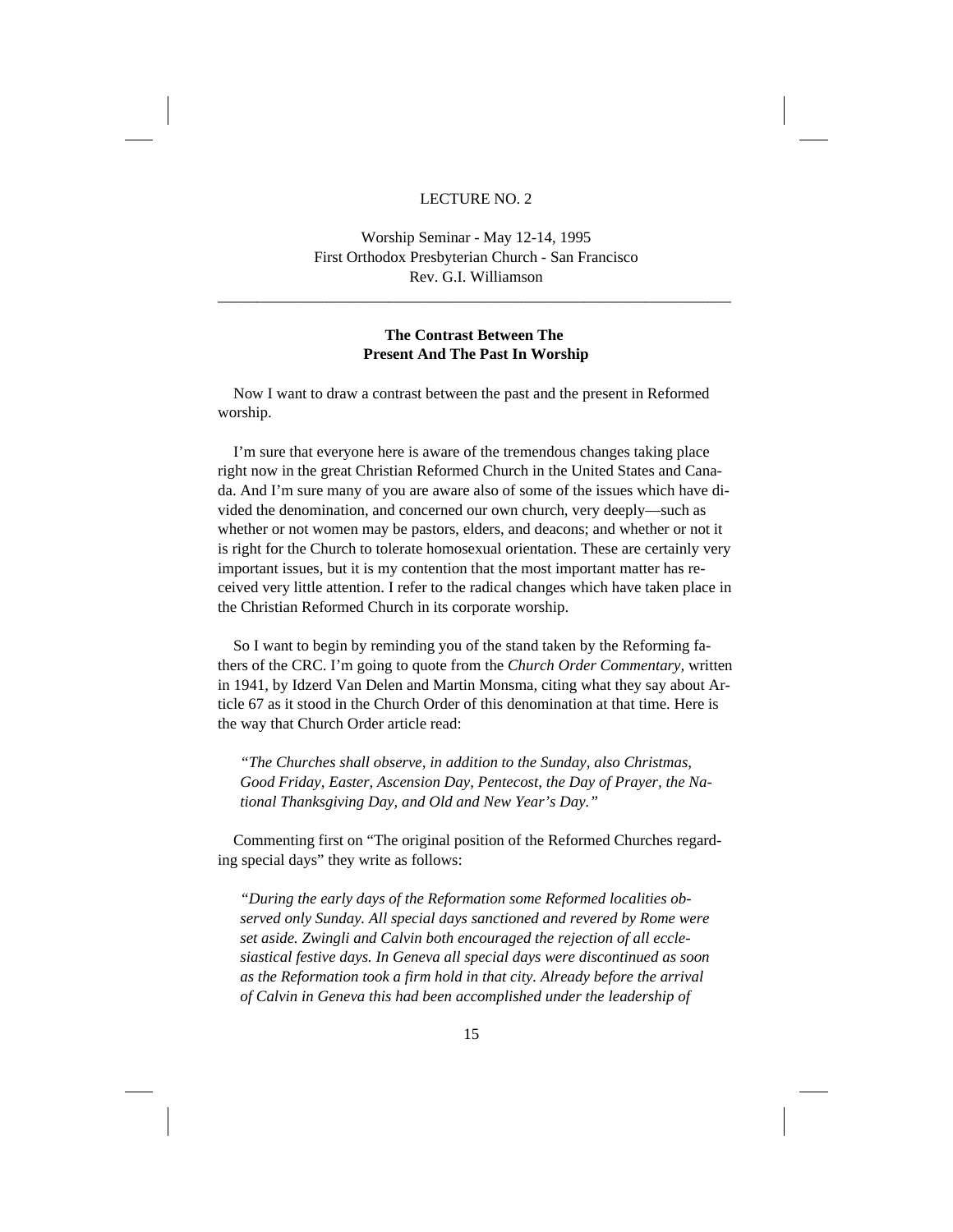*Farel and Viret. But Calvin agreed heartily. And Knox, the Reformer of Scotland, shared these same convictions, he being a disciple of Calvin in Geneva. Consequently the Scottish Churches also banned the Roman sacred days. These eminent Reformers took this stand for the following reasons: [I'm quoting Van Delen and Monsma] (1) The festival days are not ordained by God but are a human invention; (2) they minimize Sunday, the God-ordained weekly day of rest; (3) they lead to paganistic celebrations and promote licentiousness. In view of the present day celebrations of days as Christmas and Easter by the general public and many believers it must be said that the contentions of the Reformers as to this last point were certainly correct. Present day celebrations of these days is more pagan than Christian. Neither can it be denied that the observance of these days is but an invention of man...."*

Then they go on to say this:

"Consulting the present article we find that it prescribes the observation of several special or festival days. How is this to be explained?

Here is their answer:

*"The government of Holland was loath to set all the Christian festivals aside inasmuch as many of the people delighted in these days....Rather than see these days given over to the danger of abuse and frivolity, the Churches accommodated themselves to circumstances and began to celebrate these days after a fashion. Thus the Synod of Dordt, 1578, Article 75, declared in substance that it would be desirable to celebrate Sunday only according to God's ordinance. But, inasmuch as Christmas Day and the day following upon Christmas, as well as the days following upon Easter and Pentecost and in some places also New Years Day, and Ascension Day were legal holidays by authority of the government, the Ministers should preach appropriately on these days...At the same time the Synod urged that the Churches should work toward the setting aside of all festive-days…We note [they say] that the early Reformed Synods yielded increasingly to pressure from without regarding the observation of 'Christian festivals.' The government of the Netherlands made something like legal holidays out of these festivals, and so the Churches, although not favoring the observation of these days, for practical reasons ruled as they did...".*

Now Monsma and Van Dellen were honest men. They did not try to hide the contradiction between the original stand of the Calvinistic Reformers and the earlier Reformed Synods, and the practices that were later accepted. But it is also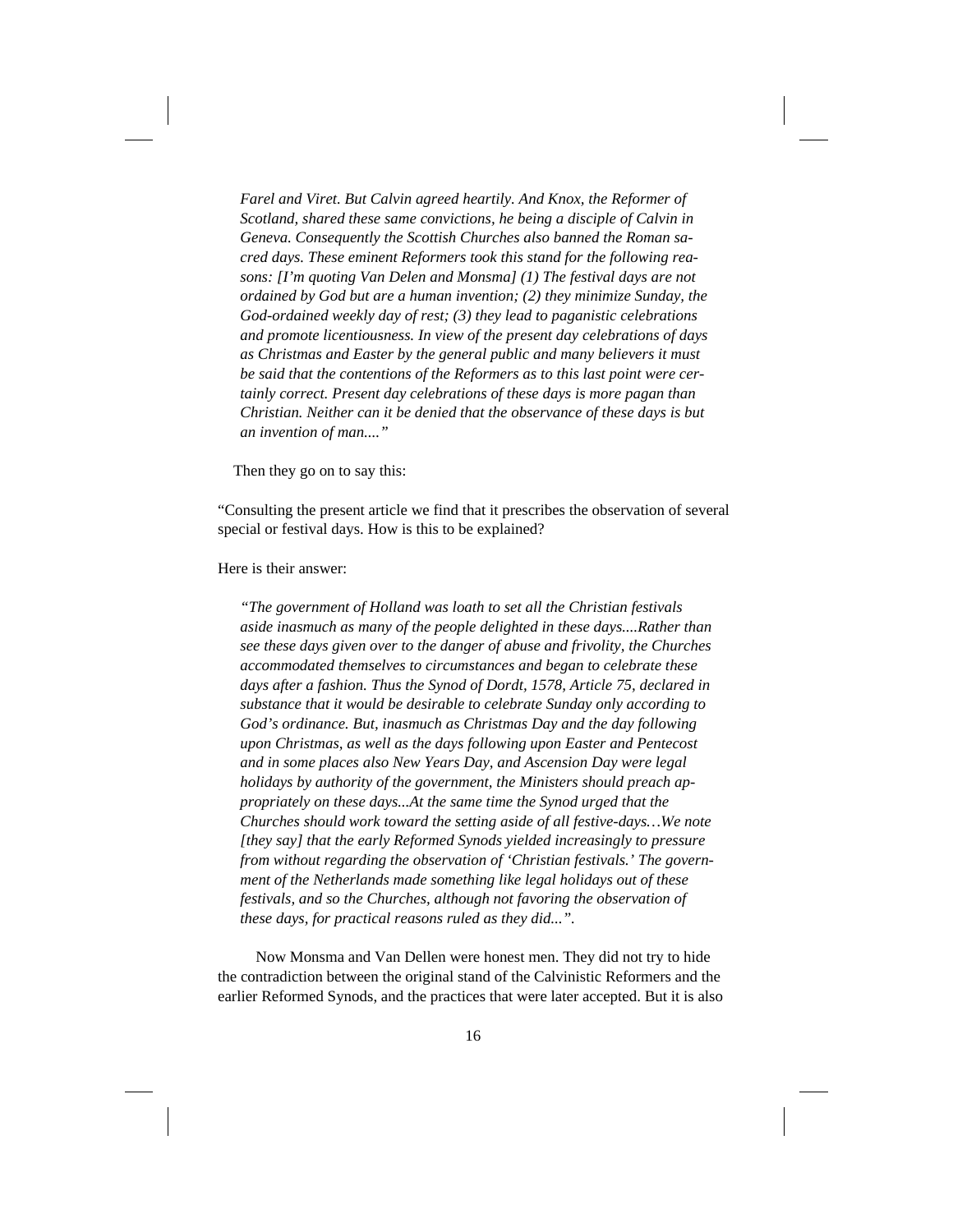clear from this commentary that these two authors themselves were quite willing to condone this expedient solution. On the one hand they quite properly observed that:

*"The Sabbath (Day of Rest) should be kept, not as a matter of good policy merely, as Roman Catholics, Lutherans, and the majority of present day Protestants seem to hold, but by com-mandment of God. We hold that the whole decalogue, that all the Ten Commandments are still in force....We maintain that one day out of every seven, according to a definite cycle of days, must be set aside for the service of and devotion to God. That is the abiding principle. And this abiding principle is not Jewish but universal. God hallowed the Sabbath day unto himself even before sin entered the world."*

They also issue a warning, and I quote:

*"We should guard against Roman and Lutheran practices which border on things superstitious."*

And yet, after all that, they were still willing to say that:

"Watch hour services for New Year's eve and sunrise services on Easter morning are indeed harmless in themselves, although they may foster reliance on external things."

On the one hand they could say, and I quote again:

*"It is a fact well known to Church historians that as spiritual life begins to wane, formalistic and extraordinary observances begin to increase."*

And yet, on the other hand, they still attempt to justify the very thing that their own stated principle calls in question.

It is my contention that the great Reformers were right in their view of these socalled feast days. It is also noteworthy, in my opinion, that Van Dellen and Monsma faithfully represent these great Reformers and the early Synods. It is also significant that they admit that the change came by way of concession, and not by way of adherence to principle. It's not my purpose to malign the men that made these concessions. No doubt they were under great pressure to accommodate. But I believe that therein lies the root of a lot that is happening today. Because 'all' didn't mean all anymore and 'any' didn't mean any anymore. The principle was no longer truly honored.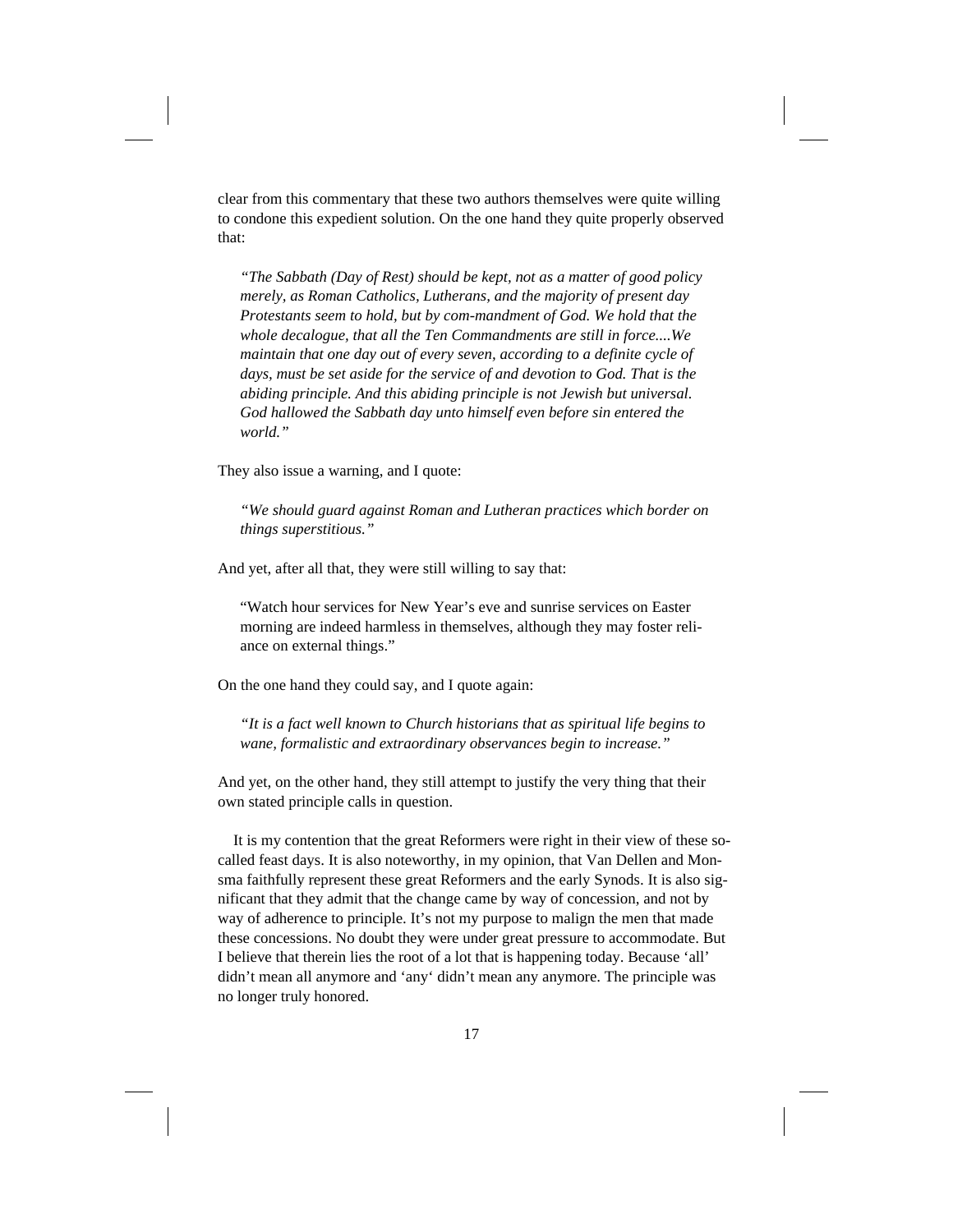So now let me give you a few examples of what is going on in the Christian Reformed Church today:

The first example is something I witnessed myself, a decade ago, in a CRC church here in Iowa. It was on the 25th of December, but it happened to be a Lord's Day as well. There was no sermon. The sanctuary, as they called it, was full of banners and symbols. I don't know how many people invented their symbol for that service. The whole service consisted of a choir cantata, as they called it. And at the end, there was a candlelight service. The persons at the end of each aisle were asked to pass along the candles, and then the people were invited to come forward and light their little candle off of the pastor's big one. After the service I asked the pastor how he could reconcile that with Belgic Confession, Article 32; and Heidelberg Catechism, [Answer] 96, and he just got angry.

The second example is taken from a recent issue of a publication called Reformed Worship, published by the CRC, with the stated purpose being "to give practical assistance to worship leaders of the Christian Reformed Church and other Reformed/Presbyterian churches in planning, structuring, and conducting worship."

In an article entitled "Beyond Trumpets and Lilies" Edith Bajema writes, and I quote:

*"For years Protestant churches observed the Easter cycle during the span of one week, beginning on Palm Sunday with a sermon on Jesus' triumphal entry and followed by a service on Good Friday. The observance with a service on Easter morning in which the congregation sang all the great resurrection hymns. Trumpets rang out, lilies flooded the pulpit and the narthex, and choirs sang Easter choral arrangements and cantatas. Then it was over. The following Sunday the lilies were gone, the trumpet players had returned to the pew, and the minister preached on Paul's shipwreck at Malta or Abraham's sacrifice of Isaac. Today things are changing. Many congregations are starting to observe the forty days of Lent. Worship committees begin to speak of the Great Fifty Days from Easter to Pentecost. If you add that up, that's ninety days—three full months devoted to the Easter cycle."*

From the same issue I quote from an article called "Dirt at the Foot of the Cross" by Debra Levey Larson and Linda Vredeveld:

"During the 1990 Lenten season at Hessel Park church in Champaign, Illinois, a local artist, Linda Vredeveld, demonstrated that liturgical art can be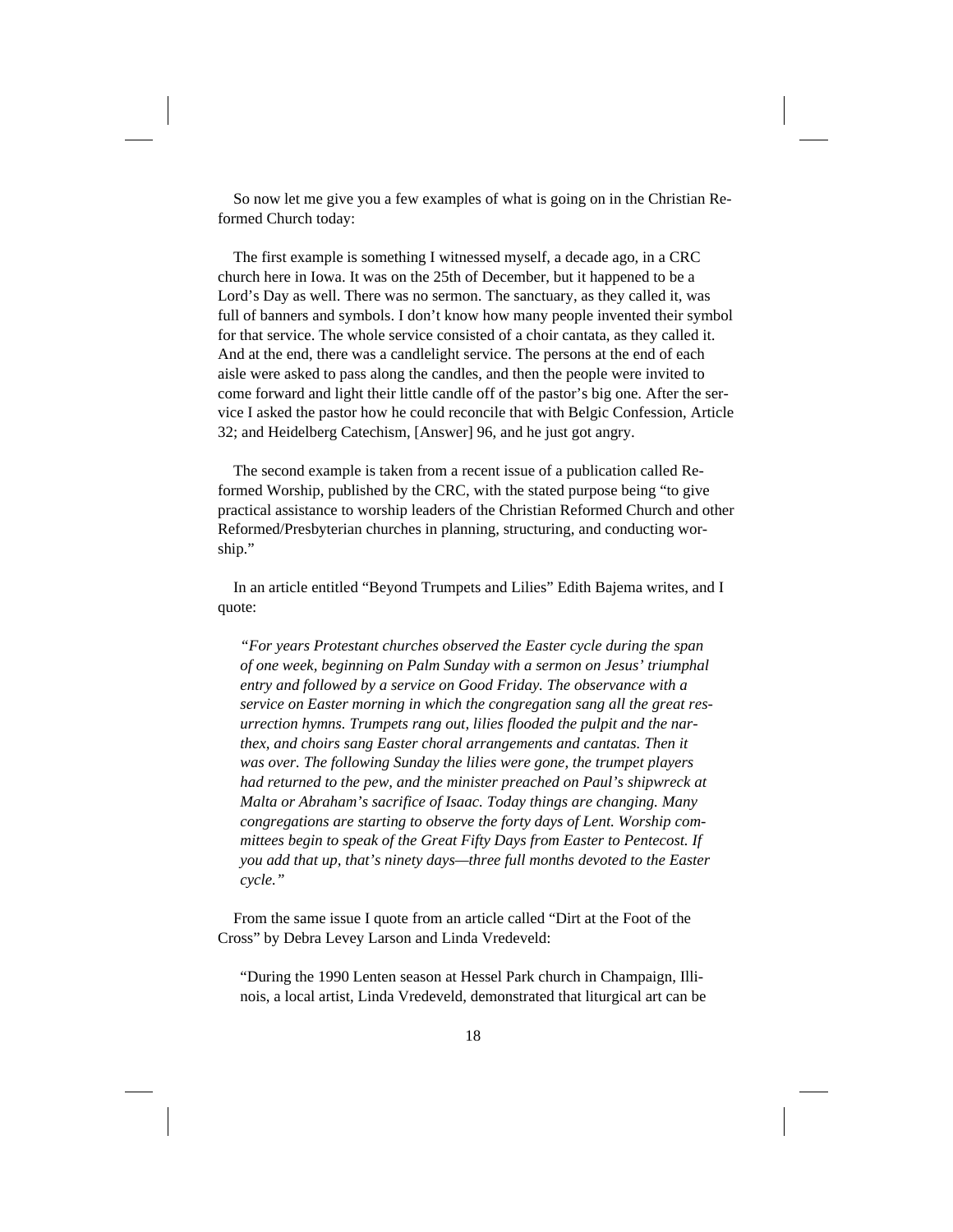*as unassuming as a pile of dirt at the foot of a cross. She chose common materials such as dirt, light cloth, and twigs and gave them new meaning in the worship setting....The first Sunday in Lent the congregation was greeted with the a symmetrical, box-like cross colored with charcoal dust and about a three-gallon-sized pile of black dirt in the middle of the cement floor. The cross was easy enough to understand. It had a contemplative quality, making a quiet statement that hinted at the confession and reflection we would take part in during the weeks ahead. The dirt, however, posed a bit of a mystery. Was it a pile of sin? [The Pastor] started people thinking about the dirt by explaining that he wasn't going to talk about it a lot. He just wanted people to look at it and meditate on it. And they did....On the second Sunday the dirt was gone. It had been replaced with broken branches woven into a giant circle on the floor....The third Sunday in Lent the Scripture passage and sermon dealt with the story of the woman at the well. Vredeveld added ripples of light blue cloth to the center of the "crown of thorns," transforming it into a simple, visual image of a well....The fourth Sunday...the pile of dirt was back—this time on the communion table—with a large candle rising out of it. In the service and sermon that morning, we heard references to light coming out darkness and to the mud Jesus used to open the blind man's eyes....On the fifth Sunday, the broken branches from the ice storm were delicately balanced in the shape of a campfire..."*

I'm not going to read any further. It went on like that week after week. The whole thing was invented by the mind of some lady in the church and it was central in the worship service. But we should not be to hard on her—she was just building on the humanly devised special days that were already tolerated historically.

A third example is taken from an article entitled "Symbols we have Seen on high" by Brad and Helen Breems of another CRC:

*"Convinced of the importance of symbols in worship, the worship committee of Coquitlam (B.C.) Christian Reformed Church planned a mobile that would enhance worship during a four-week series on the incarnation. Because the committee wanted to involve as many members as possible, they made the mobile large: approximately twenty feet wide and ten feet tall. Suspended from a thirty-foot sail pole on the ceiling of the church, the mobile was equipped with a pulley for lowering it to floor level. The symbols were designed from colorful pieces of felt. On each of the four Sundays the mobile was lowered to floor level. Then members of the congregation, representative of all age groups, explained the significance of eight new symbols and hung them on the mobile. When the symbols were in place, the mo-*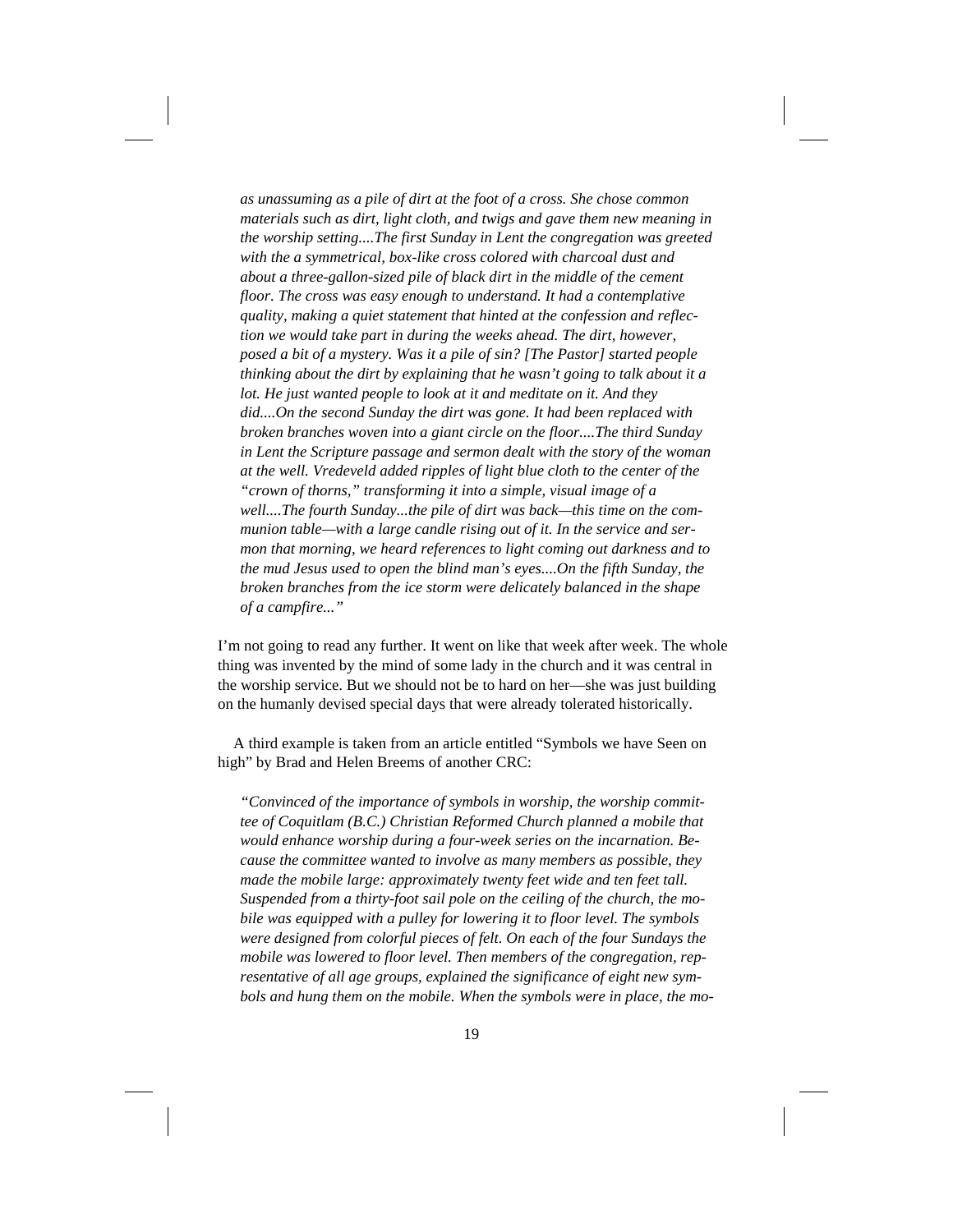*bile was raised again to its full height. After four weeks, thirty-two symbols circled gracefully above the congregation, catching every-one's attention…inviting contemplation on the richness and profundity of God's work throughout salvation history...."*

I've got more, but I'm not going to read that either. See what's going on? It's chaos. Every man does what is right in his own eyes—and now every woman also, I guess. And the worship of the Church becomes whatever anyone chooses to make it.

And now contrast that with the official confessional documents of the Christian Reformed Church. (Belgic Confession, Art. 7):

*"...the entire manner of service which God requires of us is described in it [the holy Scriptures] at great length, no one—even an apostle or an angel from heaven, as Paul says—ought to teach other than what the holy Scriptures have already taught us. For since it is forbidden to add or subtract from the Word of God...we must not consider human writings—no matter how holy their authors may have been—equal to the divine writings; nor may we put custom, nor the majority, nor age, nor the passage of time or person, nor councils, decrees, or official decisions above the truth of God, for truth is above everything else. For all human beings are liars by nature and more vain than vanity itself. Therefore we reject with all our hearts everything that does not agree with this infallible rule..."*

As for the rulers of the Church, Article 32 says:

*"...they ought always to guard against deviating from what Christ our only Master has ordained for us. Therefore, we reject all human innovations and all laws imposed on us, in our worship of God..."*

When you come into a Christian Reformed Church today you're almost certain to have things imposed on you which are forbidden by the official creed of the Church.

Well, I'm sure you see the contrast. But I think you can also see that the seeds of these things were already planted when they began to compromise the regulative principle of worship. And it's my conviction that we have a key to an understanding of it all in Paul's letter to the Romans, Chapter One. If you have your Bible you might like to open it to Chapter One of the Book of Romans. Because we are told in the Book of Romans, Chapter One, that there was a time when these people knew God and then they began not to like knowing God. Verse 21: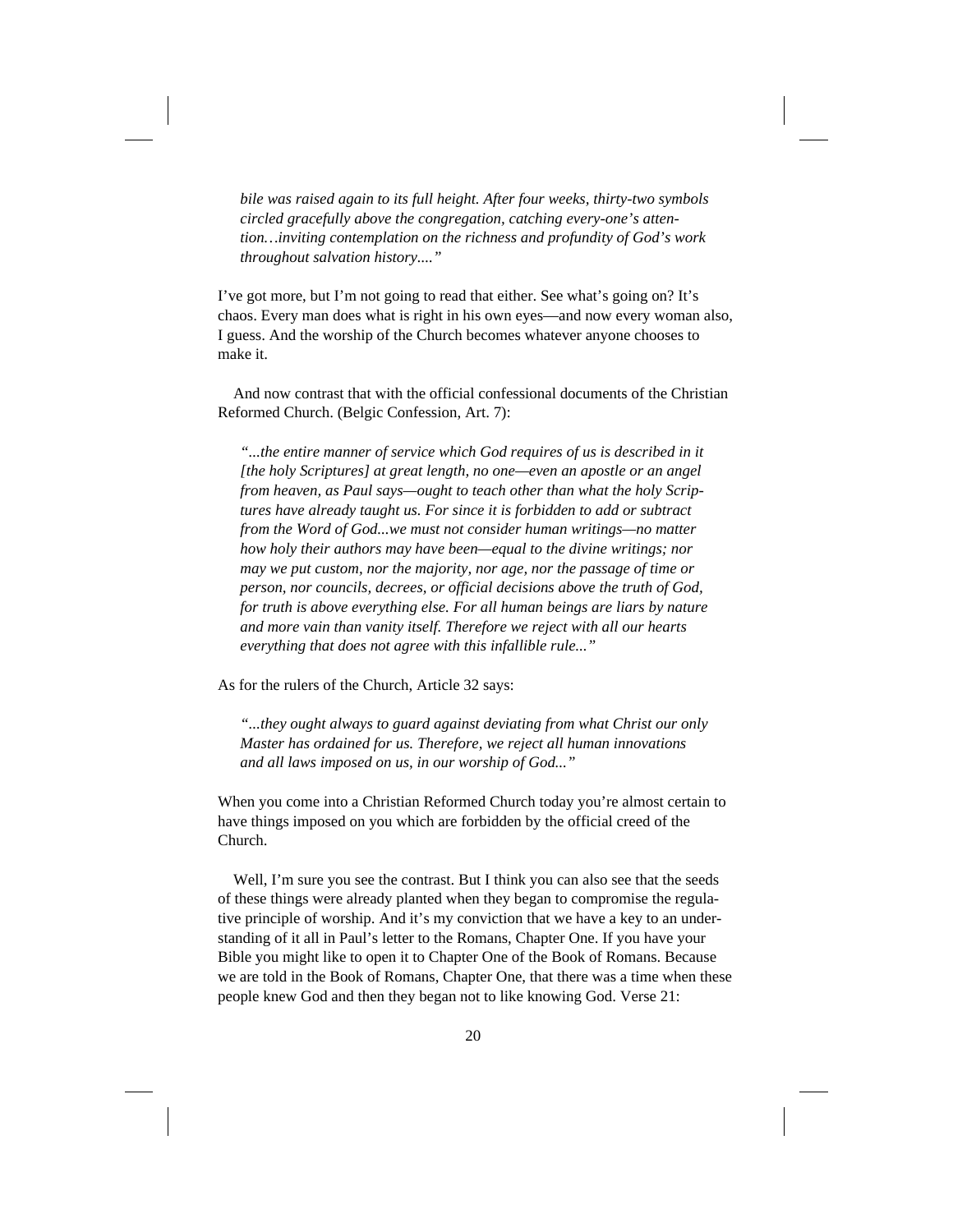*"...because, although they knew God, they did not glorify him as God, nor were thankful, but became futile in their thoughts and their foolish hearts were darkened."*

Everything else in that chapter—and it's an horrendous chapter (I mean it describes horrendous things)—stems from that simple beginning. They didn't want to glorify God anymore. They did not want to be bound by Almighty God to worship him only as he commands and thus give him all the glory. And so, their minds became futile, *"their foolish hearts were darkened, professing themselves to be wise, they became fools..."* And the avalanche of wickedness followed.

Today—when we read Romans chapter 1—it almost sounds like a description of what's happened in our country—and it is. But if you happen to think that gays and lesbians are the epitome of the vile and wicked, I've got news for you. They are not, in and of themselves alone, the epitome of the vile and wicked. They are the result of the epitome of the vile and wicked.

You've heard, haven't you, of the modernist fundamentalist controversy that took place back in the '30s? Well, that's when it happened, friends. My parents and grandparents knew the true God. A lot of parents and grandparents in this country knew God. But they didn't like knowing him. They didn't want to be bound any longer to such a holy, majestic and all-demanding God. So they began giving him up. I can remember all kinds of places in Iowa when I was little boy, Sunday night in the churches—the Methodist, the Presbyterian, the Baptist—the lights were on Sunday night. They're as dark as a tomb now. People got tired of God. They threw away his holy Sabbath. And if you believe, as I do, that the Ten Commandments are ordered according to their importance, then sexual immorality is quite a ways down the list from spiritual and religious apostasy. It's the grandchildren of those people that threw away the true God that are now dying of AIDS in San Francisco. And it's a direct result of that apostasy from the true God.

That is really the vile thing. And when it happened a lot of people didn't see it. The world didn't fall apart. The sky didn't fall in. But there were a few who did realize what was coming.

I think these words written around 1923. They were written by Dr. Prof. J. Gresham Machen, who said that people were already—at that time—living on "the moral momentum of [their] ancestors." Listen to what he said—and I quote:

*"Now that men no longer believe that there is a law of God —now that men no longer believe in obligatory morality—now that the moral law has been abandoned—what is to be put in its place in order that an ordinarily decent*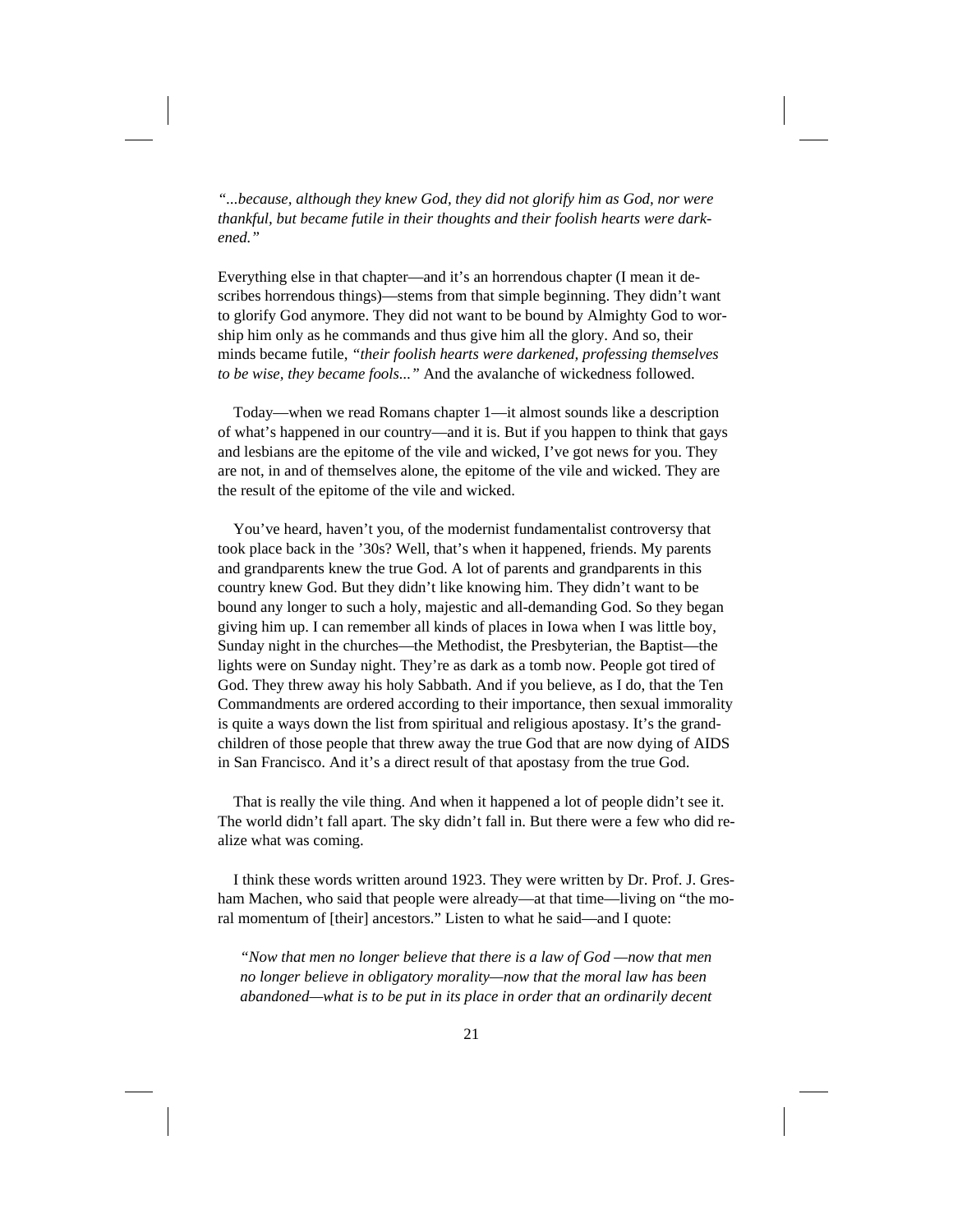*human life may be preserved on the earth? It cannot be said that the answers proposed...are...satisfactory....It is impossible to keep back the raging seas of human passion with the flimsy mud embankment of an appeal either to self-interest, or to what Walter Lippman calls 'disinterestedness.' Those raging seas can only be checked by the solid masonry of the law of God."*

What he was saying, in other words, was this: you get away from God, you throw God out, you throw away his Sabbath, you stop worshiping him with reverence and awe—and you're going to have all these other horrible things—the "raging sea of iniquity" that we now see around us.

So the great change was first of all vertical. It took place in that generation back there in the early part of this century in this country—in the churches that once had the historic Reformed faith and a pure worship. It was thrown away—and then came the tidal wave, horizontally, of moral disintegration and destruction. And I say to you, there is no more fundamental cause of it than the defilement of the worship of God.

*"O miserable, blind, and ignorant man!"* says John Knox "*...why do you neglect the good works of God to invent good works of your own making, thinking to please God....Through the vain conceit of man—used in these words "good zeal and intention"—have all the abuses now ruling the church of God risen, so that the saying of the Prophets spoken to the people of Israel are complete this day in the church of Christ,…'Where are your gods which you have made? Let them arise and deliver you in the time of your trouble.'"* (Vol. 3, pp. 516-518)

*"All worshiping, honoring, or service invented by the brain of man in the religion of God, with-out his own express commandment is idolatry!..." (From "a Vindication of the Doctrine that the Mass is Idolatry."* John Knox works, Vol. 3, p. 34)

Knox was blunt. He says the stuff that's going on today in the Christian Reformed Church, is idolatry. Yes, that's right—idolatry!

*"Disobedience to God's voice is not only when man does wickedly, contrary to the precepts of God"* says John Knox, *"but also when of good zeal, or good intent, as we commonly speak, man does anything to the honor or service of God not commanded by the express Word of God...that is the principal Idolatry: when our own inventions we defend to be righteous in the sight of God, because we think them good, laudable, and pleasant....*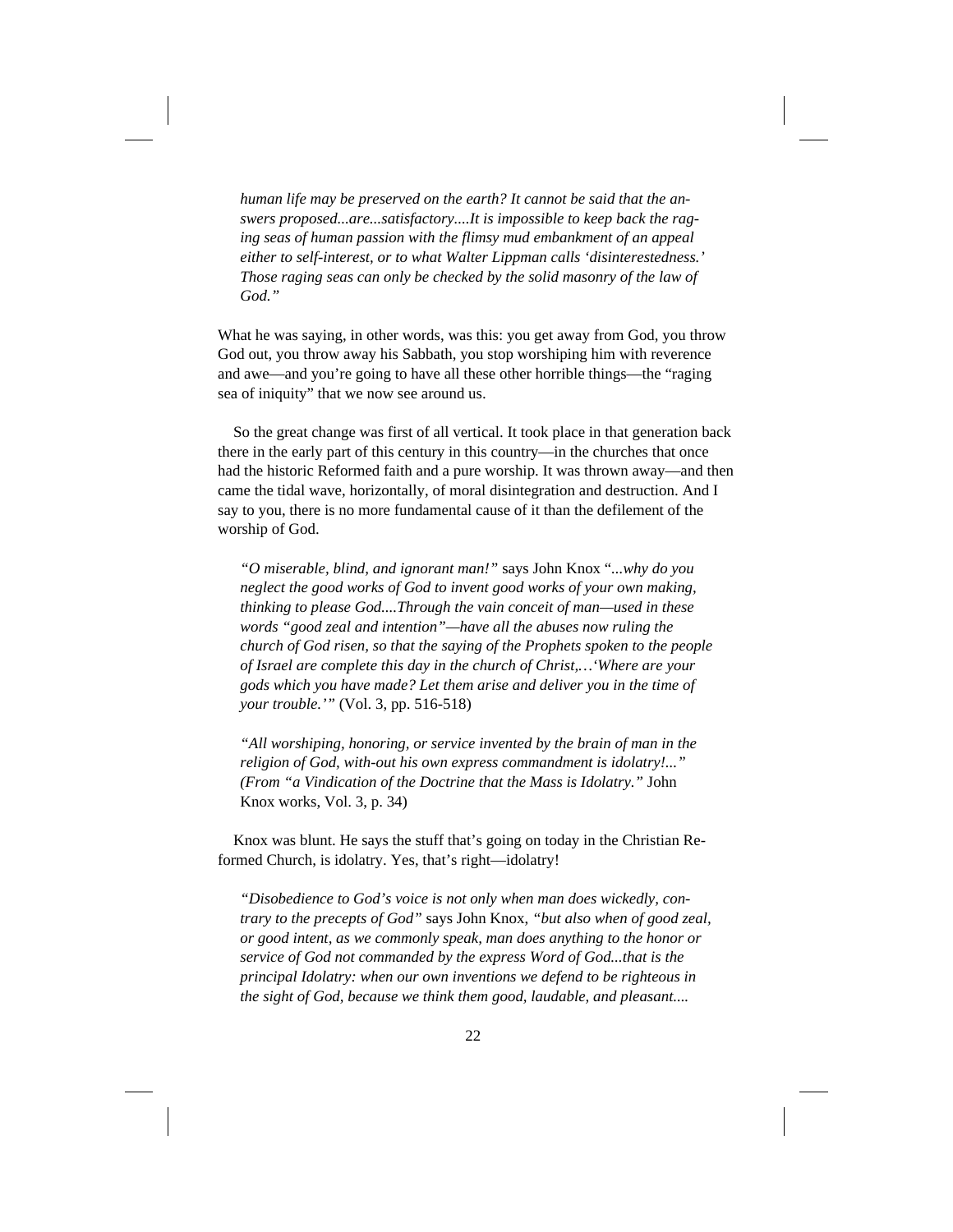*No! the contrary is commanded by God, saying, 'Unto my Word shall ye add nothing; nothing shall ye diminish therefrom, that ye might observe the precepts of your Lord God.'"* (Ibid., p. 38)

*"It profits nothing to say the Kirk has power to set up, devise, or invent honoring of God....This is the continual crying of the Papists....Are you better heard with God than Samuel was? he prayed for King Saul, and that most fervently, and yet obtained not his petition....And it is said to Jeremiah, 'Pray thou not for this people, for my heart is not towards it; no, though Moses and Elijah should pray for them, yet would I not hear them, for they love to go wrong, and do not abstain from iniquity.'"* (Ibid., p. 59)

That's the testimony of John Knox, folks. Hear him again:

*"In religion there is no median: either it is the religion of God, and that in everything that is done it must have the assurance of his own Word, and then is his majesty truly honored, or else it is the religion of the Devil, which is when men will erect and set up to God such religion as pleases them..."*

*"I say that your conversion unto God and unfeigned repentance requires two things. First, that the religion and true honoring of God may be at once brought to that purity which his Word requires. Secondly, that order may be taken, so far as lies in you, that the same religion which God approves may be kept inviolable among you forever..."*

Here, then—in my own words—are the principles for which the great Reformers contended:

- 1. The honor and glory of God must always come first if we want to have true religion. Nothing else, not even the welfare of man or the salvation of God's elect is of equal importance.
- 2. True worship can only be known by divine revelation. If God hasn't told us to do it—we are not supposed to do it. We must be satisfied with what he tells us. True worship is defined in the canonical Scriptures of the Old and New Testaments. There is no need—or legitimate place—for anything else, because the Word of God is sufficient.
- 3. Man, acting on his own, is wholly incapable of adding anything of value to it because he—being born in sin, and wholly corrupt—does not want to know God as he really is, much less to adore him and give him thanks.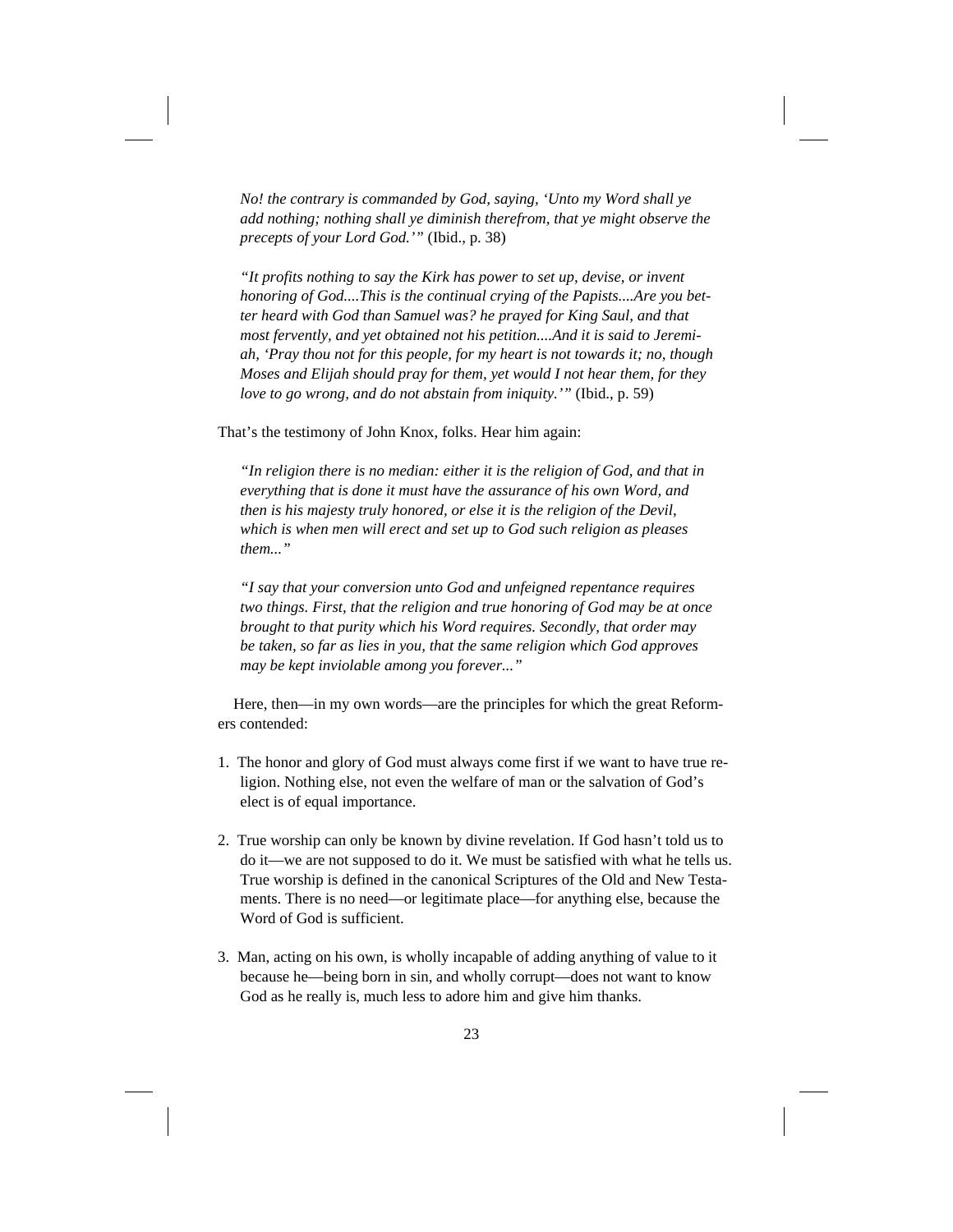- 4. Those who are truly converted do have a God-given inclination and desire to render true worship to God. Yet because of their remaining sinfulness—("O wretched man that I am," says Paul)—they are not capable of doing this without a special supernatural enablement that comes from God by his Word and Spirit. Such was granted only to the authors of Scripture.
- 5. True worship, alas, is largely lacking today, even in Reformed churches—even as it was in the time of John Calvin.

And here—in conclusion—I want to mention just one of the things that has been lost in most of the modern day Reformed churches. I refer to the singing of the inspired Psalms in worship. It is my conviction that nothing has revealed more clearly the natural enmity in the heart of man against the true and living God than the treatment his inspired Book of Psalms has received in the modern Church. Go back to some of the great Reformers and the early fathers of the Christian Church, and you find an attitude toward the inspired Psalm book tragically lacking today.

## Augustine:

*"The Donatists reproach us with our grave chanting of the divine songs of the prophets in our churches, while they inflame their passions in their revels by singing psalms of human composition...."*

### Athanasius:

*"I believe that a man can find nothing more glorious than these Psalms; for they embrace the whole life of man, the affections of his mind, and the emotions of his soul. To praise and glorify God he can select a Psalm suited to every occasion, and thus will find that they were written for him."*

## John Calvin:

*"I have been accustomed to call this book...'An Anatomy of all the Parts of the Soul;' for there is not an emotion of which any one can be conscious that is not here represented as in a mirror…The other parts of Scripture contain the commandments which God enjoined his servants to announce to us. But here the prophets themselves, seeing they are exhibited to us as speaking to God, and laying open all their inmost thoughts and affections…It is certainly a rare and singular advantage, when all lurking places are discovered, and the heart is brought into the light, purged from that most baneful infection, hypocrisy. In short, as calling upon God is one of the principal means of securing our safety, and as a better and more unerr-*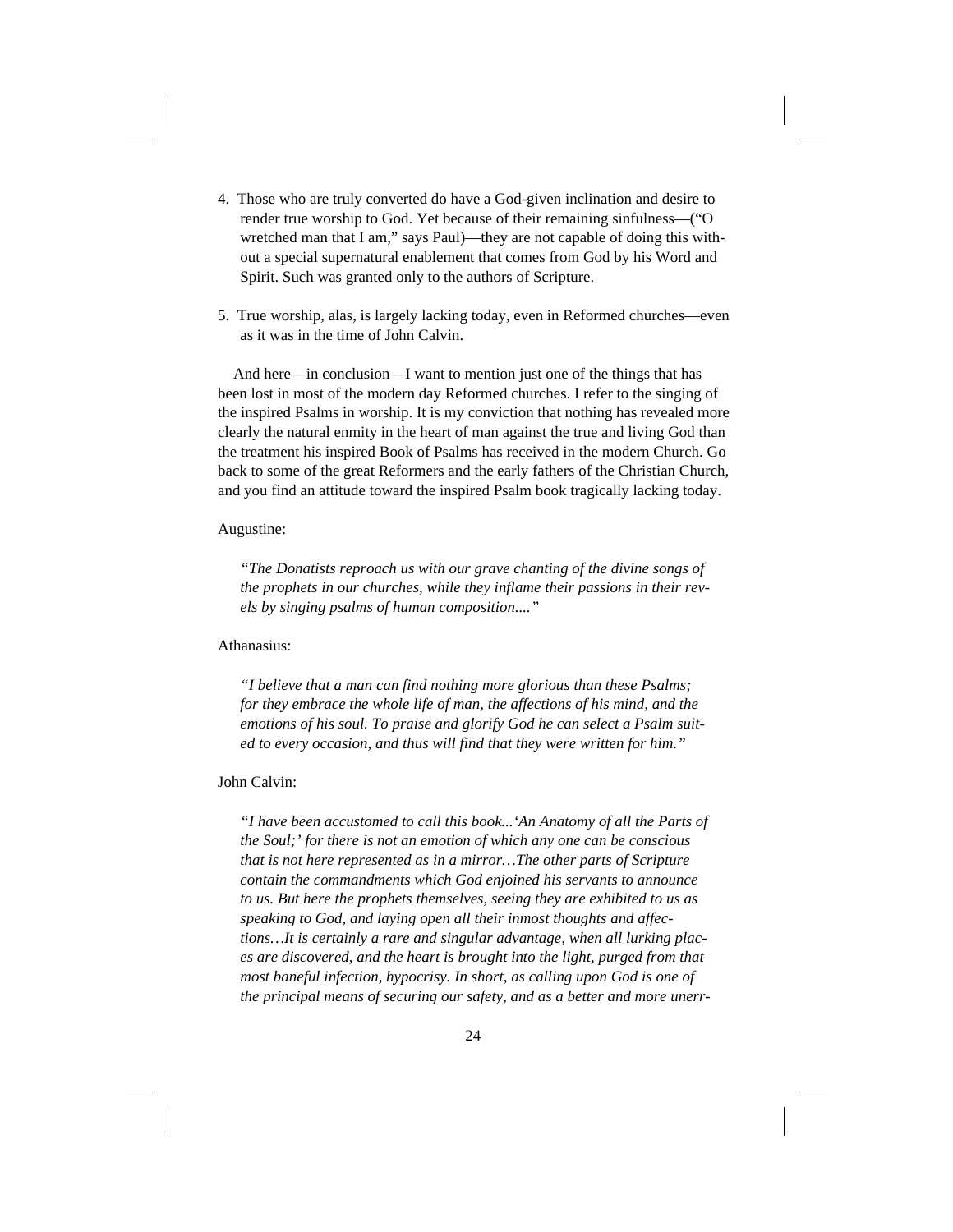*ing rule for guiding us in this exercise cannot be found elsewhere than in the Psalms, it follows, that in proportion to the proficiency which a man shall have attained in understanding them, will be his knowledge of the most important part of celestial doctrine…It is by perusing these inspired compositions, that men will be most effectually awakened to a sense of their maladies, and, at the same time, instructed in seeking remedies for their cure. In a word, whatever may serve to encourage us when we are about to pray to God, is taught us in this book." (Calvin's Preface to his Commentaries on the Psalms, p. xxxvii)*

## And once again:

*"…there is also here prescribed to us an infallible rule for directing us with respect to the right manner of offering to God the sacrifice of praise, which he declares to be most precious in his sight, and of the sweetest odour. There is no book in which there is to be found more express and magnificent commendations, both of the unparalleled liberality of God towards his Church, and of all his works; there is no other book in which there is recorded so many deliverances, nor one in which the evidences and experiences of the fatherly providence and solicitude which God exercises towards us, are celebrated with such splendour of diction, and yet with the strictest adherence to truth; in short there is no other book in which we are more perfectly taught the right manner of praising God, or in which we are more powerfully stirred up to the performance of this religious exercise....here there is nothing wanting which relates to the knowledge of eternal salvation." (Calvin's Preface to his Commentaries on the Psalms,* pp. xxxviii & xxxix)

And finally one more quotation—this time from John Knox:

*"...there are no songs more meet [fitting] than the Psalms of the prophet David, which the holy Ghost has framed…"*

Were these men mistaken? I don't think so. I think it is the modern Church which is mistaken because it has clamored for something better than God's perfect Book of Praise.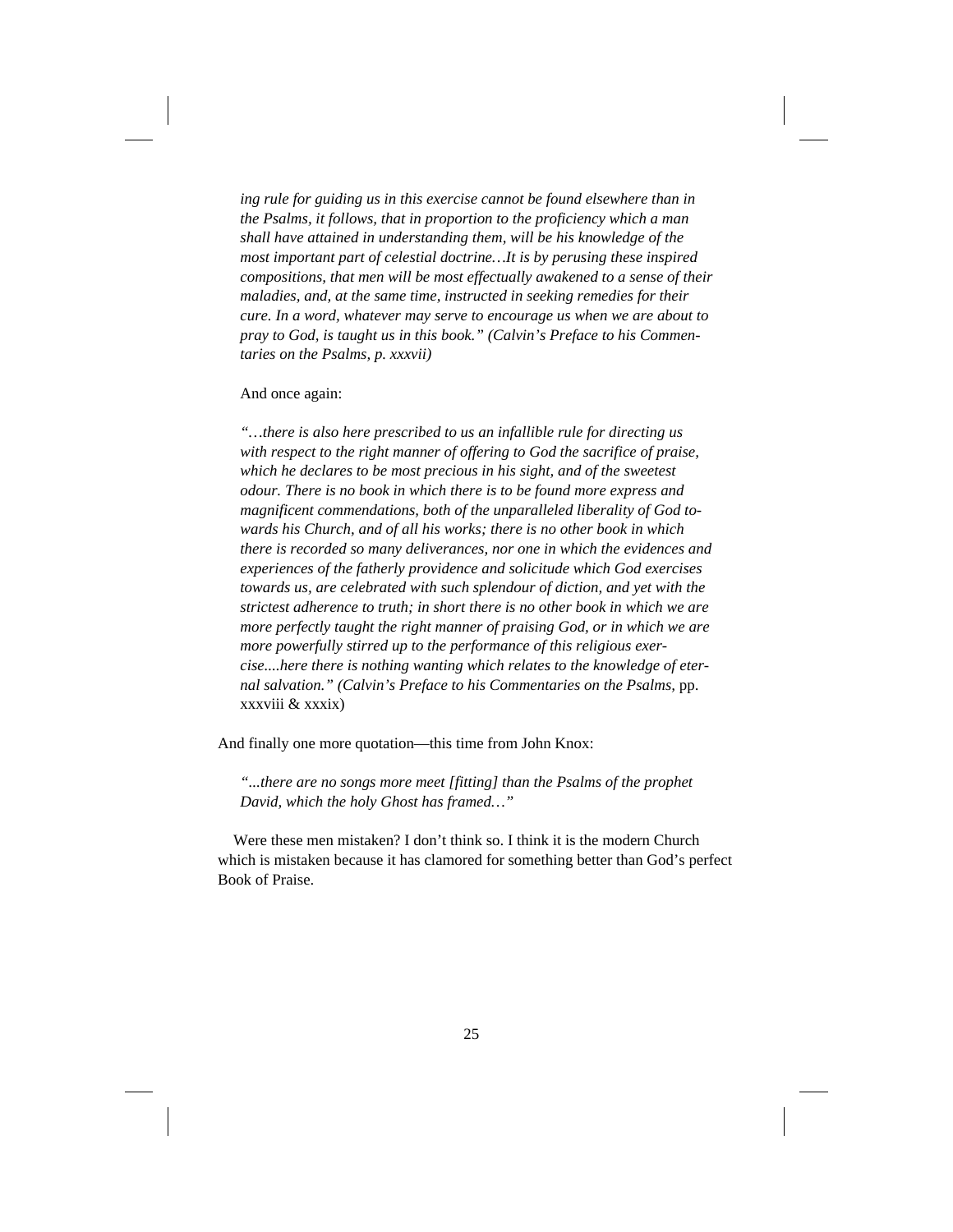#### LECTURE NO. 3

Worship Seminar - May 12-14, 1995 First Orthodox Presbyterian Church - San Francisco Rev. G.I. Williamson

\_\_\_\_\_\_\_\_\_\_\_\_\_\_\_\_\_\_\_\_\_\_\_\_\_\_\_\_\_\_\_\_\_\_\_\_\_\_\_\_\_\_\_\_\_\_\_\_\_\_\_\_\_\_\_\_\_\_\_\_\_\_\_\_\_\_

#### **The Regulative Principle of Worship**

The question is, how are we to worship God? And I've long believed that the answer is already clearly implied in one of the most basic things we confess, which is this: the Bible is the infallible and only rule of our faith and practice. What I want to do right now, therefore, is to demonstrate (1) that the Bible does teach the historic regulative principle of worship as it is expressed in our Confession, and our two catechisms; and then (2) to discuss, briefly, what that principle meant in Reformed churches in times past, and ought to mean today. (You might like to have your Bibles handy because I'll be referring to texts all over the place).

### THE OLD TESTAMENT

[1] We begin, then, with the Old Testament. And we begin with the first recorded instance of worship, in Genesis 4. And I read from verses 3 to 7:

*"And in the process of time it came to pass that Cain brought an offering of the fruit of the ground to the Lord. Abel also brought of the firstlings of his flock and of their fat. And the Lord respected Abel and his offering, but he did not respect Cain and his offering. And Cain was very angry, and his countenance fell. So the Lord said to Cain, 'Why are you angry? And why has your countenance fallen? If you do well, will you not be accepted? And if you do not do well, sin lies at the door. And its desire is for you, but you should rule over it.'"*

A lot of commentaries say the problem here was merely *subjective.* There was a wrong attitude—a lack of faith in the heart of Cain. Well, that is undoubtedly true, but it is only half of the truth—because there was also an *objective* offense. The Lord had respect to Abel and his offering; but he did not respect Cain or his offering. That is why the Book of Hebrews emphasizes the objective aspect when it says, *"by faith, Abel offered up a more excellent sacrifice."* (Heb. 11:4)

So it is a very big mistake to throw the emphasis entirely upon the subjective. The fact is that Abel paid attention to the instruction of his parents, and I believe they instructed him fundamentally in what we have in the first three chapters of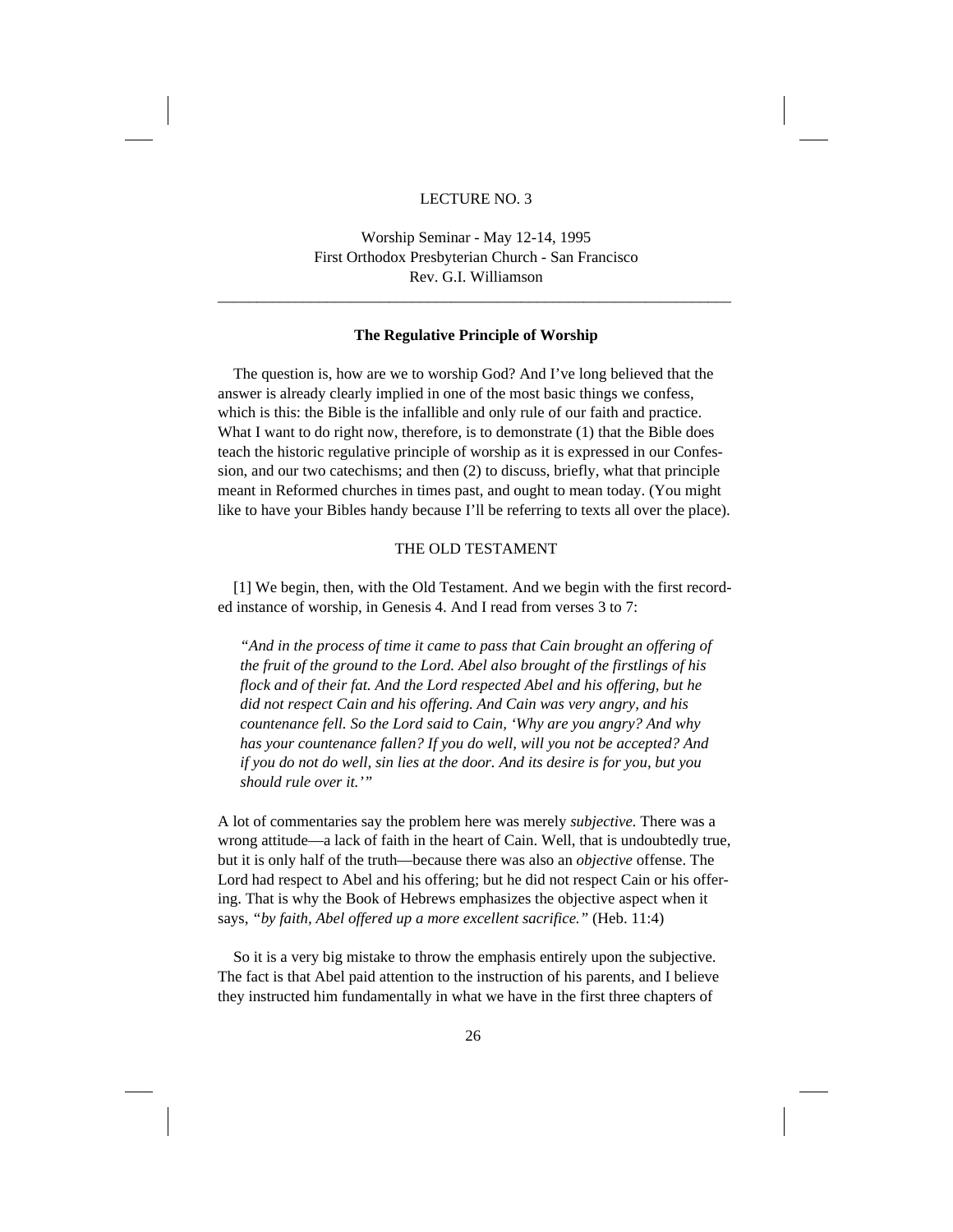the Bible: the creation, the fall, and the problem of bridging the gap that now existed between fallen man and God; and that he took to heart the fact that God covered the nakedness of Adam and Eve with the skins of sacrificed animals. Cain, on the other hand, did not take account of these things. And even if you take the view that a special revelation was given to Abel about how he should approach God, it really makes no difference in the end, because God had made it clear to Cain what was—and what was not—acceptable. And the reason why he was rejected and became reprobate was that he was not willing to submit himself wholeheartedly and totally to the prescribed way of approach to the living God. And that is the regulative principle, right there.

[2] The second example is found in the Book of Exodus, chapter 20, verses 4 to 6—the well-known second commandment:

*"You shall not make for yourself any carved image, or any likeness of anything that is in heaven above, or that is in the earth beneath, or that is in the water under the earth; you shall not bow down to them nor serve them. For I, the Lord your God, am a jealous God, visiting the iniquity of the fathers on the children to the third and fourth generations of those who hate Me, but showing mercy to thousands, to those who love Me and keep My commandments."*

### As Calvin said:

*"…although Moses only speaks of idolatry* [here], *yet there is no doubt that by synecdoche, as in all the rest of the Law, he condemns all fictitious services which men in their ingenuity have invented."*

In other words, he takes the primary species of the violation of this principle from the ancient world and uses that as a concrete vehicle to express the great principle: what God has not prescribed is therefore forbidden.

[3] The third example is found in the legislation recorded in the Book of Exodus. It would be hard to think of a way to give greater weight to the principle that we call the regulative principle of worship than we find in this account of the prescribed preparation, construction and use of the Tabernacle in the wilderness. Did not God say to Moses, *"See that you make them* [and the "them" refers to all the articles and aspects of the tabernacle system]*...See that you make them according to the pattern shown to you on the mountain."* (Ex. 25:40) It is true, of course, that God made use of men in the construction of the Tabernacle. But it is not true, as is commonly assumed—and I have heard over and over again—that the Tabernacle was a product of the mere natural, creative and artistic impulse of the people of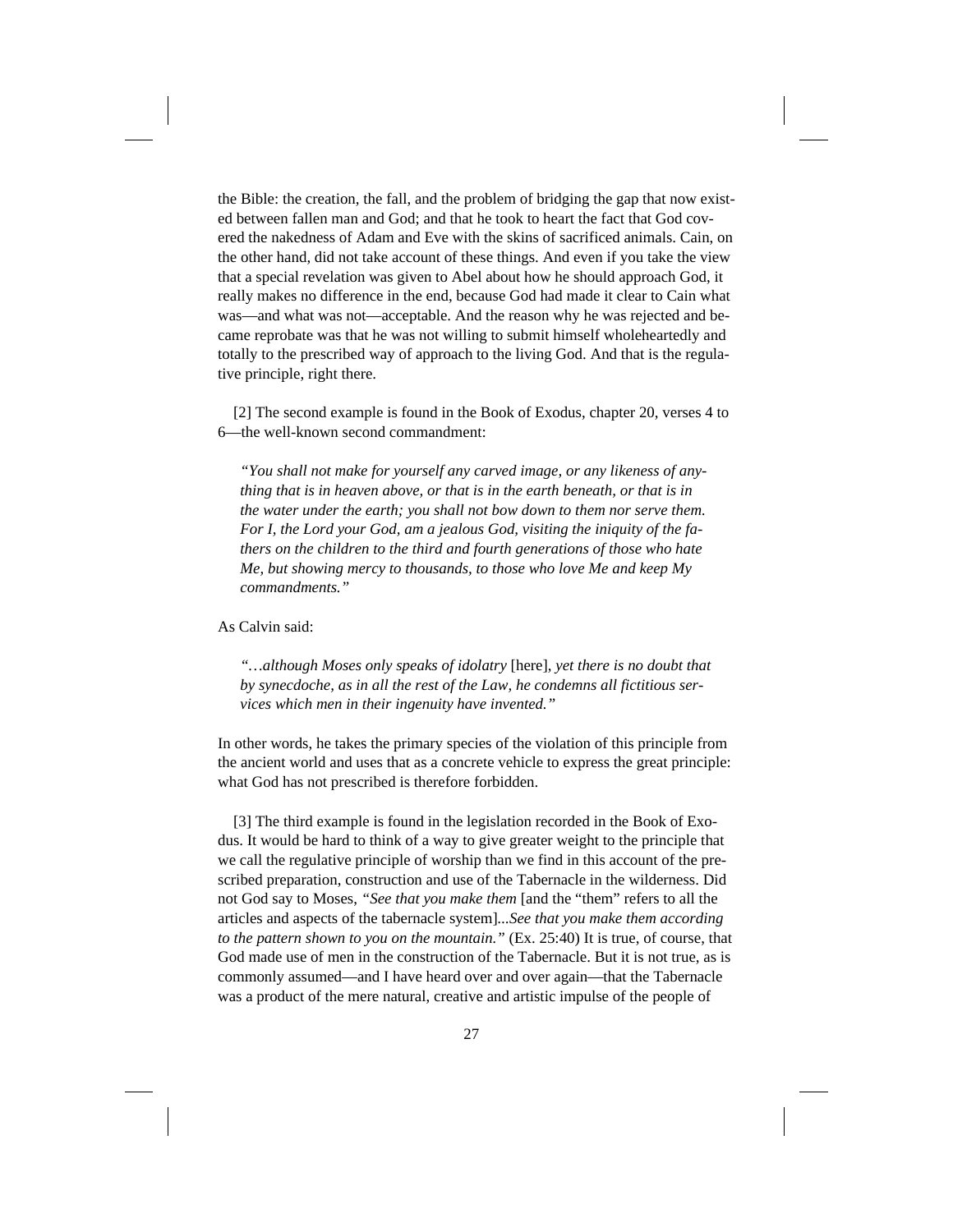God used to construct it. No doubt these men did have some natural creative talent. But that was not enough. The Bible is very clear about that. The things that went into the Tabernacle were produced—as the Bible itself has been produced by special divine revelation and inspiration! Exodus 31:2-11 clearly shows this.

*"See, I have chosen Bezaleel son of Uri, the son of Hur, of the tribe of Judah, and I have filled him with the Spirit of God, with skill, ability and knowledge in all kinds of crafts...And I have appointed Aholiab son of Ahisamach, of the tribe of Dan, to help him. Also I have given skill to all the craftsmen to make everything I have commanded...They are to make them just as I commanded you."*

How remote this is from the argument so often heard today, to the effect that art work by people in the church is justified (and sanctified!) by the "art work" in the Tabernacle. The truth is that there was no "art work" in the Tabernacle, unless by "art work" we mean the uniquely inspired and infallible kind, and that kind of art is no longer given.

What we've said about the Tabernacle is equally true of the more elaborate Temple. Nothing was left to man's innovation. I Chron. 28:11:

*"David gave Solomon his son the pattern of the porch of the temple, its buildings, its storehouses, its upper rooms, its inner rooms, and the room of the mercy seat, and the plan of all that he had by the Spirit...[And to his son he said] all this…have I been made to understand in writing from the hand of the Lord, even all the works of this pattern."* [Vs. 19]

Now why was this so important? Why did everything have to conform precisely to the pattern revealed first to Moses, and then more elaborately to David? The reason is self-evident, is it not? God is to be worshipped only as he has commanded.

[4] Consider also Leviticus, chapter 10, where we read that the two sons of Aaron, Nadab and Abihu, were destroyed. Verse 2 says:

*"...fire went out from the Lord and devoured them."*

Why did this happen? The same passage says it happened because they:

*"...offered strange fire before the Lord, which he had not commanded."* (Vs. 1)

It does not say that they lacked sincerity. It does not say that they were devoid of good intentions. It does not even say that this happened to them because they did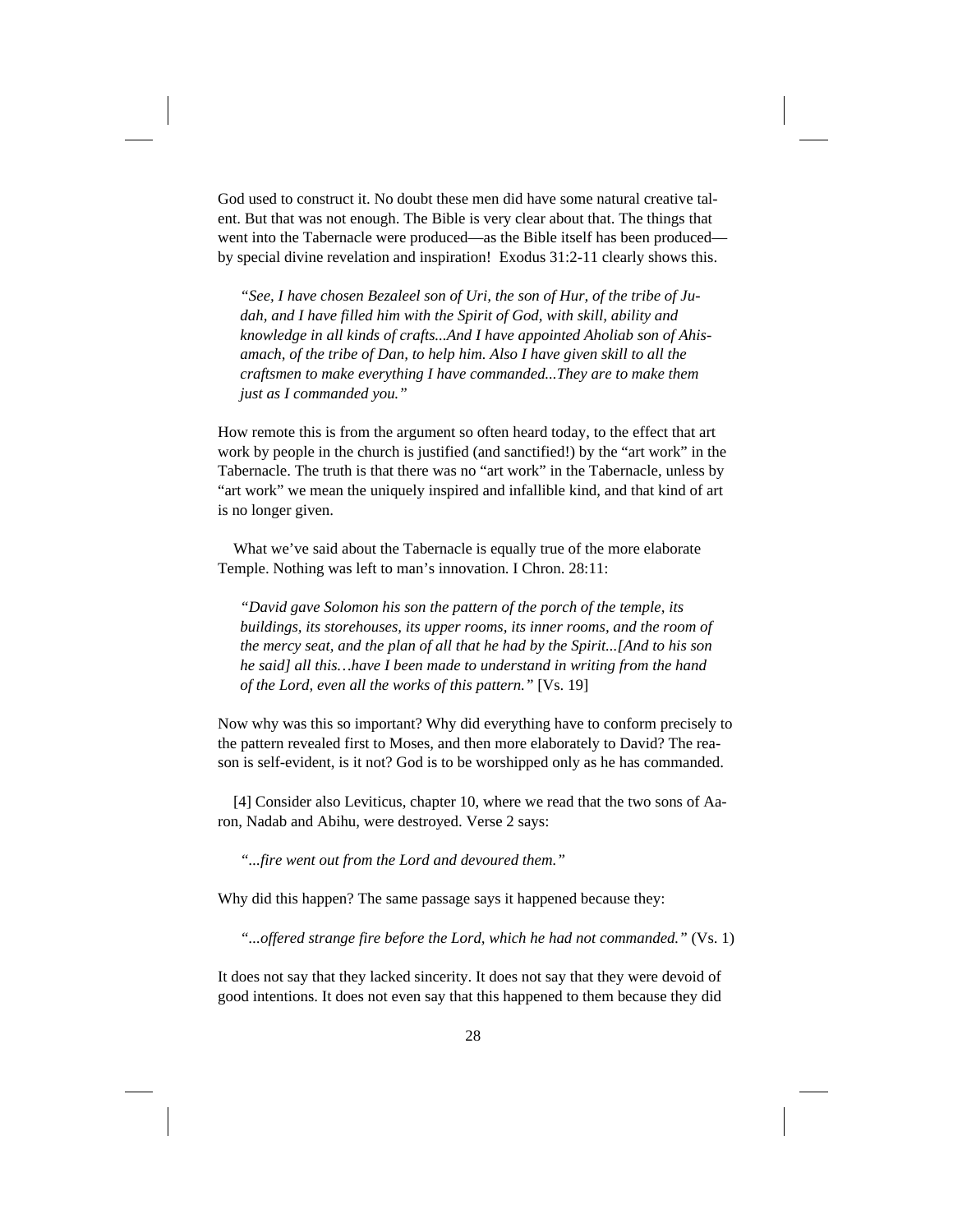something God had expressly forbidden. No, what it says is that they did this without first making sure it was something God had commanded.

[5] Another example is found in Numbers, chapter 16, verses 8-10, and on down through that whole chapter. Moses and Aaron were appointed by the Lord to mediate between God and his people. But Korah, and those who followed him, didn't like this exclusive arrangement. They wanted to break out of this narrow idea that there's only one right way, namely, the way God set things up, so they rebelled against this restriction. The well-known result demonstrates, however, that this was exceedingly offensive to Jehovah.

All the way through the Old Testament we find abundant proof of the magnitude of this evil. Whenever men are not satisfied to worship God in the way he appoints, God always made it perfectly clear that he was greatly displeased.

[6] Take King Saul for a sixth example. He was not authorized by God to partake in the priestly office (I Sam. 13:11ff). But because of the pressure of circumstances (my Old Testament professor used this as a spur to us—he said, "Preachers, don't be late for appointments." Then he told us this story about Saul). The pressure of circumstances resulted in this: Saul—and I quote —*"felt compelled to offer the burnt offering…"* because Samuel was late. It may well be, for all we know, that he acted with what he considered the best of intentions. But we also know that God found it offensive. Samuel, the prophet, said he *"acted foolishly"* because he did not limit himself to what God had authorized. And it was because of this that God removed the kingdom from Saul, and gave it to David (vs. 14). Does this not make it perfectly clear that this principle holds a place of highest importance with God?

[7] Consider also the historical incident involving a man by the name of Uzzah. When David first attempted to bring the long-neglected ark to Jerusalem, the oxen suddenly stumbled. At that moment Uzzah reached out his hand to steady the ark, and the Scripture says, and I quote from 2 Samuel 6:7, *"God struck him down there for his irreverence."* David was indignant about this at first. He didn't understand it at the time. And we may not even find the explanation appealing, but it is clearly stated in Scripture: Uzzah died because, as David explained later (I Chron. 15:13) *"we did not inquire about how to do it in the prescribed way."* It took David a while to wake up to that fact; but then he said—Ah, now I see it. We didn't observe the regulative principle—even in moving the ark. But how different it was when *"the Levites carried the ark of God...as Moses commanded in accordance with the word of the Lord."* (I Chron. 15:14) Is not the case that we clearly see in this account another proof of God's adherence to what we call "the regulative principle of worship"?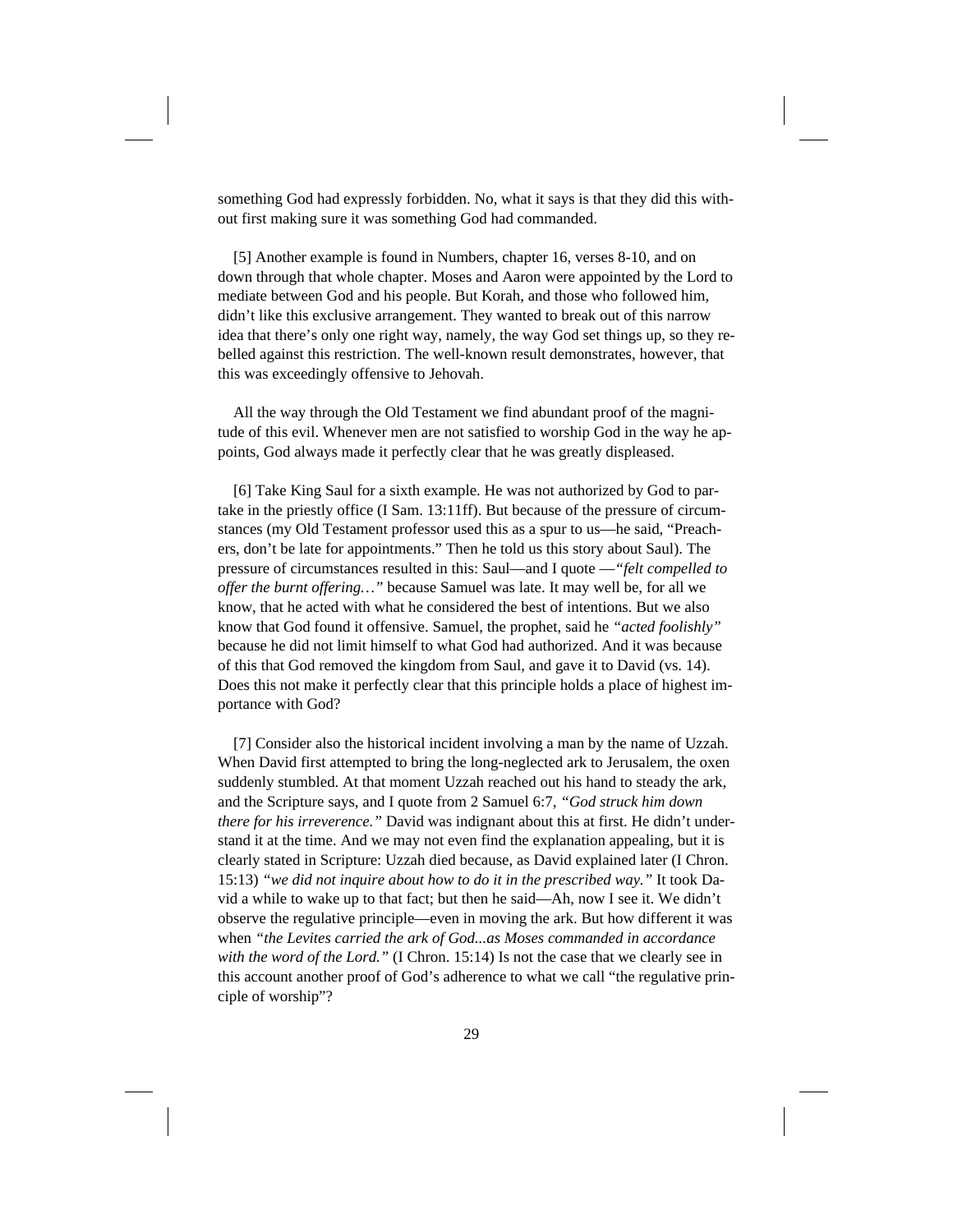[8] And consider King Jeroboam. When he became king he wanted to consolidate his hold on the ten tribes that rebelled against the house of David. In order to do this he (and I quote) *"appointed"* or *"instituted"* a kind of worship which was (and I quote again) *"of his own choosing."* (I Kings 12:32-33) For this reason a man of God from Judah was sent to denounce this unauthorized worship. And that's not all; because Jeroboam, from that time forward, was always spoken of as the one who made Israel sin—corporately. (I Kings 15:30) It's no exaggeration, then, to say that this act of innovation was the source out of which came Israel's ultimate downfall. The worship which had been appointed by the Lord (Jehovah) God was replaced by a new form of worship—not commanded by him, and therefore, accursed.

[9] Recall also the sin of King Uzziah. (II Chron. 26:16):

*"...he entered the temple of the Lord to burn incense on the altar…"*

The high priest courageously intervened to oppose that act of unauthorized worship. And he was vindicated by the intervention of God, for the king was instantly smitten with leprosy as a sign of God's judgment. Again, it is clear that what is not authorized by God's commandment is an abomination to him.

[10] And then there is King Ahaz. (II Chron. 28:2):

[he] *"burned sacrifices in the Valley of Ben Hinnom and sacrificed his sons in the fire, following the detestable ways of the nations."*

The prophet Jeremiah, commenting on this (Jer. 7:31):

*"..they...built the high places of Topheth in the Valley of Ben Hinnom to burn their sons and daughters in the fire..."*

And now, the bottom line, folks—listen, as God says—through his prophet, that this was:

*"...something I did not command nor did it enter my mind."*

How could God make it any clearer? Worship that he has not commanded or authorized is therefore forbidden.

It is my contention, therefore, that this is the uniform principle taught in the Old Testament: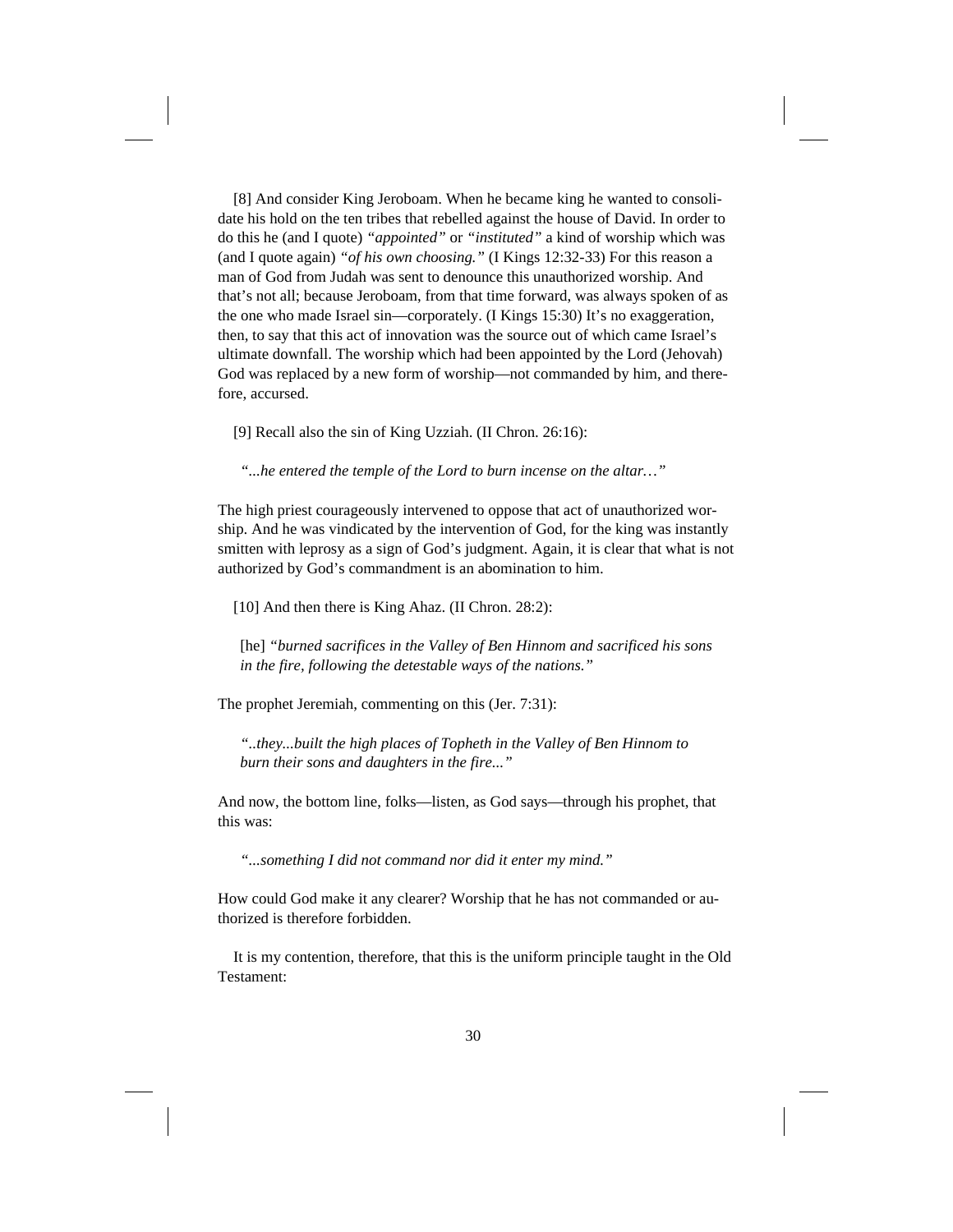*"Do not add to what I command you and do not subtract from it, but keep the commands of the Lord your God that I give you."* (Deut. 4:2)

Now, of course, there is a sense in which this principle applies to all of life. But does it not, with special intensity, apply to the most awesome event in human life which is the worship of the true and living God?

### THE NEW TESTAMENT

And now what about the New Testament. Does it teach the same principle with the same rigor as the Old? I believe it does.

[1] Jesus himself spoke in this manner concerning Jewish traditionalism: You scribes and Pharisees, he says, have (and I quote) *"a fine way of setting aside the commands of God in order to observe your own traditions."* ([Mark] 7:9) Because of this fact our Lord went on to say this about their worship:

*"These people honor Me with their lips, but their hearts are far from Me. They worship Me in vain: their teachings are but rules taught by men."* (Mark 7:6-7 [quoted from Jer. 29:13])

No doubt this offended them. But that's not what matters. What matters is that God was offended. And according to Jesus the cause of the offense was two-fold: (1) setting aside what God had commanded, and (2) diligently observing what was not commanded by God, but only by man-made traditions. And my dear friends, the Church of Christ is full of the very same thing today—chock-a-block full.

[2] Or consider Christ and the Samaritan woman. No one ever expounded the regulative principle with more force and clarity than Jesus did in his meeting with her. As Calvin points out, our Lord

*"...divides the subject* [that came up in that conversation] *into two parts. First, he condemns the forms of worshiping God which the Samaritans used as superstitious and as false, and declares that the acceptable and lawful form was with the Jews."*

Well, you know that passage:

*"...he puts the reason for the difference that the Jews received assurance from the Word of God about his worship, whereas the Samaritans had no certainly from God's lips. Secondly, he declares that the ceremonies observed by the Jews hitherto would soon be ended."*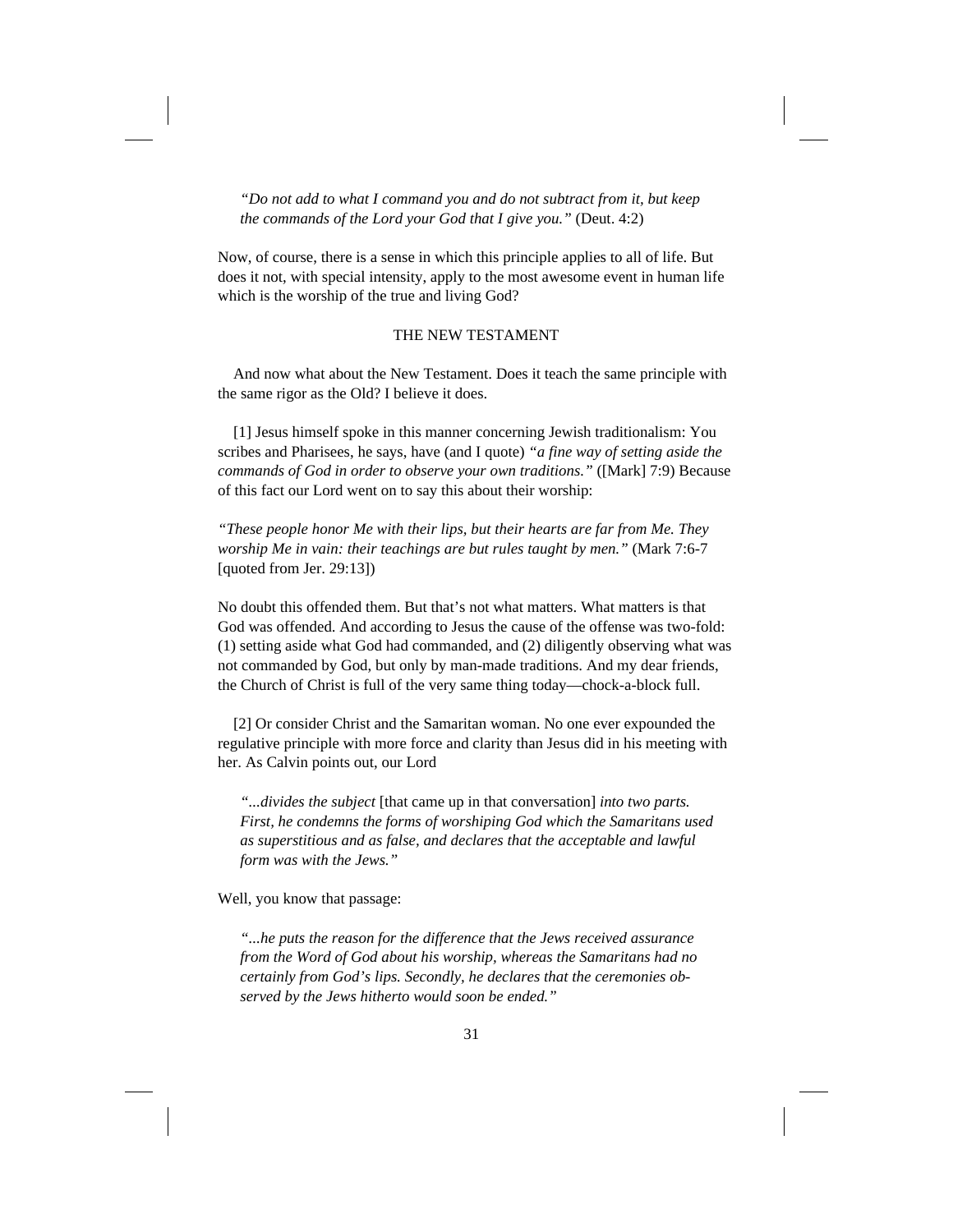Concerning the first point, our Lord said, *"you Samaritans worship what you do not know."* Calvin drew this conclusion:

*"...all so-called good intentions are struck by this thunderbolt, which tells us that men can do nothing but err when they are guided by their own opinion without the Word or command of God."*

He then goes on in dealing with the second point to say:

*"...we differ from the fathers only in the outward form because in their worship of God they were bound to ceremonies which were abolished by the coming of Christ."*

So, if we ask what it means to worship God "in spirit and in truth" this is Calvin's answer:

*"...it is to remove the coverings of the ancient ceremonies and retain simply what is spiritual in the worship..."*

But the trouble is that:

*"...since men are flesh...they delight in what corresponds to their natures. That is why they invent many things in the worship of God...[when] they should consider that they are dealing with God, who no more agrees with the flesh than fire does with water."*

To worship God in spirit and in truth, then, is to worship God in the way that he commands—now that the Messiah has come and fulfilled all the promises of that ceremonial law. And "it is simply unbearable," says Calvin, "that the rule laid down by Christ should be violated." Those who want to worship the true God, acceptably, must (that is the word Jesus used—must) worship him in spirit and in truth. Any other way is useless.

[3] The third New Testament example is found in what is called *the Great Commission.* Matt. 28:18-20:

*"All authority in heaven and on earth has been given to me. Therefore go and make disciples... baptizing them...and teaching them to observe [or obey] everything I have commanded you."*

It is my conviction that this is exactly what the apostles did: they taught what Christ had commanded —not what he had commanded plus their own inventions.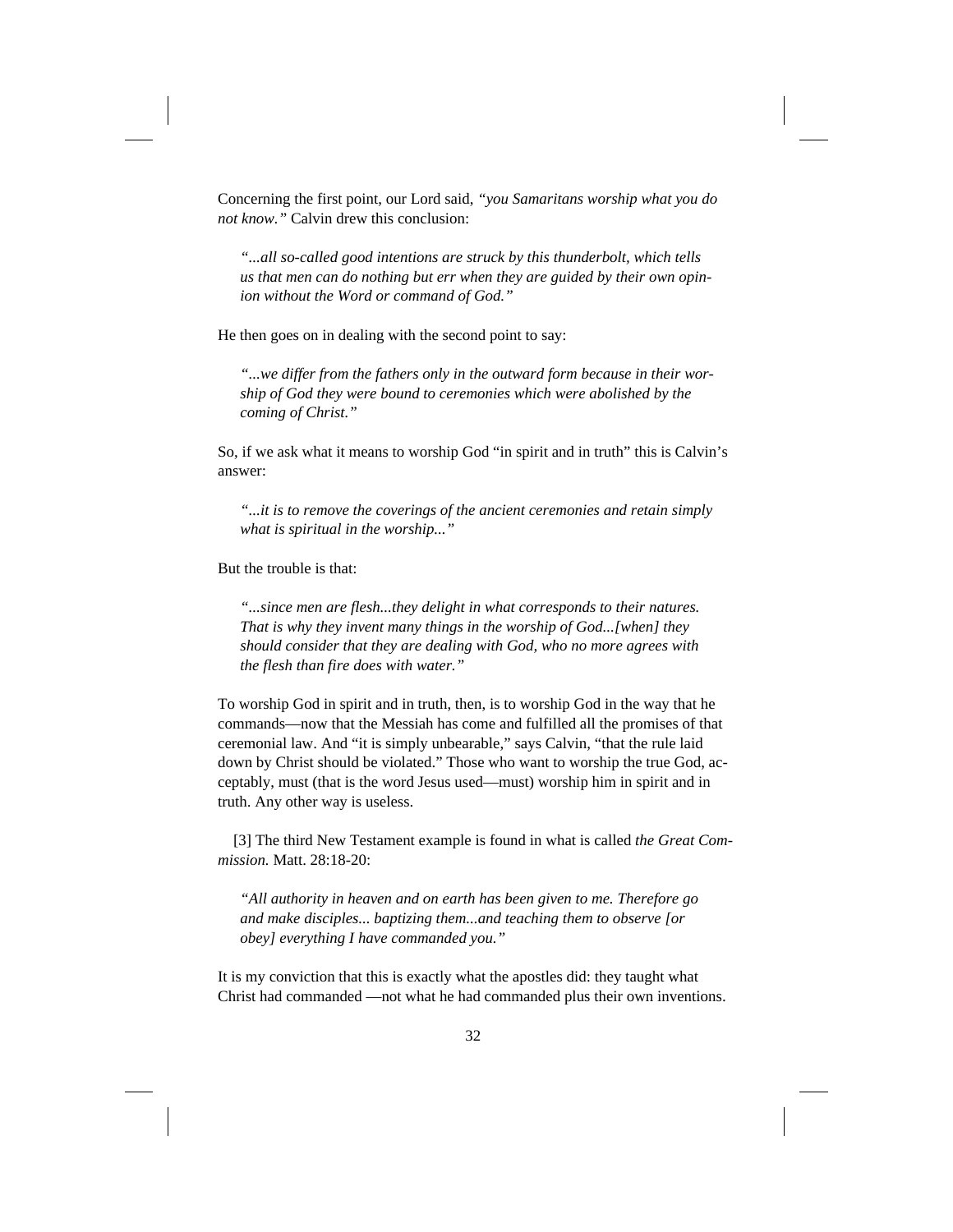Knowing that all authority belonged to him, they knew there was no place for their own inventions. In the words of Calvin again, quote:

*"...he sends away the Apostles with this reservation, that they shall not bring forward their own inventions, but shall purely and faithfully deliver...what he has entrusted to them."*

[4] The fourth example is Paul's view of Scripture. He writes to Timothy, the young pastor:

*"All scripture is inspired by God and profitable for teaching, for reproof, for correction, for training in righteousness that the man of God may be adequate, equipped for every good work."* (2 Tim. 3:16-17)

It is not my contention that the Apostle is thinking in a narrow way only about worship. But surely it is self-evident that this statement does have a tremendous application in the sphere of worship; namely, that worship which is not clearly and fully revealed by God is no legitimate part of his worship at all.

[5] The fifth example is Paul's rebuke of the Galatians.

 In Galatians 4:9-11 the Aposlte writes:*"...now that you have come to know God, or rather to be known by God, how is it that you turn back again to the weak and worthless elemental things, to which you desire to be enslaved all over again? You observe days and months and seasons and years. I fear for you, that perhaps I have labored over you in vain."*

The people to whom Paul wrote this letter were probably observing special days and seasons appointed by God in the Old Testament in such passages as Exodus 23:14-17; 34:18, and the like. But if that is the case, it only makes the force of the Apostle's words all the stronger when applied to special days that God never did command. When Christ came the Old Testament ceremonial system of worship was superseded. Included in this category of the obsolete were the annual sacred days, and even the Jewish sabbaths. For the Galatians to go on celebrating those days was to act as if they were still waiting for the Messiah to come. And the application is self-evident. If the Apostle found it necessary to speak this way to people who observed days which had once been commanded by God, what would he say to people today who observe special holy days that God never even mentioned in his Word, let alone commanded?

At this point we need to take note of what Paul says about this problem in Romans 14. Here the Apostle instructed the strong to be patient with the weak, be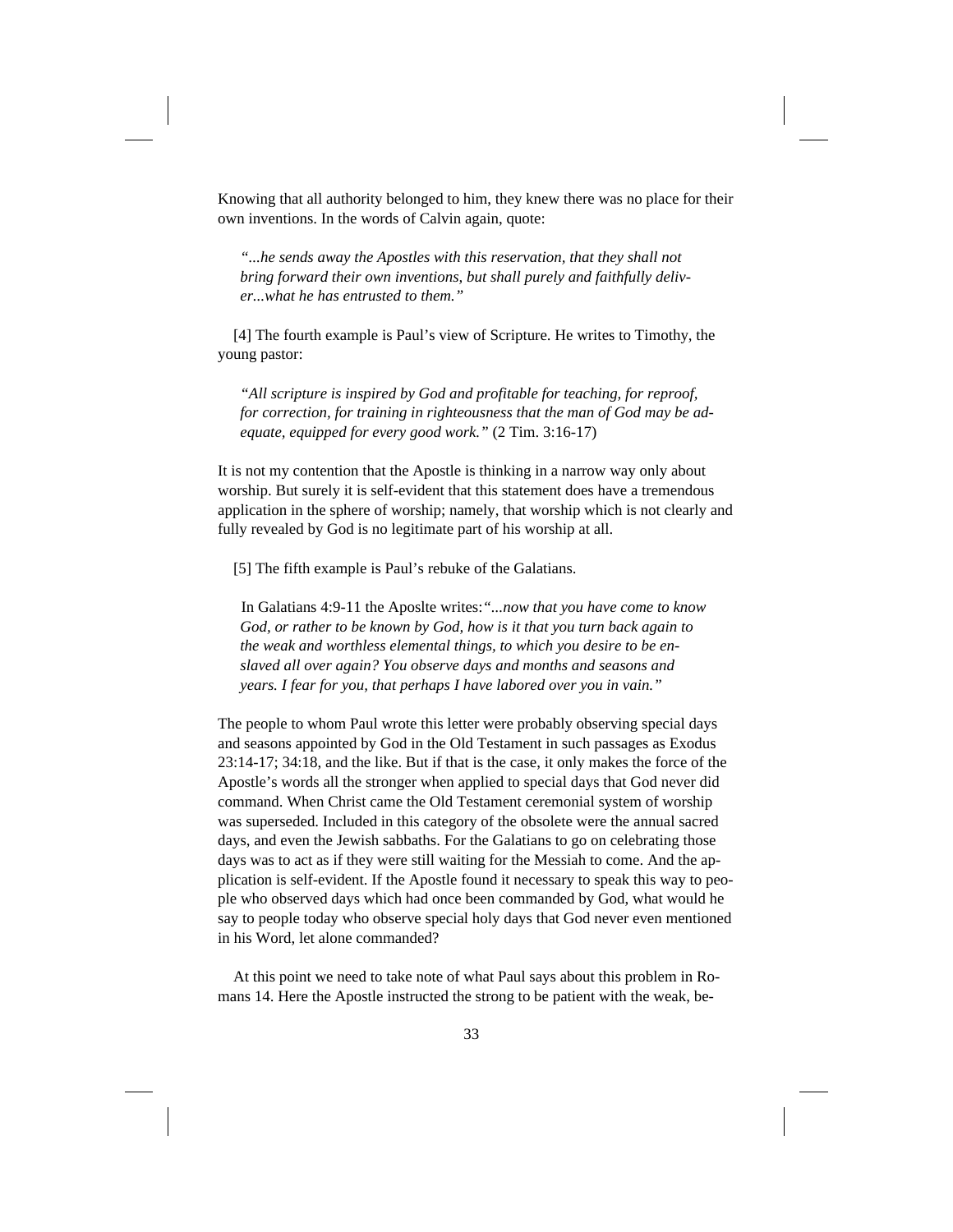cause the weak did not yet understand the liberty they had in Christ. The truth is that they were no longer under any obligation at all to observe even the special days that God had once appointed. And, by the way, they weren't obligated either to observe some of the clean and unclean rules about food. But the problem was that some members of the Church in Rome did not yet understand these things. As long as it was only a particular member of the congregation that had this problem of weakness, Paul was willing to patiently bear with that person. He was willing to have the Church tolerate membership for a person who felt constrained, by a misinformed conscience, to observe those days.

In Galatians 4, however, the Apostle had a different concern. (And we always need to compare Scripture with Scripture. As John Murray used to say, "the difference between truth and error is not the Grand Canyon, it's a razor's edge.") In Galatians 4 the Apostle is speaking of something done by the Church, as a corporate body. This is very clear from the plural pronouns. The Galatian church had yielded to the demands of the weak by instituting an observance of these days in a corporate manner. And when this was imposed upon the Church body the Apostle was quite uncompromising in his opposition. The reason being, that it is wrong for the Church to impose, as a part of its corporate worship, anything that Christ has not commanded.

It's one thing, in other words, to tolerate weakness in the individual believer. We all must do that—with love and patience. But it is another thing when the errant view of the weaker brother is imposed on the whole congregation. That is what Paul opposed in Galatia. And it is exactly what we see all over the Protestant church today—and in most would-be Reformed churches as well. The observance of special days is imposed on the people of God even though they are not divinely commanded!

[6] The sixth example is Paul's warning to the Colossians. Chapter 2:

*"Let no one act as your judge in regard to food or drink or in respect to a festival or a new moon or a Sabbath"* (Vs. 16).

Paul warned them not to be defrauded by those who sought to induce them to delight *"in self-abasement and the worship of angels."* he said: *"These things have, to be sure, the appearance of wisdom in self-made religion"* and then, in verse 23 he says, *"but they are of no value." "For,"* as Jesus once said, *"what is highly esteemed among men is an abomination in the sight of God"* (Luke 16:15).

[7] The seventh example is the Book of Hebrews. The whole Book of Hebrews is, in a real sense, an extended application of the regulative principle of worship. It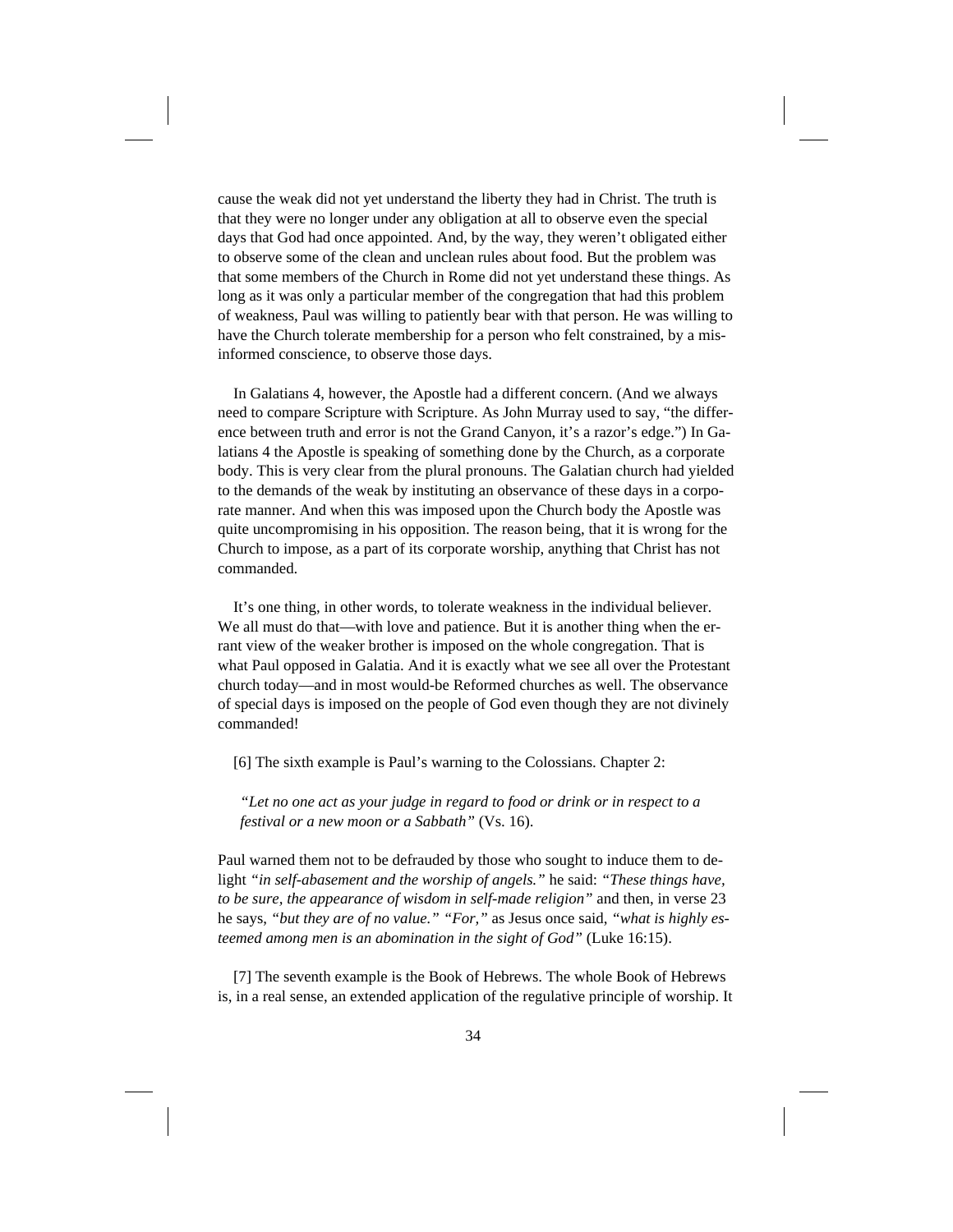argues that the whole system of worship commanded by God in the time of Moses is now obsolete because of the coming of Christ, the fulfiller of it. And what do we have in its place? The answer is, we have the real thing. Not the old *"copies"* of heavenly things, but *"the heavenly things themselves"* (9:23). Whereas the people of God in the time of Moses came to an earthly mountain (12:18), we *"come to Mount Zion...the city of the living God...the heavenly Jerusalem"* (12:23). The Church today, in other words, is supposed to live in the realm of heavenly reality, and no longer in the realm of shadowy representational symbolism.

What would you think of a mother who neglected her infant children to go up in the attic and play hour after hour with the dolls of her childhood? Yet that's exactly what we see in many once-great Reformed denominations. They go back to the *"weak and beggarly"* elements of ceremonial and symbolic worship. As believers under the New Covenant, we are supposed to worship in the realm of Spirit and Truth—not in the realm of the material and representational, as our Old Testament brothers and sisters did.

Many Reformed churches today are clamoring for a return to ceremonial worship. They call it a liturgical revival. And it leads straight back to the Eastern Orthodox Church or the Church of Rome, and there are people traveling that path in an amazing number. I could at least respect them if they were really consistent. If you want to restore the ceremonial worship God commanded then you will need to get busy: You need a choir made up of men from the tribe of Levi; you need an orchestra that has all the instruments—not a piano, they didn't have pianos (they were never commanded)—but all those instruments that are specified there; and I believe it would lead logically to a demand for the rebuilding of the Jerusalem Temple; and if they were willing to be consistent enough to do that, I could have some respect for them.

But, of course, the truth is that these *"weak and beggarly"* elements of Old Testament ceremonial worship have no legitimate place in the New Covenant Church. We do not need choirs, orchestras, purple robes, candles, incense, dancing or dramatic performance. Why? Because these shadowy representations only get in the way of reality; which is, the privilege of going each Lord's Day—in the Spirit like John—in the faithful observance of the commanded exercises of God's instituted worship, right into the heavenly places, and the presence of Jesus.

When my Scottish forefathers met out in an open field, with nothing over their heads but the heavens, and nothing to stir them up but the faithful preaching of the Word of God and the administration of the sacraments, and they were hushed in silence and stillness, with tears streaming down their faces through the operation of the holy Spirit convicting them of their sin and their need of the Savior—you saw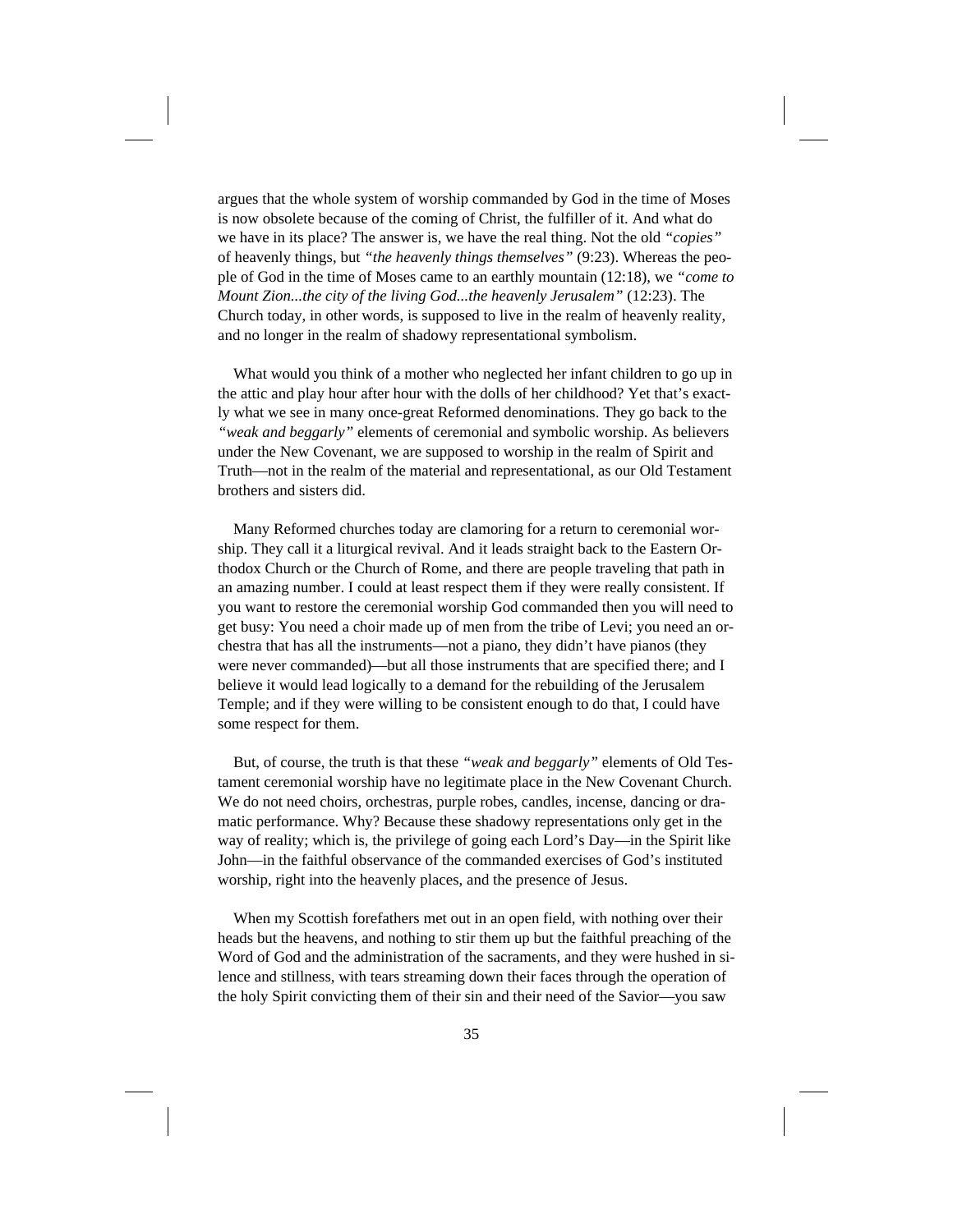something of the simplicity and beauty of spiritual worship, which is almost forgotten in our day.

What then should be our attitude in the face of the awesome privilege that is our's under the New Covenant? Are we at liberty to do as we please to fashion our own style of worship, whereas the people of God in Old Testament times had to be sure that they worshipped God only as he commanded? No, I tell you the truth lies in the opposite direction. We, above all, should abhor and shun all human innovations. Is this not what underlies the following warning?

*"See to it that you do not refuse him who speaks. If they did not escape when they refused him who warned them on earth, how much less will we, if we turn away from him who warns us from heaven...Therefore, since we are receiving a kingdom that cannot be shaken, let us be thankful, and so worship God acceptably with reverence and awe, for 'our God is a consuming fire'"* (Heb 12:25, 28-29, NIV)

If we dare to invent our own way of worship, when God has told us from heaven what he requires, our sin will be much greater than that of the Israelites of old. The way of worship under the New Covenant has been instituted by Jesus. How audacious, then, and daring for any of us to presume to change or add anything to what he has commanded.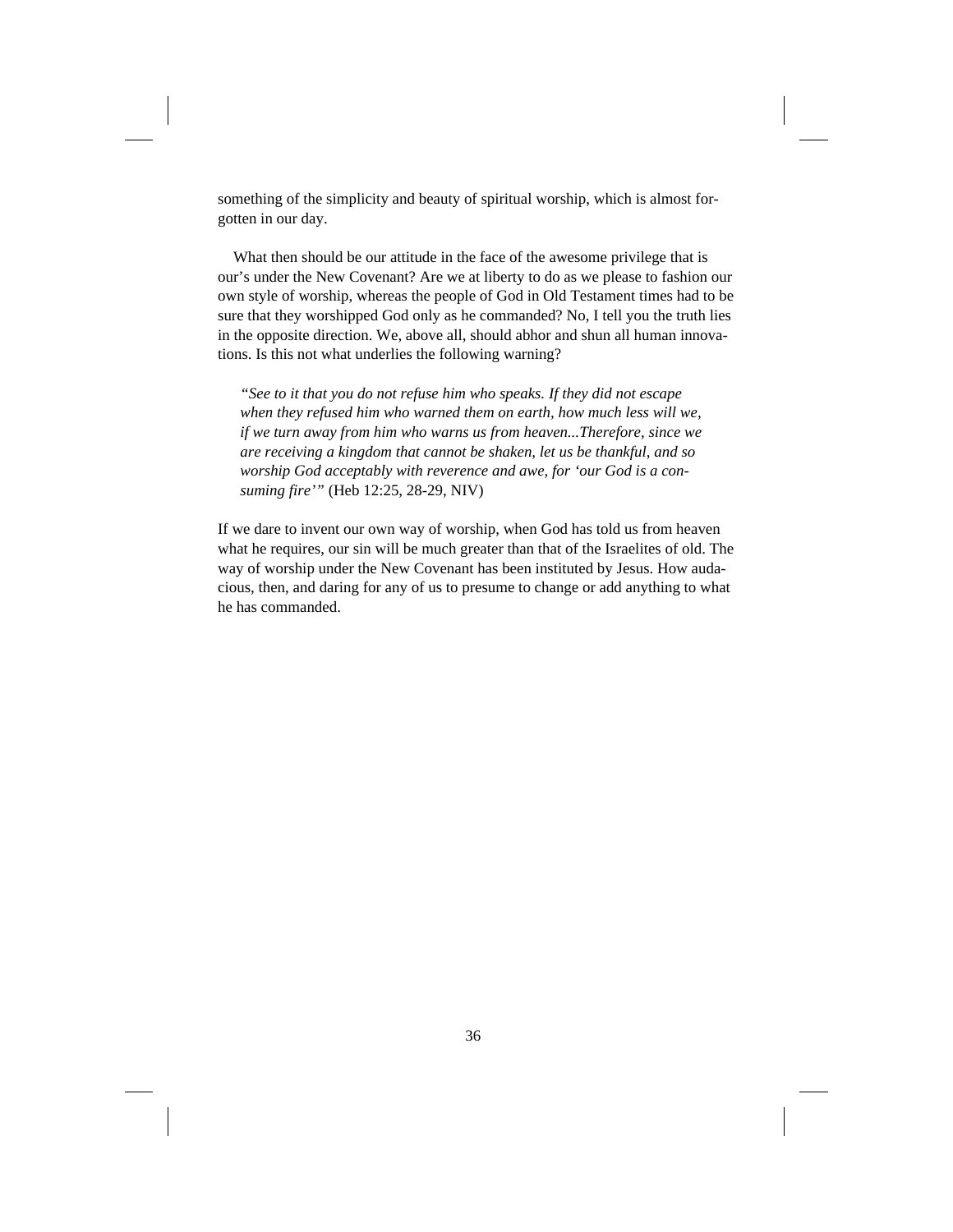#### LECTURE NO. 4

Worship Seminar - May 12-14, 1995 First Orthodox Presbyterian Church - San Francisco Rev. G.I. Williamson

\_\_\_\_\_\_\_\_\_\_\_\_\_\_\_\_\_\_\_\_\_\_\_\_\_\_\_\_\_\_\_\_\_\_\_\_\_\_\_\_\_\_\_\_\_\_\_\_\_\_\_\_\_\_\_\_\_\_\_\_\_\_\_\_\_\_

#### **Arguments** *Against* **Arguments** *For* **The Status Quo**

What I want to do in this lecture is to deal with some of the arguments which have been used to justify the tremendous changes which have taken place in the worship of most Reformed churches.

You are undoubtedly aware of the fact that Reformed churches—for quite a considerable period of time—sang almost nothing but the psalms in their worship. I therefore want to begin my consideration of arguments for the status quo with one of the most plausible—and therefore one of the most effective arguments—for the improvement of the Psalter. And that is:

1. The Argument from the history of Redemption.

I want to put it in the words of those who have strongly believed it, so I'm quoting from the Orthodox Presbyterian Church's "Committee on Song in Public Worship" which was submitted to the 14th General Assembly. This is what they said:

*"Our worship is nothing else than our response to divine revelation. That is the very essence of Christian worship. How clear it is that New Testament worship must be in response not only to God's revelation in the Old Testament but also to his fuller revelation in the New Testament. The saints in the New Testament worshiped God thus—and in particular did they worship him thus in song...The content of song, then, like the content of our prayer, need not be restricted to the very words of Scripture..."*

The argument, then, basically is that new revelation from God requires—or at least allows for—new expression in song to God. And since the birth, life, death and resurrection of the Lord Jesus Christ has now taken place, it follows that there ought to be (or, at least, that it is allowable that there be) new songs in addition to the book of Psalms that God has provided in the Bible.

It is my contention that this argument fails for a number of reasons: the first of which is that this is simply not in accordance with the facts that are in the Bible itself in the history of salvation. Take, for instance, the Old Testament ceremony or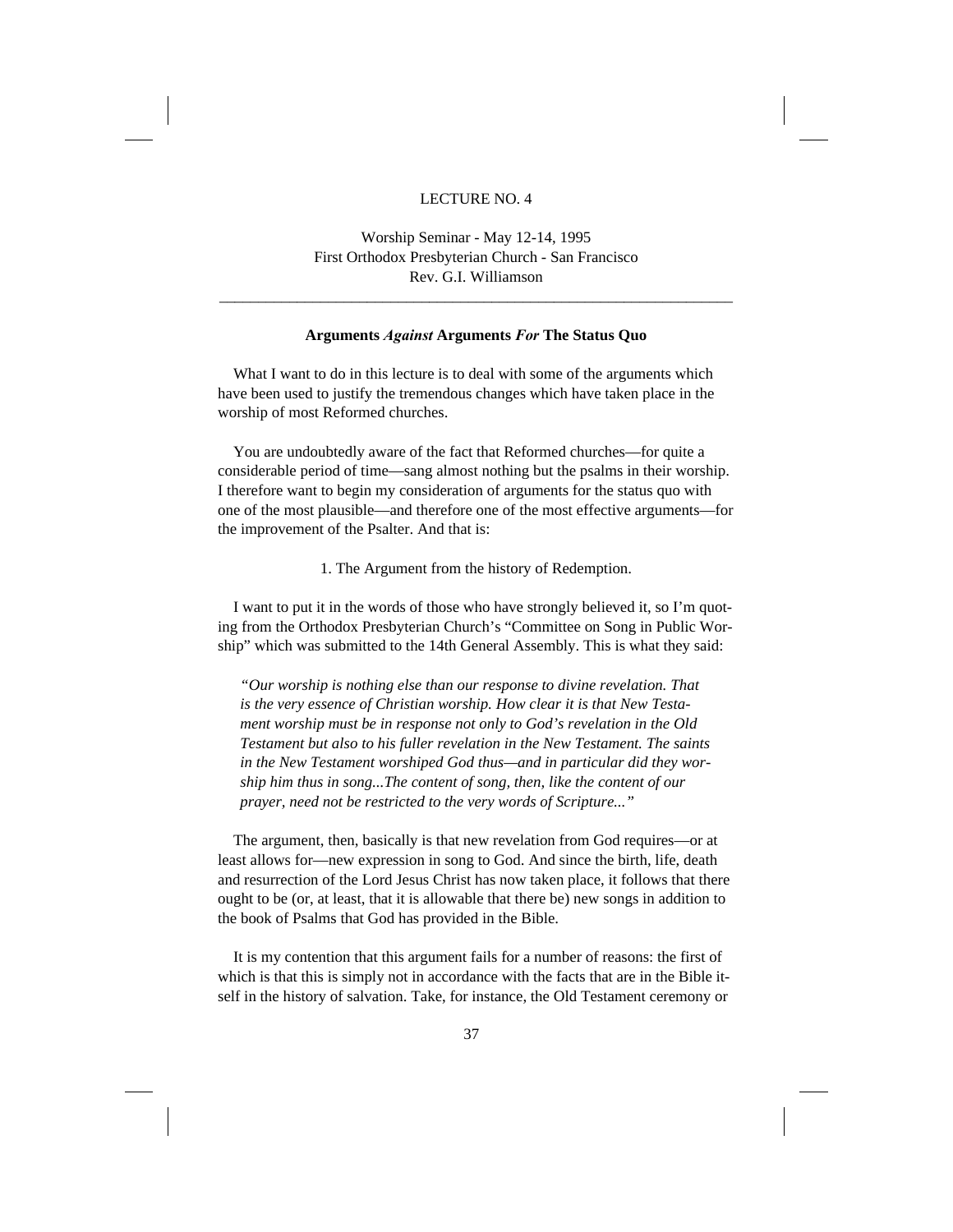ordinance of circumcision. New eras of revelation, such as that which took place at Mt. Sinai, brought a large amount of additional ceremonial requirement, but circumcision did not give way to a new ordinance. It is true, of course, that there *was* a change from circumcision to baptism when God gave his final revelation in the person and work of Jesus. Baptism, in effect, replaced circumcision; and the Passover was transformed into the New Covenant sacrament of the Lord's Supper.

But, it is interesting to note that there were some things that were not changed when this took place. Think, for example, of the institution of the Lord's Supper. Paul, the Apostle, tells us that he delivered to us exactly what he received (1 Cor. 11:23). He doesn't say he only delivered part of what he received. And what was true of him was undoubtedly true of the other apostles as well. It is interesting to note, therefore, that on the same night when Jesus found it necessary to make a momentous change in the ordinance of the Passover, he did not make any change at all in the content of praise. As far as I have been able to discover there is virtually unanimous agreement that the hymn mentioned in Matthew 26:30—the hymn that Jesus sang with his disciples at the time of the institution of the Lord's Supper—was the Hallel. But why, we may ask, did our Lord Jesus choose the Hallel from the Book of Psalms in the Bible? Why didn't he write something newer and better? He gave us a newer and better sacrament, why didn't he give us a newer and better song? The usual argument is that the Old Testament psalms aren't good enough for this dispensation and that we need new songs to celebrate the things which have happened since those old songs were written. But why, if this is true, did not our Lord himself produce it? Why did he sing from the Old Testament Scriptures? My answer is he did not do it because he found the inspired psalter completely sufficient. I will go even further. He knew that even he could not write anything better. Does that amaze you? Does that sound like an exaggeration? Well then, stop and consider what Peter says in chapter 1, verse 11, of his first epistle for he tells us that it was *"the Spirit of Christ"* that spoke through the Old Testament writers. And that means that the pre-incarnate Savior himself was the primary author of the psalms. He is the one who inspired the minds of those writers. And so, in the ultimate sense, it wasn't merely David or Asaph who wrote the great psalms of the Bible. No, my friends, our Lord Jesus Christ himself was the ultimate author.

But even if we were to grant, for argument's sake, that there was need for newer and better songs but that Jesus didn't have time to tend to this matter—didn't have the time to remedy the deficiency alleged in the psalter—the argument still doesn't stand. It doesn't stand for one simple reason: if it was true, the first people to realize the deficiency would have been the apostles. And more than that, they had the ability—being inspired men—to supply what was lacking on an equal qualitative level with the Old Testament authors. I, for one, would be every bit as willing to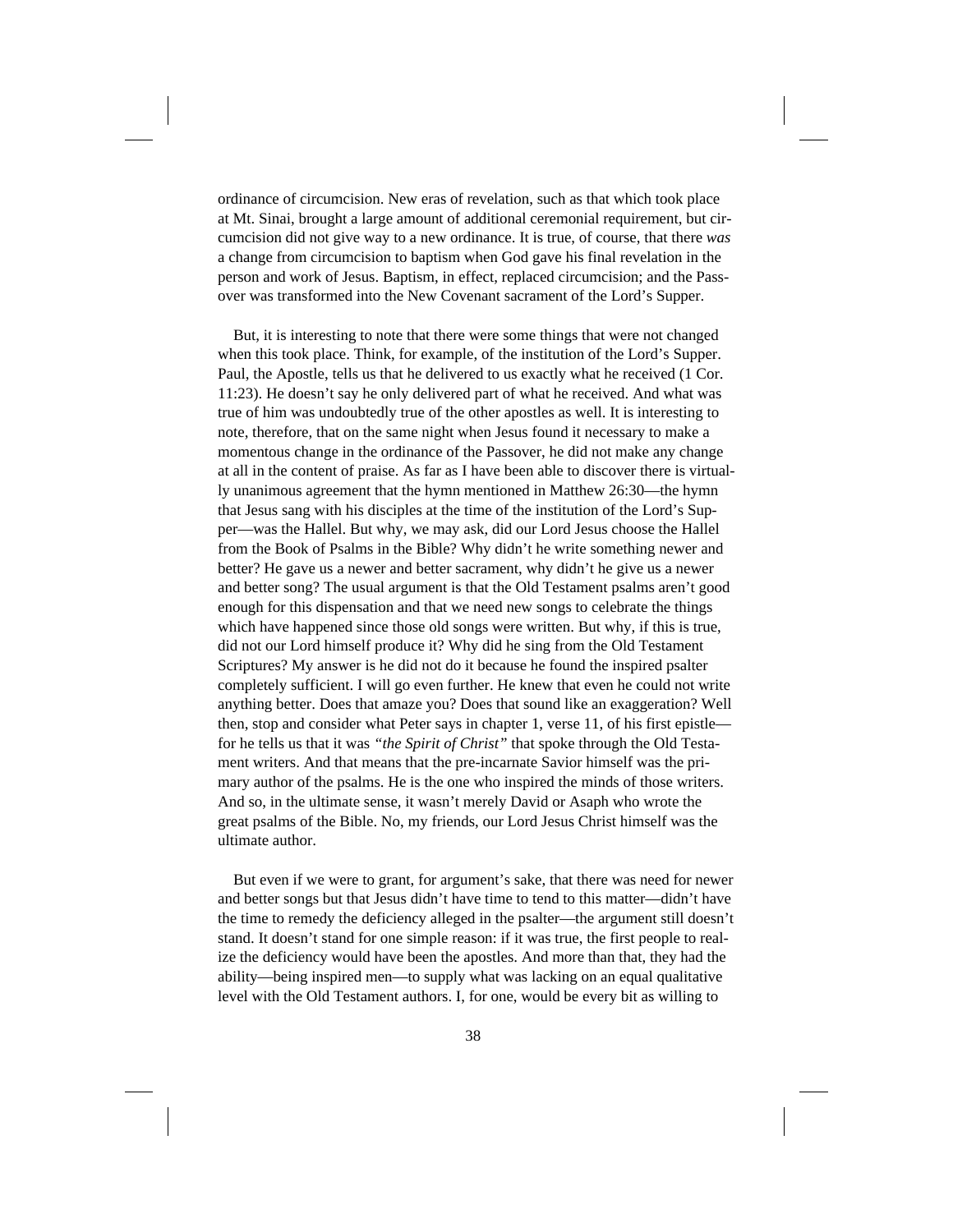sing a psalm written by the Apostle Paul, as one written by David. Yet it is all too apparent that the apostles of Christ gave no indication whatsoever that they were aware of any deficiency in the inspired Psalter.

There are some, of course, who argue that they did recognize the deficiency and that they, or others in that time, did provide inspired songs—or at least acceptable songs. That is why it is now common to read—in commentaries—of the existence of hymns, and fragments of hymns, in New Testament Scripture. We very frequently read, for example, of the "songs" of Mary, Simeon, and Anna. Prominent New Testament scholars also assure us that we have fragments of hymns in such places as I Timothy 3:16, or I Corinthians 13. And I want to say that there was a time when I myself accepted this kind of argument. I did so for one simple reason: everybody seemed to believe it. On more careful study, however, I have come to doubt it completely. And I will tell you why.

Even the so-called songs of Mary, Simeon, and Anna, are not identified in the Bible itself as songs. In the original text we read that Mary *"said*"—not that Mary "sang." And the same is true of Simeon and Anna. Mary said *"My soul doth magnify the Lord..."* and so on.

And that is not all. Because one of the things that I have learned from my historical research on this subject is the lack of support for this common assumption. I know beyond all doubt that the apostles of the Lord Jesus Christ wrote things because I have them here in the Bible. What the inspired apostles wrote was carefully preserved from the beginning by the apostolic churches. How, then, can I possibly believe that the same churches had these supposedly wonderful songs required by an era of new revelation, and then didn't cherish them enough to preserve them as they did the other apostolic writings? It is not just inspired writings of the apostles which have been preserved either. No, we also have the writings of the early church fathers. I have a whole shelf full of them in my study. But where are all the new psalms and hymns and spiritual songs that should have been written by them, and preserved lovingly by the churches, according to this common assumption? I have searched the writings preserved from antiquity and have been unable to locate even one such hymn from the apostolic period, or the period immediately following it.

I therefore conclude that the early churches—unlike our modern churches consistently followed the example of Jesus. They not only replaced the Passover with the Lord's Supper, as he did, but also sang, as he did, from the inspired psalter. It was not until considerably later in history that the churches began to prefer things of their own making to things ordained and instituted by God himself. But now let us turn to: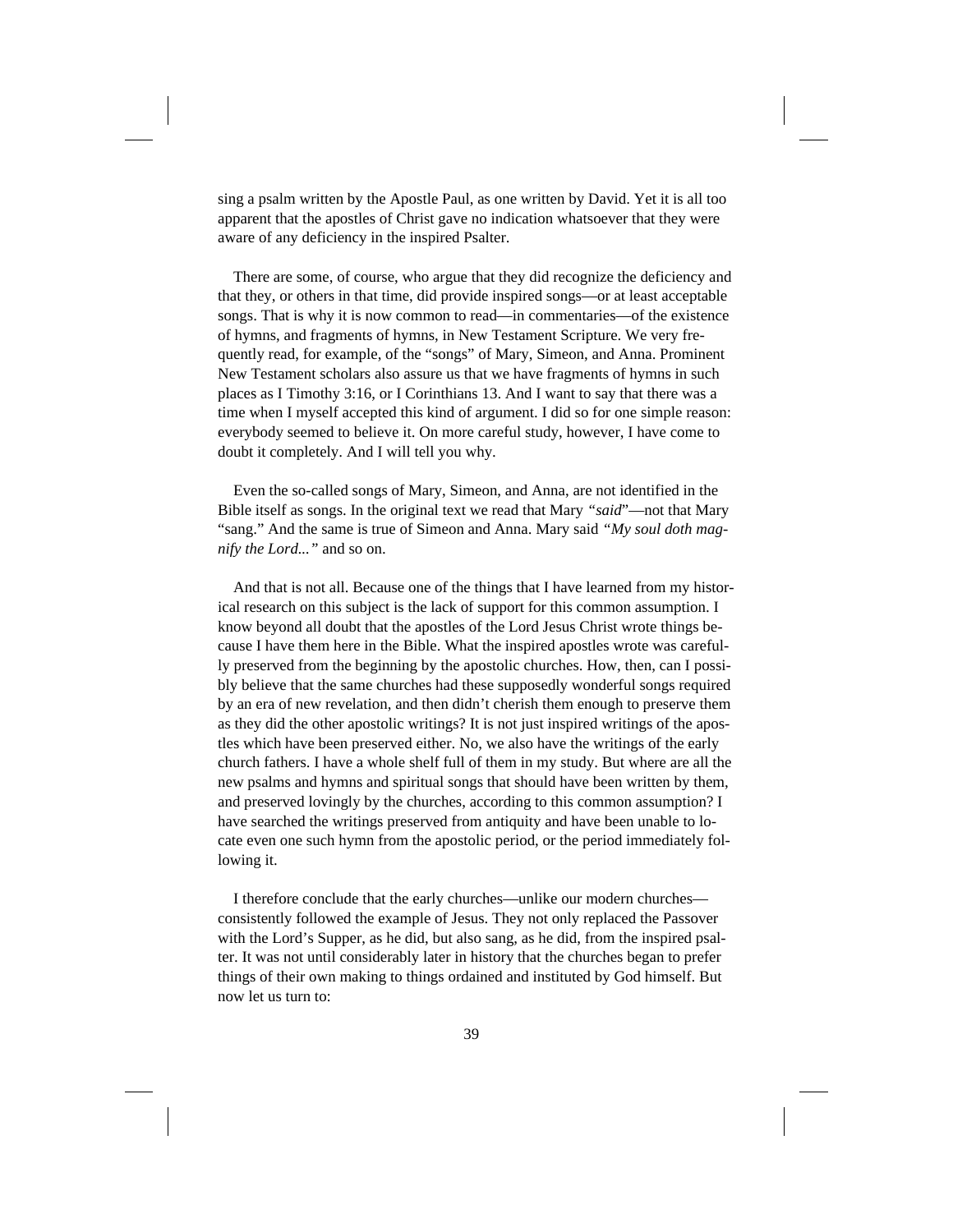#### 2. The Argument From Analogy

If I can use my own words when I preach, or when I pray, then why can't I use my own words—or the words of others written today—when I come to sing God's praises?

Again let me say that there was a time when I accepted this argument because everybody else seemed to accept it. But as soon as I began to examine it carefully and think about it in a serious way, I could see that this argument—like the first really does not have merit. It does not have merit because it proves too much and leads to absurd conclusions.

Yes, it is true that I can preach using my own words. Indeed, there is no other way that I could preach. I could read someone else's sermon without using my own words even one time. But the moment that *I* preach I will have to use my own vocabulary—my own way of expressing what I find to be taught in the Scripture. And I believe I am commanded to do this. I can even say, "woe be to me if I don't do it!" And the argument is that if *I* can do this, then I—and you—can do the same thing when it comes to singing.

And it's the same with prayer. When *I* pray I use my own words. My spiritual ancestors were, in fact, strongly opposed to the Anglican prayer book being imposed upon them so that they had to read those prayers. I believe as they did that you can't really pray in the way God commands you to pray if you just read out of a book. So here again the argument is that the same holds true of singing. If *I* can pray in my own words, then I can sing in my own words too.

But the trouble is that this breaks down to absurdity and contradiction. Can everyone preach because everyone is commanded to sing? We all know this is not the case. Can everyone lead in public prayer? Of course not. And how, we may ask, is it possible for a whole congregation to sing together at the same time without having in front of them words that are written so they can all sing together? That's not true of prayer—it's not true of preaching. I can pray without a written text in front of me. I can preach from notes or even without any notes at all. But there's no congregation that ever existed that could sing together harmoniously without a written text (*or* memorized text) containing every word that's going to be sung. So they're not really alike.

And one of the ways in which this argument is exposed as erroneous is simply to note what the Bible says about the various elements of worship. When it comes to preaching the Bible it has three entire books largely devoted to setting forth the qualifications for those who are permitted to do this: I and II Timothy and Titus.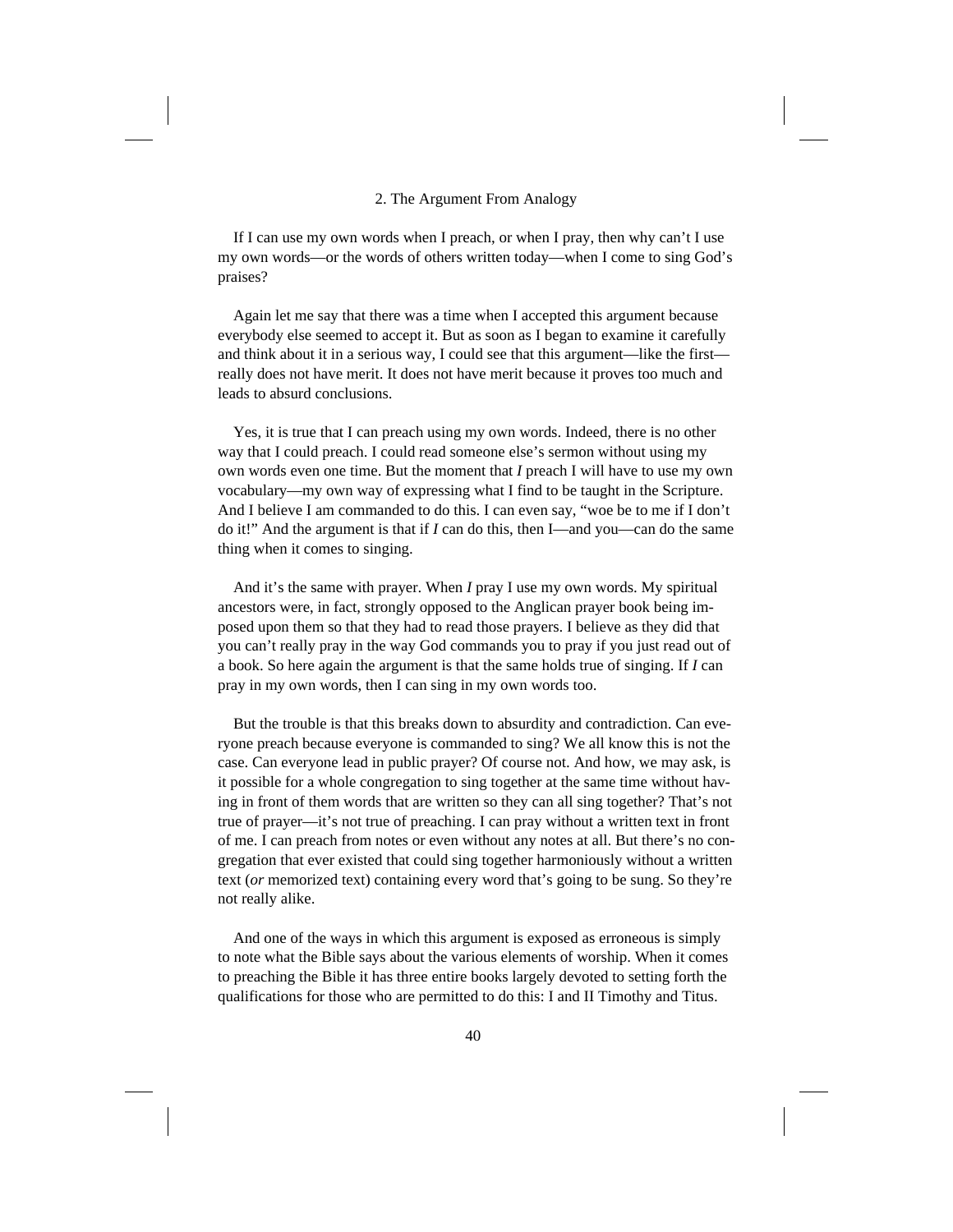These three books of the Bible tell us what is required of those who would preach. But how many books are there in the Bible to tell us who is qualified to sing? The answer is zero—because we are all commanded to do it together.

One half of the human race (the female half) is automatically excluded from the pulpit—at least it still is in the OPC and some other faithful denominations. But even out of the other half (the male half) of the human race there are only some who meet the requisite qualifications. But this is not true of singing. All of God's people are privileged to sing his praise.

And what about prayer? Paul says:

*"I exhort first of all that supplications, prayers, intercessions, and giving of thanks be made for all men, for kings and all who are in authority, that we may lead a quiet and peaceable life in all godliness and reverence. For this is good and acceptable in the sight of God our Savior…".*

But then, on the other hand, he says—and I quote:

*"...we do not know what we should pray for as we ought, but the Spirit himself makes intercession for us with groanings which cannot be uttered. Now he who searches the hearts knows what the mind of the Spirit is, because he makes intercession for the saints according to the will of God."*

So we are commanded to pray for all sorts of people living today. For that reason alone no prayer book will ever work for any length of time. It would soon be outdated. We should never be foolish enough to imagine that our ignorance of what we should pray will be taken care of by some book. No, it's the holy Spirit that enables us—the holy Spirit alone—and God has promised the holy Spirit as our helper. It's when he comes and searches our hearts and enables us to groan with ardent desire that we will be able to pray according to his will. There is, in other words, a direct promise from God for help in formulating our prayers. There is nothing of the kind anywhere in God's Word when it comes to singing.

Let me also say at this point that I am very disappointed with the teaching of some of our present day Reformed theologians—men who are saying very different things than the great men who once taught at Westminster. Professor Poythress, for example, has put forth what he calls *"the didaskalia-position."* This is how he describes it in contrast with what I am presenting. Quote:

*"One basic difference between the exclusive-psalmody position and the didaskalia position is this: The exclusive-psalmody position tends to see*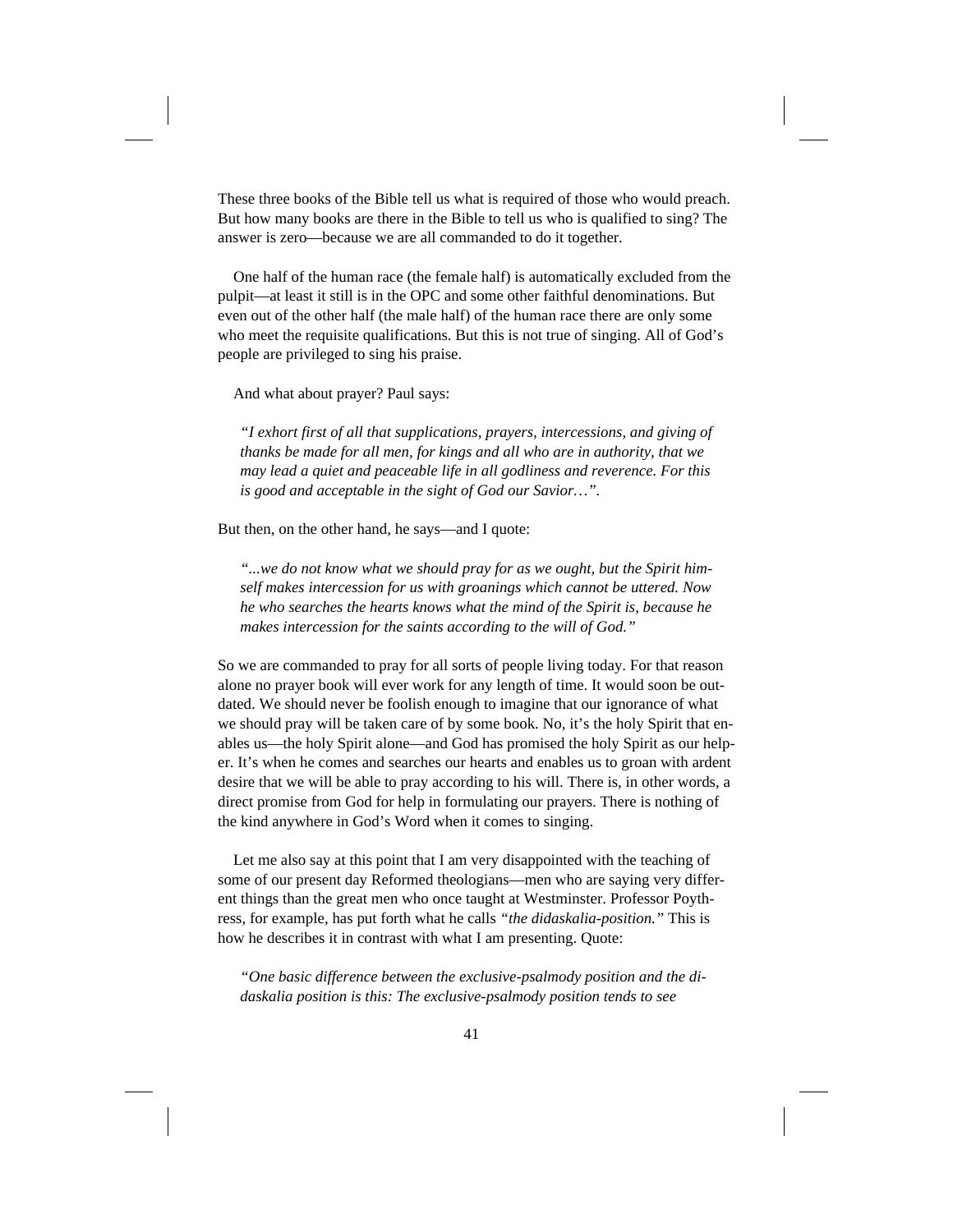*'singing' as a separate 'element' of worship alongside prayer and preaching."*

I point out that it is also stated in our Westminster Confession (21:5) that it *is* a distinct element of worship. I go on quoting:

*"The didaskalia-position sees singing as another means, alongside poetic speech and prose speech, of praying, praising, confessing, teaching, preaching, admonishing, etc. In this latter case, singing does not...need a separate justification at all. It is justified simply by the fact that praying, praising, confessing, teaching, etc, are justified....We regard teaching-bysinging and teaching-in-the-narrow-sense as simply two forms of teaching, each particularly effective in meeting certain needs and expressing certain aspects of Christian doctrine. We challenge the exclusive psalmist position to prove from Scripture, rather than assume, that teaching-by-singing and proclaiming are 'two separate elements of worship.' To us they appear little more 'separate' than preaching to a visible audience versus preaching over the radio."*

Friends, I would call this 'argument by way of demolition!' Demolish the categories that ordinary people easily recognize as real, and valid, by way of sophisticated and ingenious argument. I do not find this convincing in any way. It reminds me of the warning issued by "the Council on Biblical Manhood and Womanhood" [in] 1978 which spoke of:

*"The increasing prevalence and acceptance of hermeneutical oddities to reinterpret apparently plain meanings of Biblical texts* [by which] *the clarity of Scripture is jeopardized and the accessibility of its meaning to ordinary people is withdrawn into the restricted realm of technical ingenuity."*

As Michael Bushell has said, in his tremendous book called *The Songs of Zion:*

*"...we freely grant that singing, preaching, prayer, and teaching all have certain aspects in common. Singing, preaching, and prayer all to varying extents manifest teaching functions. We also grant that they are different ways or means of applying the Word of God to given situations. But this observation does not in itself settle the question of whether or not singing is a distinct or separate element of worship.... Prayer, singing, and preaching may at times have certain aspects or functions in common, such as teaching or praise, but they are nonetheless distinguishable from one another and separately commanded in Scripture. The obligation to pray is not fulfilled by singing, even if singing has much in common with prayer, and the obli-*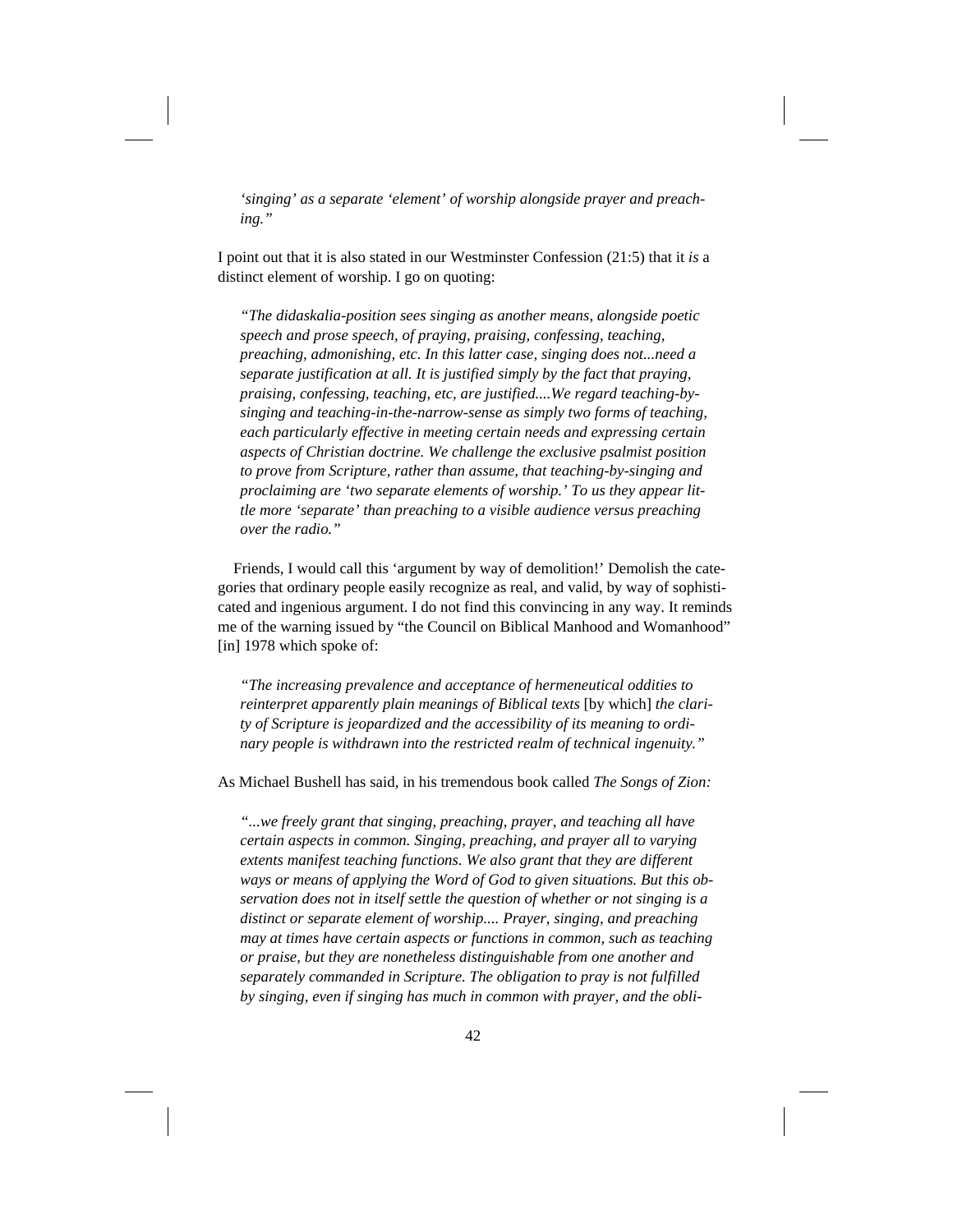*gation to sing praise to God is not fulfilled by praying or preaching. We do not claim that these are three independent elements of worship, but we do claim that they are separately commanded and that because they are distinguishable from one another, they are distinct elements of worship. We therefore claim that a specific scriptural warrant as to content is demanded for each."*

I predict that this argument—ingenious though it may seem—will result in further deformation of worship in Reformed churches. But we go on to a third argument:

> 3. If I can only sing from the inspired book of Psalms I'm denied the privilege and joy of using the name of Jesus.

Many people consider this to be a powerful argument. At one time it impressed me too. I now realize that this was primarily due to my own lack of knowledge of the Psalter. What it really implies is a deficiency in the Psalter. It implies that the inspired Book of Psalms does not measure up to what God wants for his people that we need something else that is better—and that he wants us to have something else. But it is my contention that there never has been, is not today, and will not be before the Second Advent, anything better than the inspired Psalms.

*"I have been accustomed to call this book I think not inappropriately, 'An Anatomy of all the Parts of the Soul;'"* said John Calvin. *"In short, as calling upon God is one of the principal means of securing our safety, and as a better and more unerring rule for guiding us in this exercise cannot be found elsewhere than in The Psalms, it follows, that in proportion to the proficiency which a man shall have attained in understanding them, will be his knowledge of the most important part of celestial doctrine....It is by perusing these inspired compositions, that men will be most effectually awakened to a sense of their maladies, and, at the same time, instructed in seeking remedies for their cure…There is no other book in which there to be found more express and magnificent commendations, both of the unparalleled liberality of God towards his Church, and of all his works; there is no other book in which there is recorded so many deliverances, nor one in which the evidences and experiences of the fatherly providence and solicitude which God exercises towards us, are celebrated with such splendour of diction, and yet with the strictest adherence to truth; in short there is no other book in which we are more perfectly taught the right manner of praising God, or in which we are more powerfully stirred up to the performance of this religious exercise....here there is nothing wanting which relates to the knowledge of eternal salvation."* (Calvin's Preface to his Commentaries on the Psalms, pp. xxxviii & xxxix)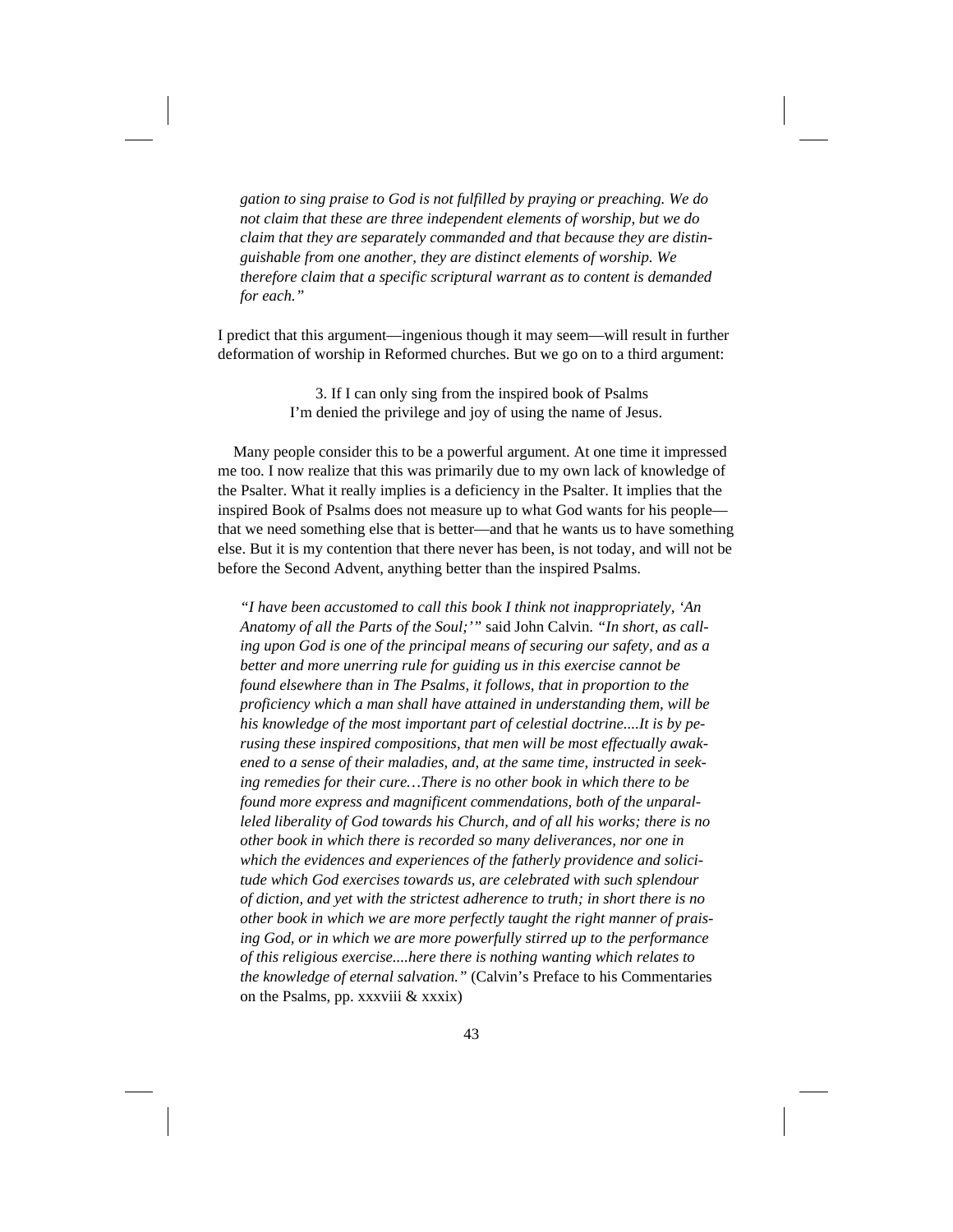*"...after we have sought on every side, searching here and there, we shall find no songs better and more suitable for our purpose than the Psalms of David, dictated to him and made for him by the holy Spirit."* (Opera, Vol. VI, pp. 171-172)

The Scottish Reformer, John Knox, says the same thing:

*"...there are no songs more meet* (appropriate or suitable) *than the Psalms of the prophet David, which the holy Ghost has framed to the same use, and commended to the Church as containing the effect of the whole Scriptures, that thereby our hearts might be more lively touched…"* (John Knox works, Vol. 4, pp. 164-166)

I used to think that there were only a few Messianic psalms in the Psalter. I now realize that there is a true sense in which the whole Psalter is Messianic. That's the really glorious thing about singing the psalms of the Bible. We not only sing with the Church through the ages, but we sing with the Lord Jesus Christ himself.

Our Lord was truly human and because this is true the Bible tells us that he shared in our trials and temptations. He was also divine, and that too is part of the mystery of the Psalter. And then there's the fact that these two natures are joined together in one person. Our wonderful Lord is both God and man, in two distinct natures, and one person forever—the only mediator for God's people. And right there is the ultimate mystery of the Psalter. I speak of something you will find in the Psalms and you do not find it in the hymns. What I refer to is this: if you sing the Psalms with understanding of what you're singing you're going to wonder many times how can you possibly say these things. There are words that express that which is only appropriate for the holy and divine; and there are words that can only be appropriate for the vile and sinful.

How can you sing this:

*Reproached of men, by all despised; A worm and not a man am I; All they that see me laugh in scorn; They shake their heads and taunting cry,...* (Psalm 22)

Ask someone who has suffered reproach because of union with—and faithfulness to—Christ and he will tell you.

How can I sing this?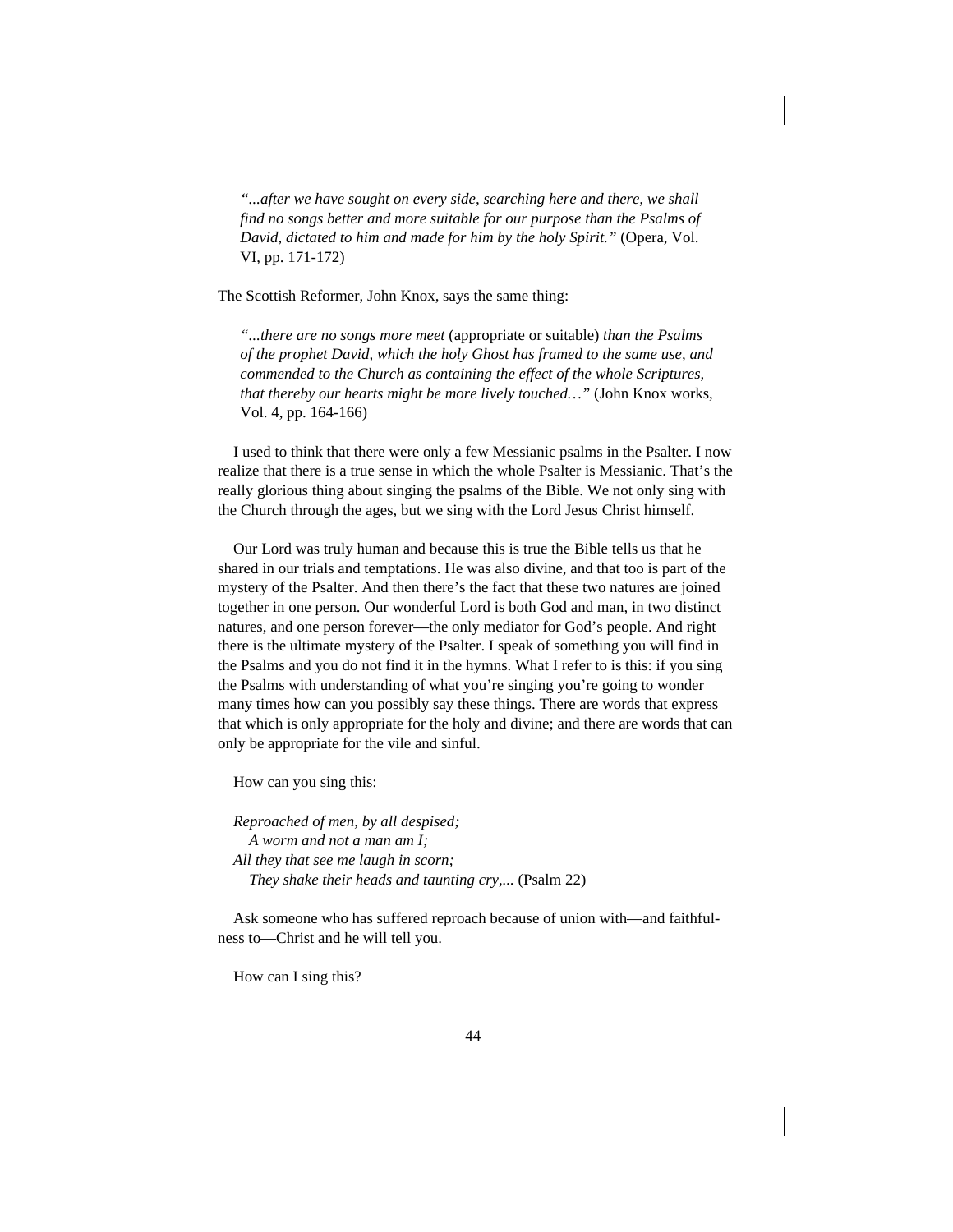*In my distress my foes came on; The Lord was my security; He brought me forth and gave me room, Because he took delight in me.*

*According to my righteousness I am rewarded by the Lord; According as my hands are clean, He gives to me a just reward.* (Psalm 18)

How can I sing *that*—vile sinners that I am—how can you? Well, you can sing it because you are in union with Jesus Christ and because his righteousness has been imputed to you. And in his righteousness, and by the cleansing work of his Spirit, you can even say, *"I am rewarded by the Lord according to my righteousness."* But now:

> 4. The fourth argument that I want to consider is the argument based upon our imperfect practice.

This argument is often used against those of us who believe we should only sing the inspired psalms in worship. The argument is that our metrical versions are really not the inspired psalms anyway, but only man-made hymns loosely based on the psalms.

And, to be sure, there is an element of truth in this objection. But I can also say that I have objection to the NIV for the same reason—and a few of the other modern translations. In not a few places they are little more than a paraphrase of the original. Yet, in spite of the serious flaws in the NIV, I would still maintain that there is a world of difference between the NIV and any other book ever written by uninspired men. No translation of the Bible is perfect—some are better than others. That's also true of the metrical psalms—some are better than others. And some have been done with such consummate skill that they rival the best translations.

There are some who argue that the only way to sing the psalms is to sing them in Hebrew and to chant them. I don't believe that does justice to the poetic idiom of our language and culture. And if the Church would only devote about half as much energy to improving the metrical psalm versions we have—as it has devoted to the uninspired hymns of men—we would soon have a vastly improved psalter.

The moderator of this Seminar mentioned the fact that I worked on the Committee that prepared the The Book of Psalms for Singing. We only scratched the sur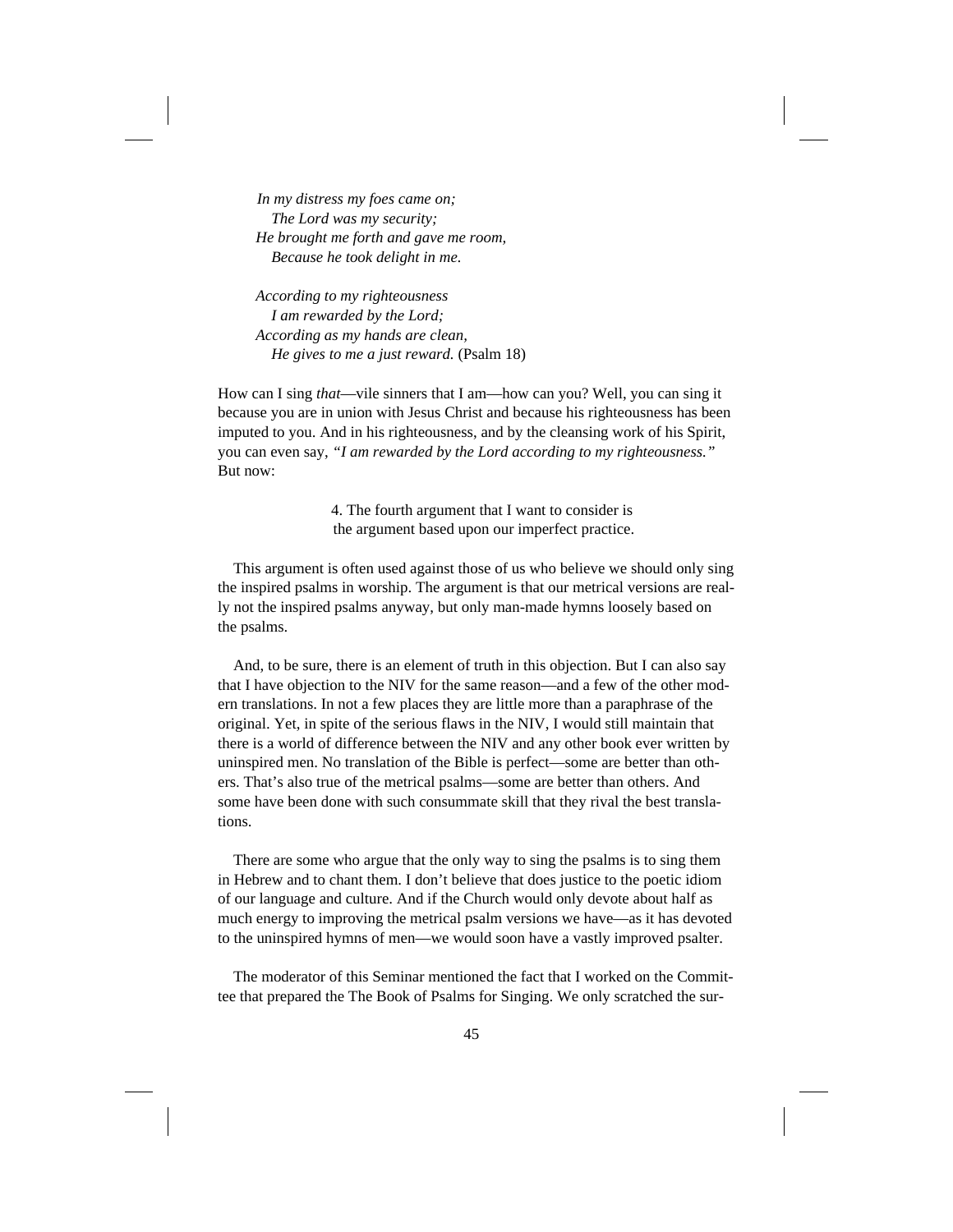face. But we work hard and went back to the Hebrew to make these poetic translations more accurate—especially in the use of the divine names and theological terms. So I know there is a world of work waiting for the Church of Christ when it has a revived interest in this subject.

And now a final argument:

5. The Church of Christ, it is argued, has a greater measure of freedom under the New Covenant.

Well, there is certainly a sense in which that is true. For, as the Westminster Confession of Faith says:

*"...under the new testament, the liberty of Christians is further enlarged, in their freedom from the yoke of the ceremonial law, to which the Jewish church was subjected; and in greater boldness of access to the throne of grace, and in fuller communications of the free Spirit of God, than believers under the law did ordinarily partake of"* (20:1b).

There is a vast difference, in other words, between the manner in which God dealt with the people of God before the coming of Christ, and the way that he deals with us now. Galatians 4:1-11 deals with this very difference when it likens the Church of the old Covenant to an underage person. That's the analogy.

My children, when they were little, were subjected to the same moral standards that I am in the Bible but they were subjected in a different way. We had a list of rules we put up, and they had to obey those rules. They didn't fully recognize and understand the significance of some of them but they learned, in time, what they meant. And now that they are married housewives and mothers, they still live by the same principles.

Let me give you an analogy. I used to be a jazz musician and one of my role models in those days was Benny Goodman, the great clarinet player. All his life, Benny Goodman took clarinet lessons. Can you imagine that? He was always working on the basics—the fingering, the scales, and all that. And then he would get up and play 'ad lib' solos that were absolutely amazing—a lot like Mozart if you analyzed them. The reason was that his freedom—his apparent freedom—was an expression of his mastery of the laws of music.

And that's the way it is in the Christian Church: never are you so free as when you have fully internalized the bedrock absolutes of God's Word. That's what the great Reformers of the 16th century did. They cleared a mountain of rubbish out of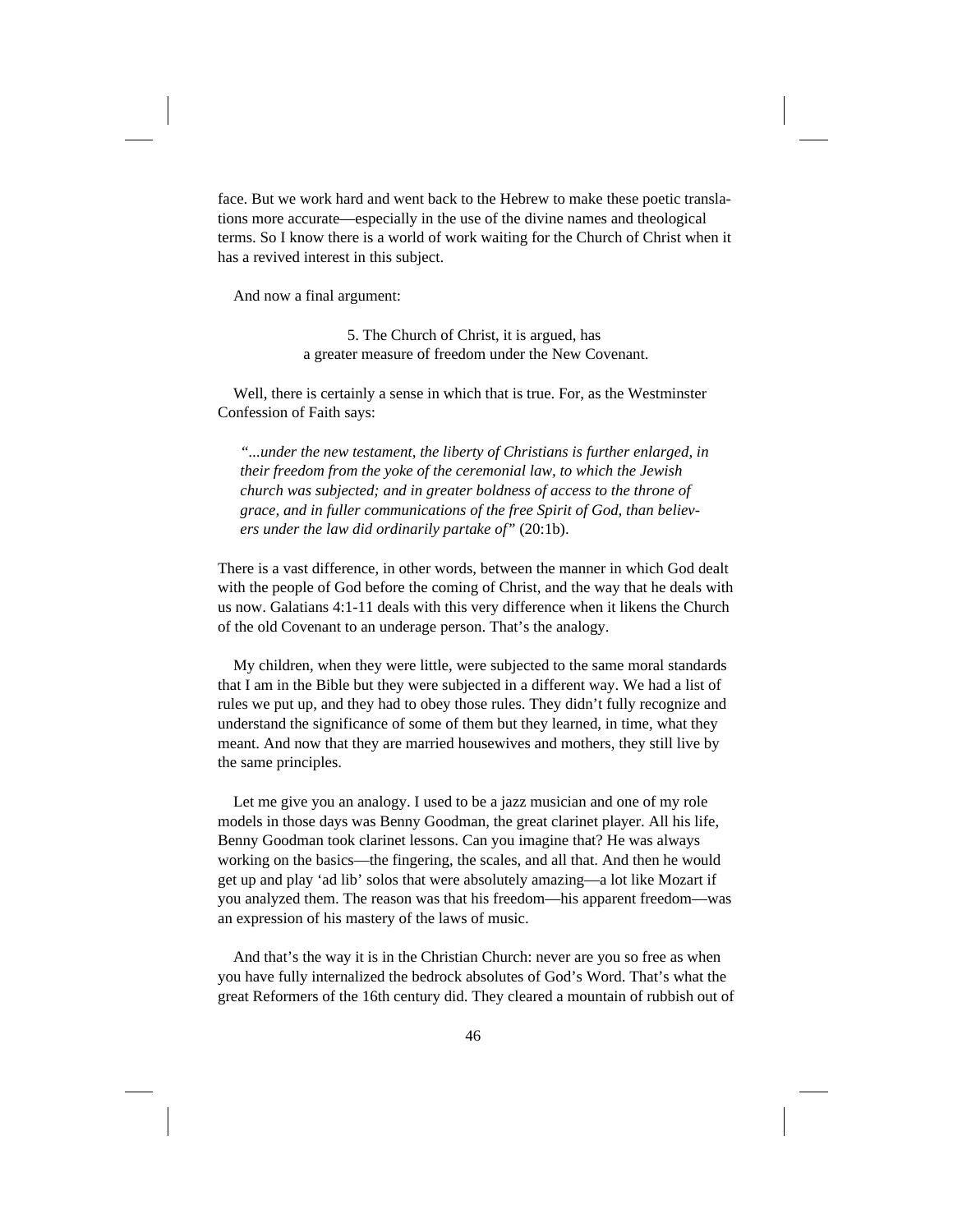the Church and they replaced it with the simple spiritual worship commanded by God.

*"Let us now see"* says Calvin, *"what is meant by the due worship of God. Its chief foundation is to acknowledge him to be, as he is…Next after this comes self-abasement…*[And then he says] *Nor from the beginning was there any other method of worshiping God, the only difference being, that this spiritual truth, which with us is naked and simple, was under the former dispensation wrapt up in figures…"* (p. 127)

Well, we're not free then to add anything to—or subtract anything from—what God has commanded. We should learn to speak about the worship of our Church the way Paul did when he said:

*"…I received of the Lord that which I also delivered unto you…"*

It is therefore my contention that it is high time for Reformed theologians, pastors, and elders to stop trying to think up arguments to justify the status quo, and get back to simple honesty so that we can really mean it when we say with the Belgic Confession:

*"...we reject all human inventions, and all laws which man would introduce into the worship of God, thereby to bind and compel the conscience in any manner whatever"* (Article 32)

When we can say that without equivocation—and stop pretending to hold the historic regulative *principle* when our *practice* is a thousand miles away from that of our Reforming fathers—we will begin to see another great revival and reformation in the Christian Church.

It is my prayer that this simplicity and beauty of spiritual worship will once again become the hallmark of the Reformed churches.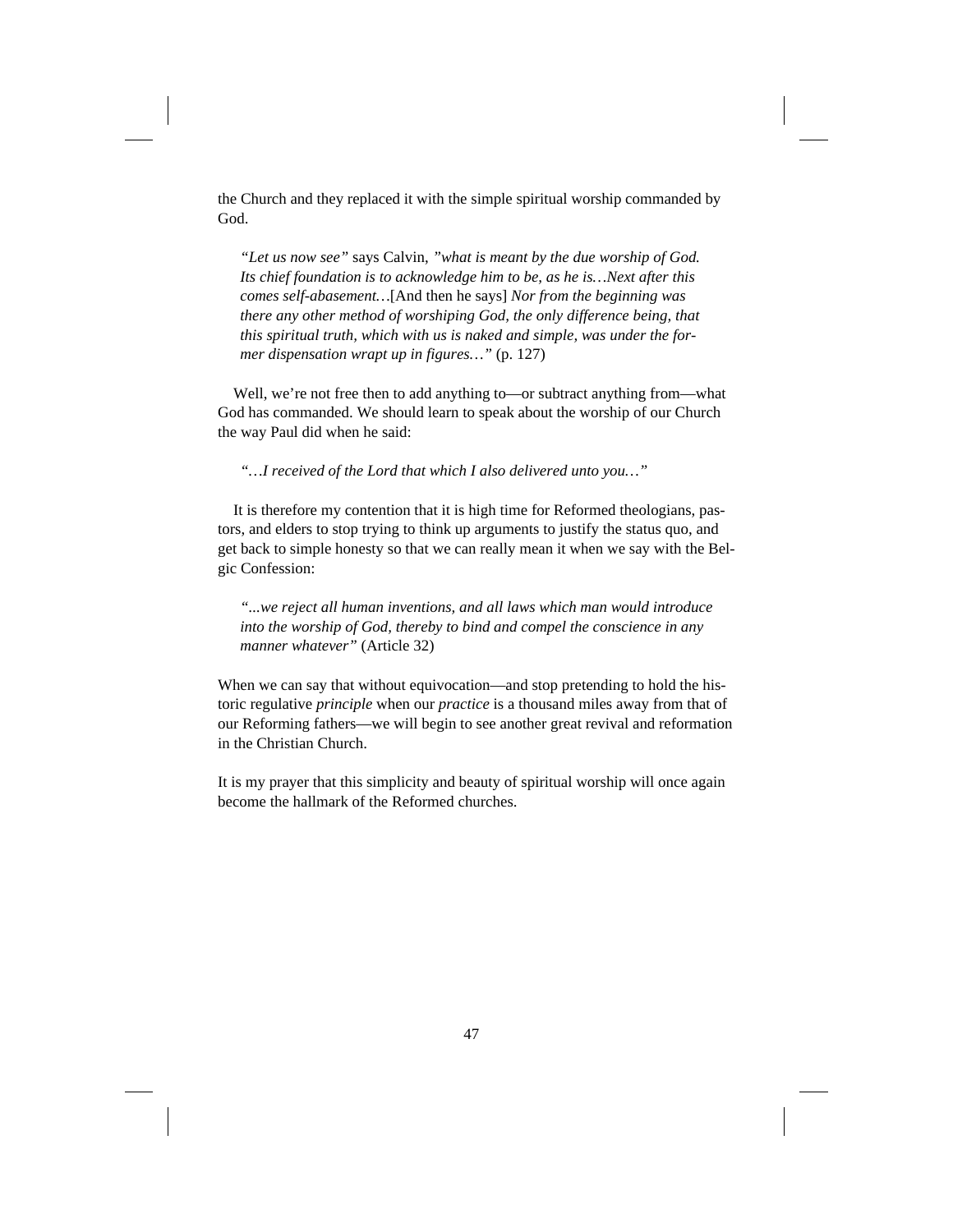#### LECTURE NO. 5

Worship Seminar - May 12-14, 1995 First Orthodox Presbyterian Church - San Francisco

Rev. G.I. Williamson \_\_\_\_\_\_\_\_\_\_\_\_\_\_\_\_\_\_\_\_\_\_\_\_\_\_\_\_\_\_\_\_\_\_\_\_\_\_\_\_\_\_\_\_\_\_\_\_\_\_\_\_\_\_\_\_\_\_\_\_\_\_\_\_\_\_

#### **Reformed Worship And The System Of Doctrine**

In conclusion today, I want to speak about reformed worship and the system of doctrine. We who are office bearers in the Orthodox Presbyterian Church have subscribed to the system of doctrine taught in holy Scripture, and defined in our confessional documents.

I remind you again of the fact that Calvin stands out among the Reformers because he put first the mode in which God is duly worshipped; and second, the source from which salvation is to be obtained. The really remarkable thing about this great reformer is the fact that he was never one-sided. He always looked at particular concerns in the light of the whole counsel of God. And so, what I am saying is that when Calvin spoke of reformation in worship as the number one need of the Church, he wasn't thinking of this in isolation. He was rather thinking of it as the focal point—you might call it the source as well as the culmination of the whole spectrum of the task of the Reformation. These two things, he said worship, and then the doctrine of salvation:

*"...not only occupy the principal place, but comprehend under them all the other parts, and consequently the whole substance of Christianity..."*

The fact that Calvin put worship first, in other words, does not mean that he was any less concerned than the other Reformers about other things that needed correction. It was John Calvin, you remember, who wrote the greatest work of systematic theology which has ever been written to this day—*The Institutes of the Christian Religion.* No, the difference between Calvin and the other Reformers was not that he was *less concerned,* but that he was *more consistent;* because of following out the demands of the Word of God for reformation in all aspects of the Church's life. There were those in Calvin's day who argued that it would be much wiser to deal with less controversial matters first. And I can certainly understand why they took that view. We can *talk* all we want to about Reformation, but we will not really *have* reformation in the Church if we can go on living with the corrupted worship that we find in most churches today who still profess adherence to the great Reformed Catechisms and Confessions.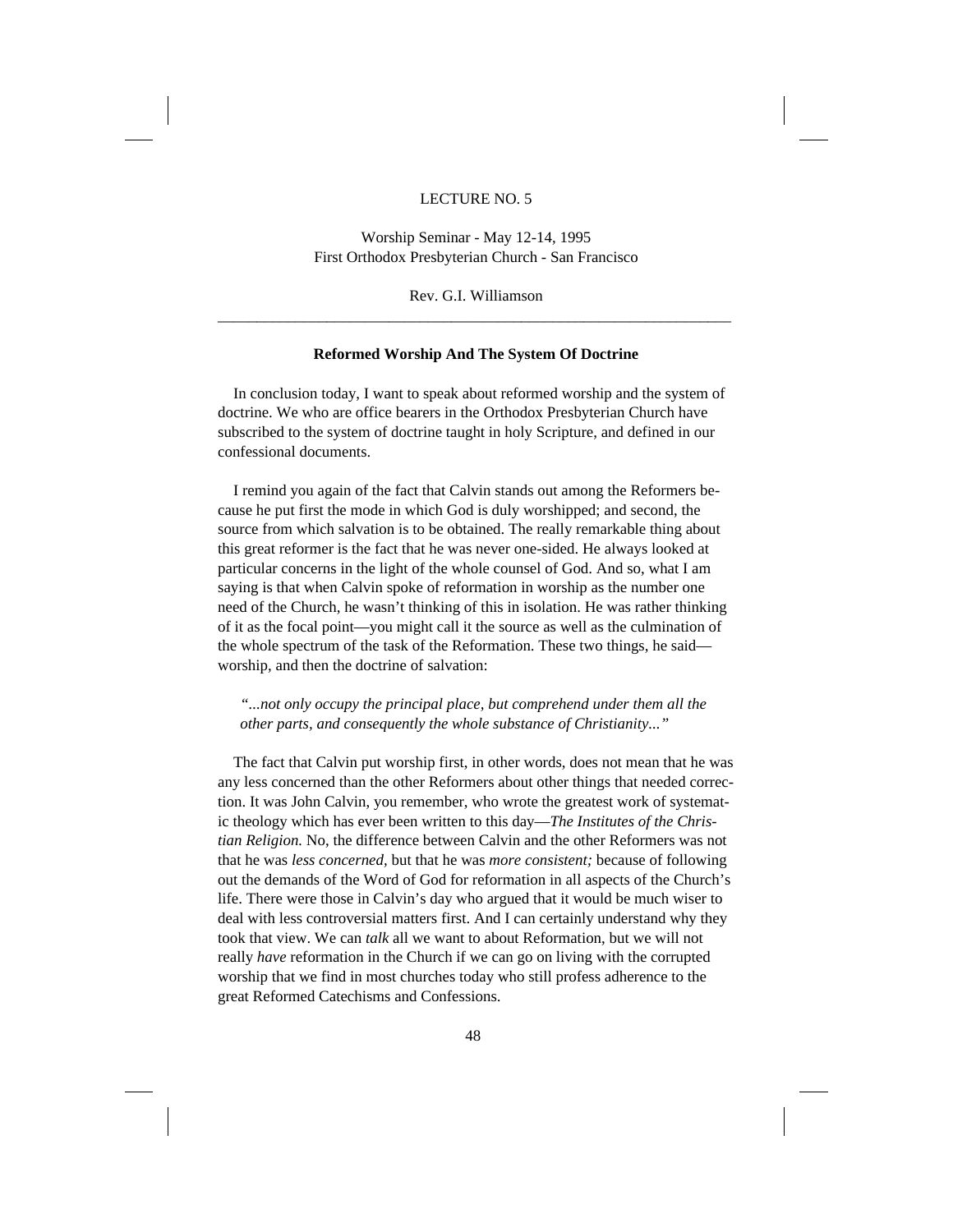It was Calvin, in other words, who saw the inter-relatedness of worship and reformed doctrine. To understand the one in a true and saving way is to see at once that it must affect the other. You can't possibly understand, believe, and submit yourself to the truth about the way of salvation without at the same time coming to see the necessity for reformation in worship.

Following, then, this great reformer, I will now endeavor to show just a few of the ways in which these things are interrelated:

A. How, for example, could anyone rightly understand the Scriptural doctrine of God and then go on worshiping as many do today?

And here I want to quote the words of another eminent theologian—one of the greatest that America has ever produced—Professor Benjamin Breckinridge Warfield of old Princeton.

*"...with all his emphasis on the sovereignty of God,"* says Warfield, *"Calvin throws an even stronger emphasis on his love: and his doctrine of God is preeminent among the doctrines of God given expression in the Reformation age in the commanding place it gives to the Divine Fatherhood....*

*It was precisely because Calvin conceived of God not only as Lord, but also as Father, and gave him not merely his obedience but his love, that he burned with such jealousy for his honor. Everything that tended to rob God of the honor which was due him was accordingly peculiarly abhorrent to him. We cannot feel surprised, therefore, that he devotes so large a portion of his discussion of the doctrine of God to repelling that invasion of the divine rights which was wrought by giving the worship due to him alone to others, and particularly to idols, the work of man's own hand. His soul was filled with the vision of the majesty of a God who will not give his glory to another, and his heart aflame with the sense of the Fatherly love he was receiving from this great God, the Lord of heaven and earth, he turned with passionate hatred from the idolatrous rites into which the worship of the old Church had so largely degenerated, and felt nothing so pressingly his duty as to trace out the fallacies in the subtle pleas by which men sought to justify them to themselves.*

*"As a practical man, with his mind on the practical religious needs of the time, this "brutal stupidity" of men, desiring visible figures of God—who is an invisible Spirit—corrupting the divine glory by fabricating for themselves gods out of wood, or stone, or gold, or silver, or any other dead stuff, seemed to him to call for rebuke as little else could.... So deeply rooted is*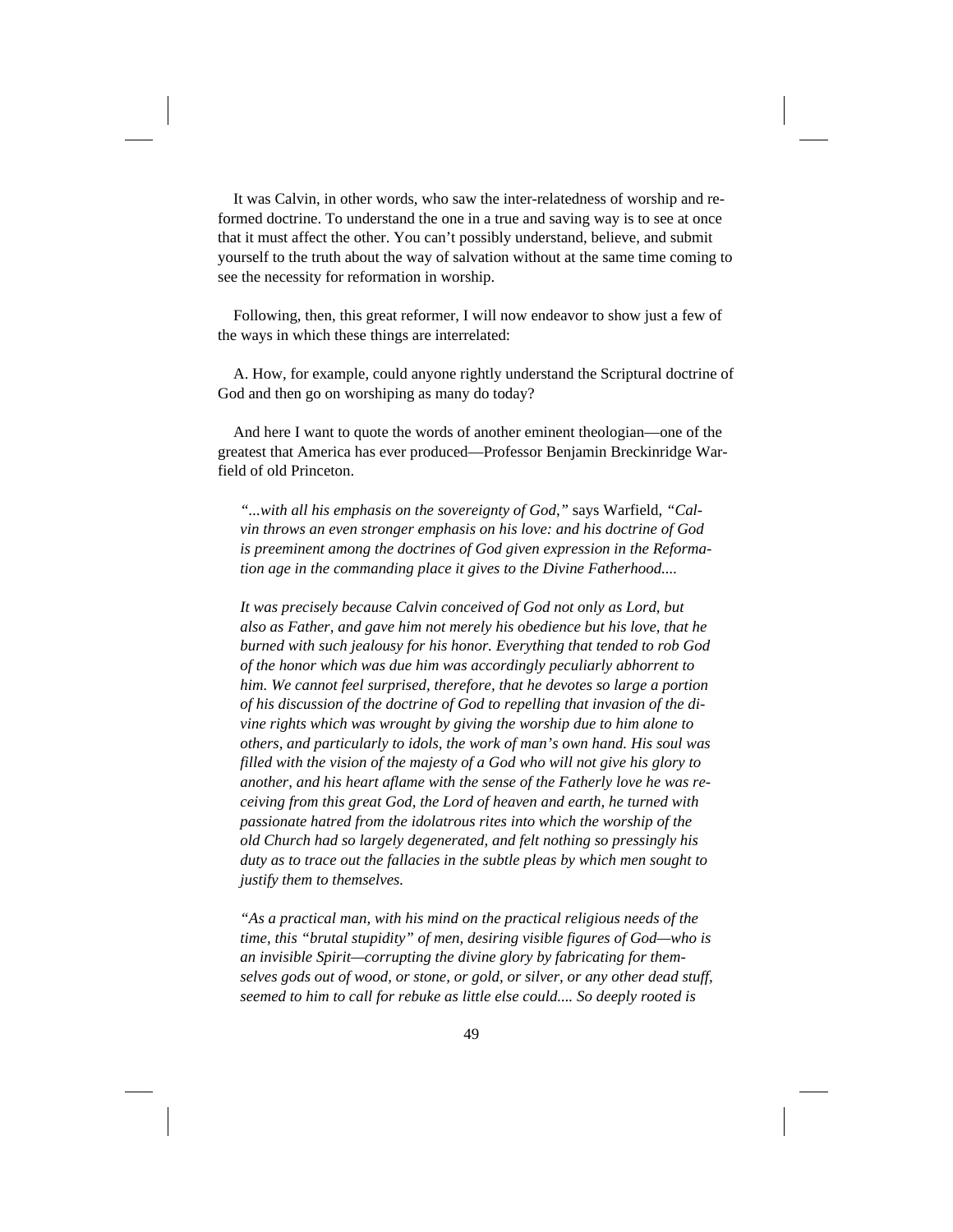*the jealously for the divine honor given expression in this principle not only in Calvin's thought, but in that of the whole tendency of thought which he represents, that it may well be looked upon as a determinative trait of the Reformed attitude—which has therefore been described as characterized by a determined protest against all that is pagan in life and worship. Certainly the zeal of Calvin burned warmly against the dishonor he felt was done to God by the methods of worshiping him prevalent in the old Church....*

*"It is, of course, not idolatry in general, but the idolatry of the Church of Rome that Calvin has his eye particularly upon, as became him as a practical man, absorbed in the real problems of his time. He therefore particularly animadverts upon the more refined forms of idolatry, ruthlessly reducing them to the same level in principle with the grossest. God does not compare idols with idols, he says, as if one were better and another worse: he repudiates all without exception—all images, pictures, or any other kind of tokens by which superstitious people have imagined he could be brought near to them...for the "mind of man,"* he says, *"is, if I may be allowed the expression, a perpetual factory of idols." (I. xi. 8) Thus he...proclaims as his governing principle (I. xi. 4, med.) that "all modes of worship which men excogitate from themselves are detestable."*

*"He does not content himself, however, with proclaiming and establishing this principle. He follows the argument for the use of images in worship into its details and refutes it item by item. To the plea that 'images are the books of the illiterate' and by banishing them he is depriving the people of their best means of instruction, he replies that no doubt they do teach something, but what they teach is falsehood: God is not as they represent him (§§ 5-7). To the caveat that no one worships the idols, but the deity through the idols, that they are never called 'gods' and that what is offered them is douleia; not latreia—he replies that all this is distinction without difference; the Jews in their idolatry reasoned in a similar manner.... (§§ 9-11) To the reproach that he is exhibiting a fanaticism against the representative arts, he rejoins that such is far from the case; he is only seeking to protect these arts from abusive application to wrong purposes. (§§ 12, 13) And finally to the appeal to the decisions of the Council of Nice of 786-787 favorable to any image-worship, he replies by an exposure of the 'disgusting insipidities' and 'portentous impiety' of the image-worshipping Fathers at that Council. (§§ 14 sq.) The discussion is then closed (chap. xii), with a chapter in which he urges that God alone is to be worshipped and only in the way of his own appointment; and above all that his glory is not to be given to another. Thus the ever-present danger of idolatry, as evidenced in the gross practices of Rome, is itself invoked to curb speculation on the na-*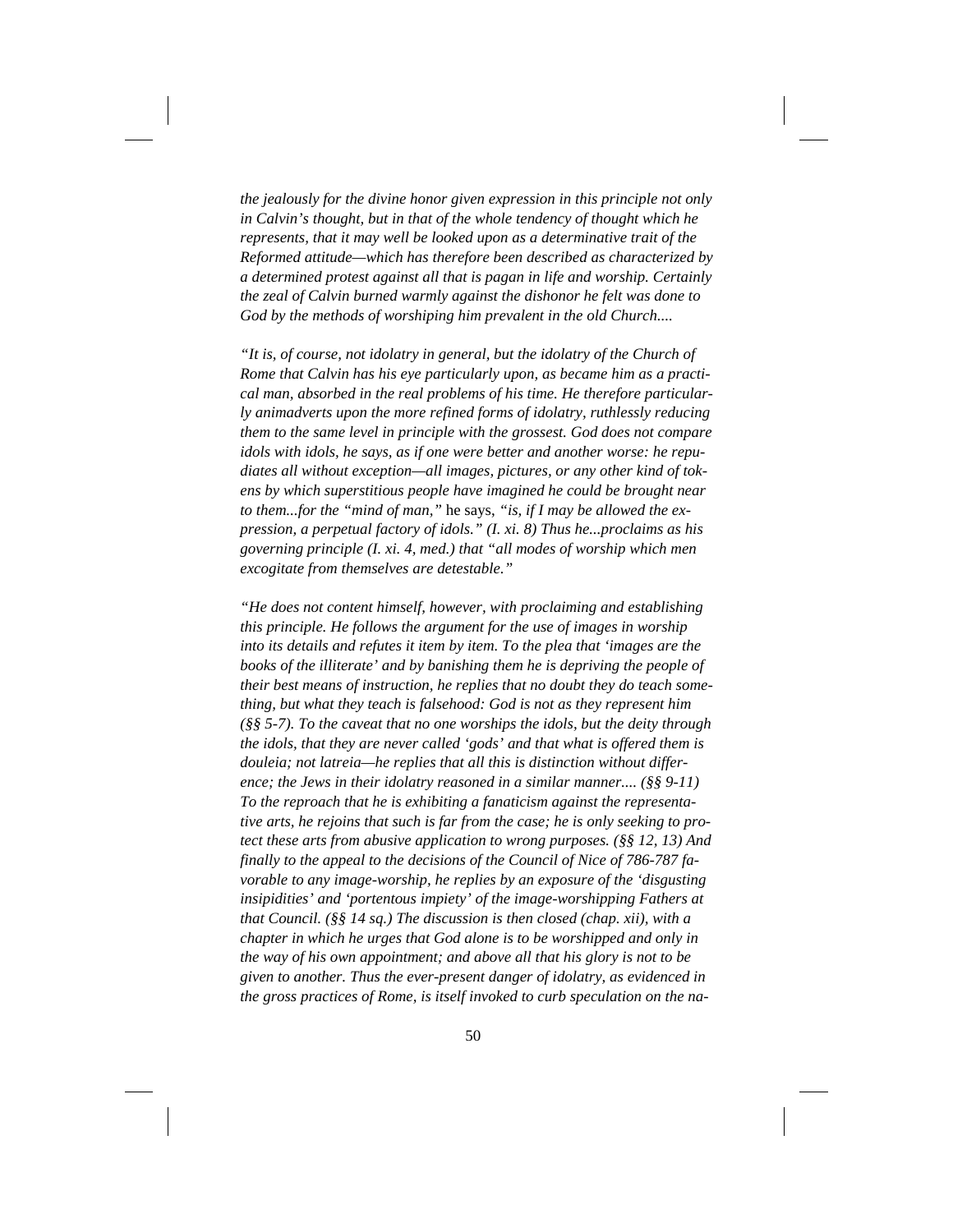*ture of the Godhead and to throw men back on the simple and vitalizing revelation of the word of a God like us in that he is a spiritual person, but unlike us in that he is clothed in inconceivable majesty. These two epithets—immensity and spirituality—thus stand out as expressing the fundamental characteristics of the divine essence to Calvin's thinking: his immensity driving us away in terror from any attempt to measure him by our own senses; his spirituality prohibiting the entertainment of any earthly or carnal speculation concerning him."* (The Works of Benjamin B. Warfield, Vol. 5, pp. 176-179. This is a masterful summary of a large portion of the Institutes of the Christian Religion by a man who truly understood Calvin.)

As the Westminster Shorter Catechism says:

*"The chief end of man is to glorify God and to enjoy him forever."*

If the Modern Church had a proper understanding of that one statement alone the result would be the instant banishment of much, perhaps even most, of what is now tolerated in its worship services. To put it in the words of John Calvin:

*"having observed that the Word of God is the test...we thence readily infer that the whole form of divine worship in general use in the present day is nothing but mere corruption.... If in what I say I seem to exaggerate, let an examination be made of all the acts by which the generality suppose that they worship God. I dare scarcely except a tenth part as not the random offspring of their own brain…" (pp. 132 - 133)*

B. And what about the doctrine of Christ—the God-man—the promised Messiah, the only Redeemer of God's people? What does that say about worship?

My contention is that it has a lot to say about worship. As the divine Son of God we know him to be the second person of the divine Trinity. As the lowly son of man we know him to be a human being in absolute uniqueness in the whole history of the world because he was without sin.

Well, then, if ever there was a man competent to invent all sorts of things to include in the worship of God it surely would have been the Lord Jesus Christ. But what do we see? From beginning to end in the earthly career of our Savior we see someone who was always bound by the authority of Scripture. Never deviated from saying, *"It is written..."* or *"...you do err not knowing the Scriptures."* That was the bottom line in everything he did. And while is certainly true that he was willing to go right against the traditions of men, not once did he go against that which is written in the Scriptures.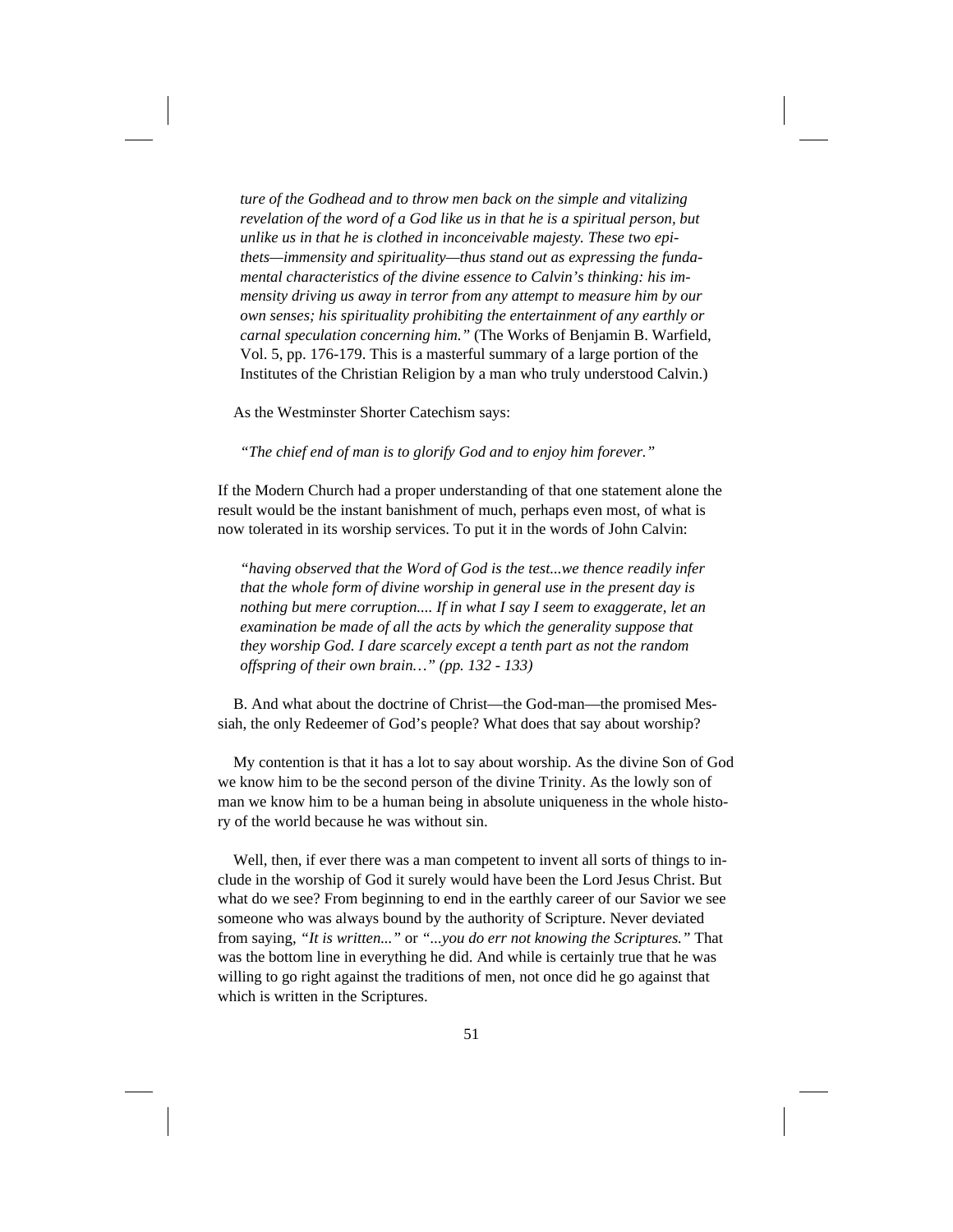And what did he say to his apostles? he said, *"All authority has been given to Me in heaven and on earth. Go therefore and make disciples of all the nations, baptizing them in the name of the Father and of the Son and of the holy Spirit, teaching them to observe all things that I have commanded you; and lo, I am with you always, even to the end of the age."* If you understand what Jesus was saying you will realize that you don't have to add the word "only"—*that* sense or meaning is already in it. The apostles were not allowed to take anything away from, or add anything to, that which Christ had commanded.

So you can see why Calvin, when he saw the professed servants of Christ inventing their own way of worship, was filled with indignation. And then:

C. What about the doctrine of man?

As you know, Calvin's Institutes begins with the statement that true and substantial wisdom consists of two parts: First, you need to know the true God as he really is, and then you need to know yourself as you really are. And you'll never know one without the other—it's quite impossible. And if you do know the true and living God as he really is, and yourself to be what you really are as defined by God Almighty in his Word, the last thing you could possibly imagine would be that you are qualified in any way, at any point, to improve upon the ordinances of the Christian religion revealed and commanded by God.

Now it is true, of course, that you and I as regenerate, believing people, are new creatures in Christ; and *"behold, old things are passed away, and all things are become new...* "—in principle. But am I any better than the Apostle Paul who said, *"Oh wretched man that I am...the things I would not do I still do, and the things I would do* [that I know are right], *I fail to do...O wretched man... Who is to deliver me from this body of* [this sin and] *death?"* If Paul would say that of himself, am I going to speak differently? Am I going to declare myself qualified to add to the worship of God something of value? The Westminster Confession of Faith says:

*"we* [by nature] *are utterly indisposed, disabled, and made opposite to all good, and wholly inclined to all evil…"*

It also says that:

*"[t]his corruption of nature, during this life, doth remain in those that are regenerated…"*

You know it, and I know it, because it's right there inside of us. How in the world, then, could we ever imagine that such unworthy beings as we are—subjects of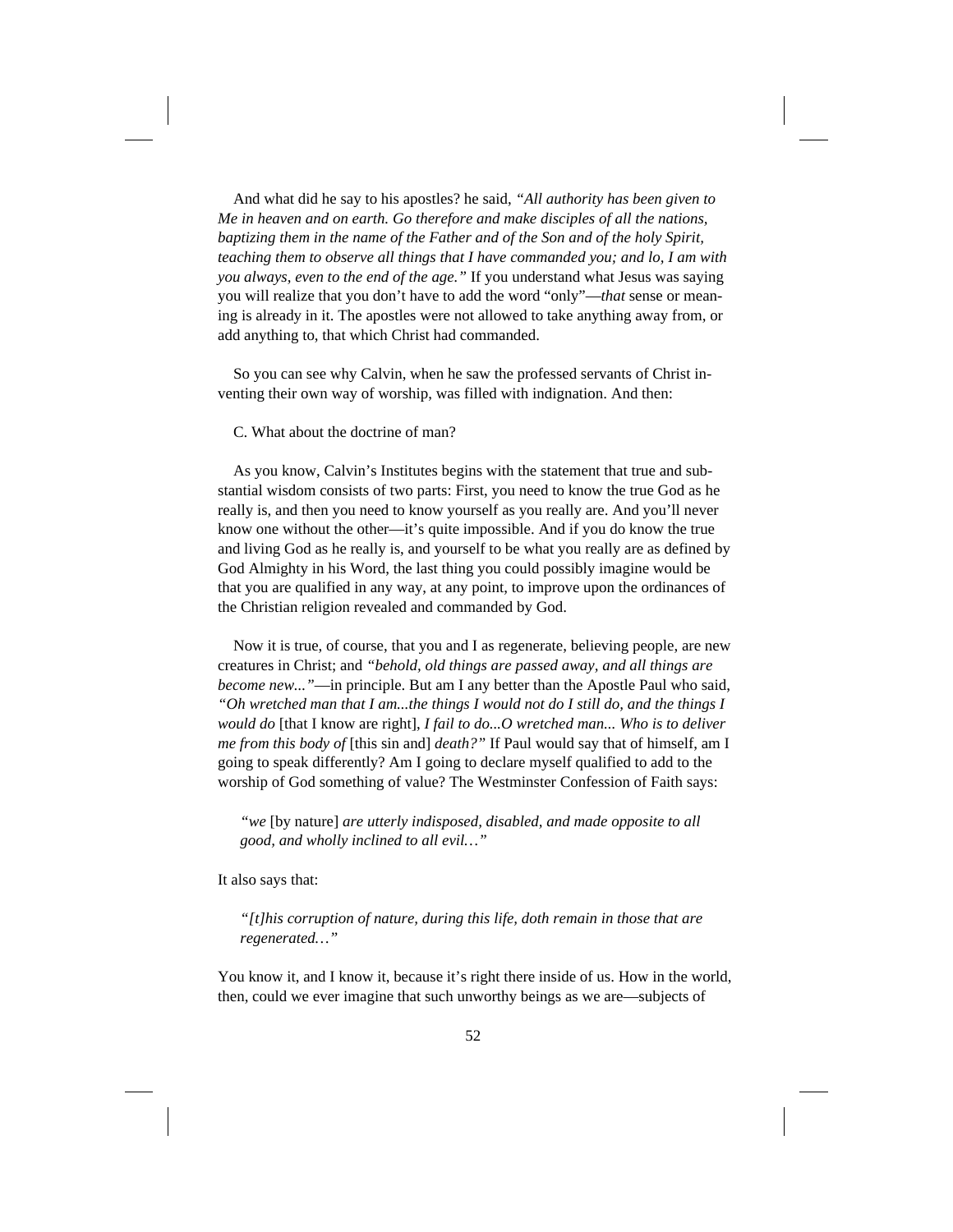King Jesus—could invent anything that would be worthy of his great and holy name?

D. And what about the doctrine of justification by faith. What does that have to say about worship?

It has a lot to say. Because it says there's nothing in me by nature—absolutely nothing—for the sake of which God accepts me. In and of myself I am nothing but sinful filth—vile and abhorrent in the sight of the holy God. Therefore my ground of hope of acceptance with God is altogether and totally the righteousness of Jesus Christ imputed to me and received by faith alone.

Yes, and even though I am justified by faith, and have a new nature, the number one thing that I learn about myself—and as the Heidelberg Catechism so wisely teaches—the one thing that is learned more and more every day of my Christian pilgrimage is precisely that I am an altogether unworthy sinner. So I say the doctrine of justification itself demands whole-hearted submission to the historic, reformed regulative principle of worship. When we understand that doctrine, we're going to see that we are utterly and completely unworthy, and completely unable to originate anything toward the worship of this awesome God who has saved us. Rather are we going to want to be sure—absolutely sure—that we only return to God (as Calvin kept saying) what we have first received from him.

E. And what about the doctrine of Scripture?

We believe the 39 books of the Old Testament, and the 27 books of the New, are verily the inspired and inerrant Word of the living God. And because they are, and because that is all that he has given to us, we believe that they are entirely sufficient. We do not need anything outside of Scripture to tell us what God requires us to believe, or what he wants us to do. Putting it in the words of our fathers *"The Bible is the only and the infallible rule of our faith and practice."* And right there, you can see that there's no room for innovation—there's no *need* for it, and there's no *room* for it, because the Bible is sufficient.

The great Belgic Confession says:

*"We believe that this holy Scripture contains the will of God completely and that everything one must believe to be saved is sufficiently taught therein"* (Article 7).

It also says: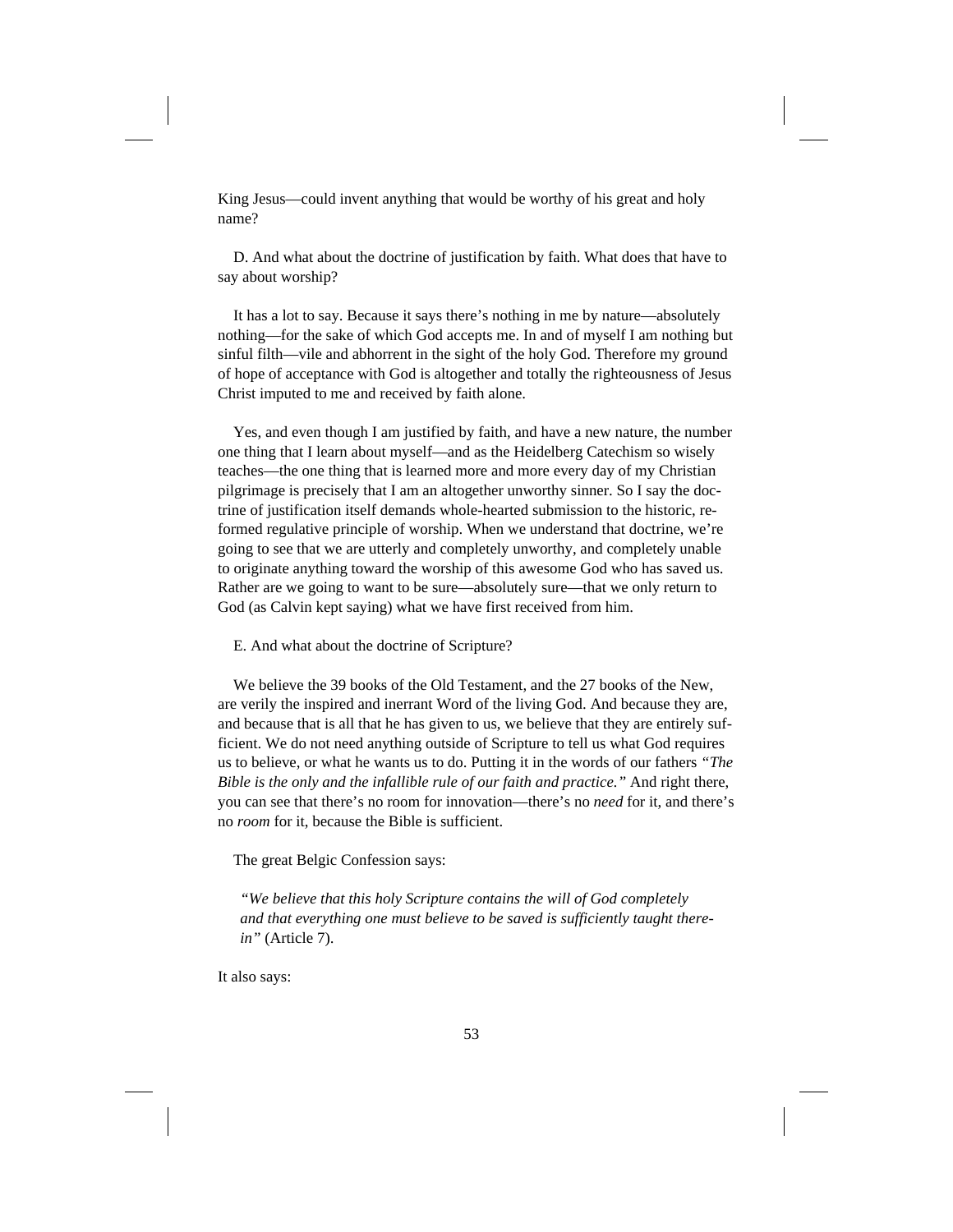*"...the entire manner of worship which God requires of us is described in it at great length, [so that] no one—even an apostle or an angel from heaven,...[can] teach [any] other than what the holy Scriptures have already taught us. For since it is forbidden to add or subtract from the Word of God, this plainly demonstrates that the teaching is perfect and complete in all respects."* (Article 7)

It follows, then, that (and I quote from Article 32):

*"...those who govern the churches...ought always to guard against deviating from what Christ, our only Master, has ordained for us. Therefore, we reject all human innovations...*"

I believe that the reformed fathers meant "all" when they said "all."

*"...all human innovations and all laws imposed on us, in our worship of God, which bind and force our consciences in any way."*

F. And that brings me to the doctrine of Christian liberty.

Paul, the Apostle, commanded the Galatians to *"stand fast,...in the liberty by which Christ has made us free"* (Gal. 5:1), and he forbade them to become *"entangled again in a yoke of bondage"* (5:17), that yoke of bondage being the imposition of man-made doctrines or practices. Yet that's exactly what has happened throughout the length and breadth of the land in much of the Church. All kinds of things have been imposed on the people of God without any warrant whatsoever from Scripture. We are required to listen to solos, and choirs, and organ concerts, and so on, ad nauseam, without any warrant of any kind from Scripture.

Our fathers were very zealous to insist on liberty of conscience. They were not willing to agree that the Church has authority to make laws or doctrines. They said the Church has power that is only ministerial and declarative. You (ad)minister what the King has given you; you declare what he has promulgated—which means that the Church was authorized by God himself to require nothing in doctrine or practice but what is already there in the legislation we have in the Bible. The Westminster Confession of Faith of our church says, and I quote (and it's a very important and beautiful part of Chapter 21):

*"God alone is Lord of the conscience, and hath left it free from the doctrines and commandments of men, which are, in anything, contrary to his Word; or beside it, if matters of faith, or worship. So that to believe such doctrines, or to obey such commands, out of conscience, is to betray true*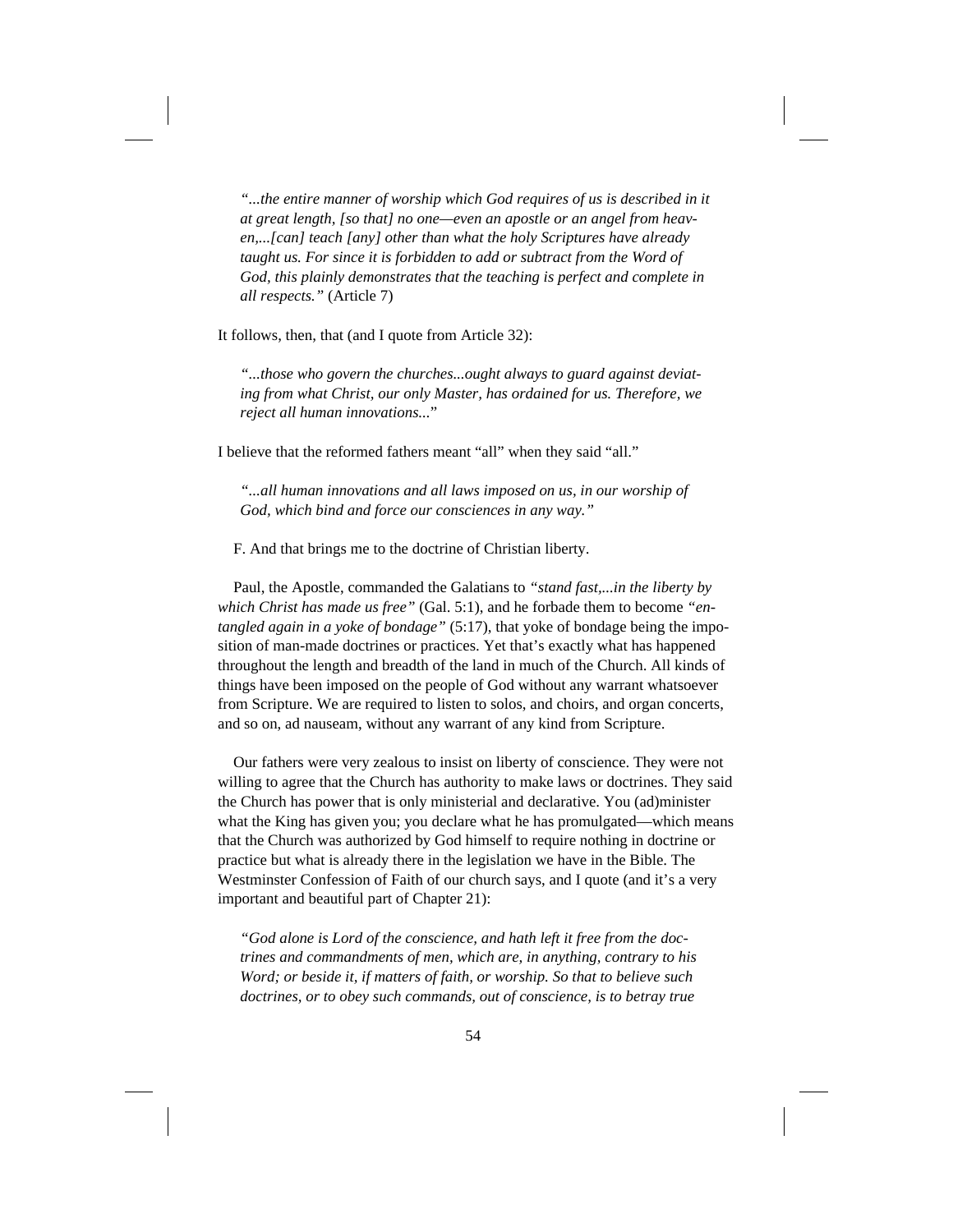*liberty of conscience: and the requiring of an implicit faith, and an absolute and blind obedience, is to destroy liberty of conscience, and reason also."*

G. And that brings us to the doctrine of the Church.

The Church is the Bride of Christ. Being the Bride of Christ means the wife of the Second Person of the Godhead. In Ephesians 5, a parallel is drawn between husbands and wives—like you and me—and Christ and the Church. And we are told that wives are to submit in everything to their husbands. And that means that, in like manner, the Church is supposed to submit in all things to her husband—the Lord Jesus.

And yet, what we see today—(and you can't help but wonder what the connection is between it and the breakdown of marriage, and the family, and the women's liberation, and all the rest of it)—is the fact that wife (the Church) has been in charge instead of the husband (the Lord Jesus). Our reforming fathers in Scotland separated from the Church of England. The Church of England has always claimed legislative authority for the wife. I quote from Article 34 of the 39 Articles of the Church of England:

*"Every particular or national Church hath authority to ordain, change and abolish, Ceremonies or Rites of the Church ordained only by man's authority, so that all things be done to edifying."*

It also says, and I quote:

Anyone who*"...through private judgment, willingly and purposely, doth openly break the Traditions and Ceremonies of the Church* [should be rebuked...]"

Well our fathers said, "No thank you." The Church is supposed to be in submission to Christ and not in charge in any way.

And it was Calvin (and John Knox) with him, who wanted to root this evil out of the churches. The Belgic Confession, following these great reformers, said and I quote:

*"...though it is useful and beneficial that those who are rulers of the Church institute and establish certain ordinances among themselves for maintaining the body of the Church, yet that they ought studiously to take care that they do not depart from those things which Christ, our only Mas-*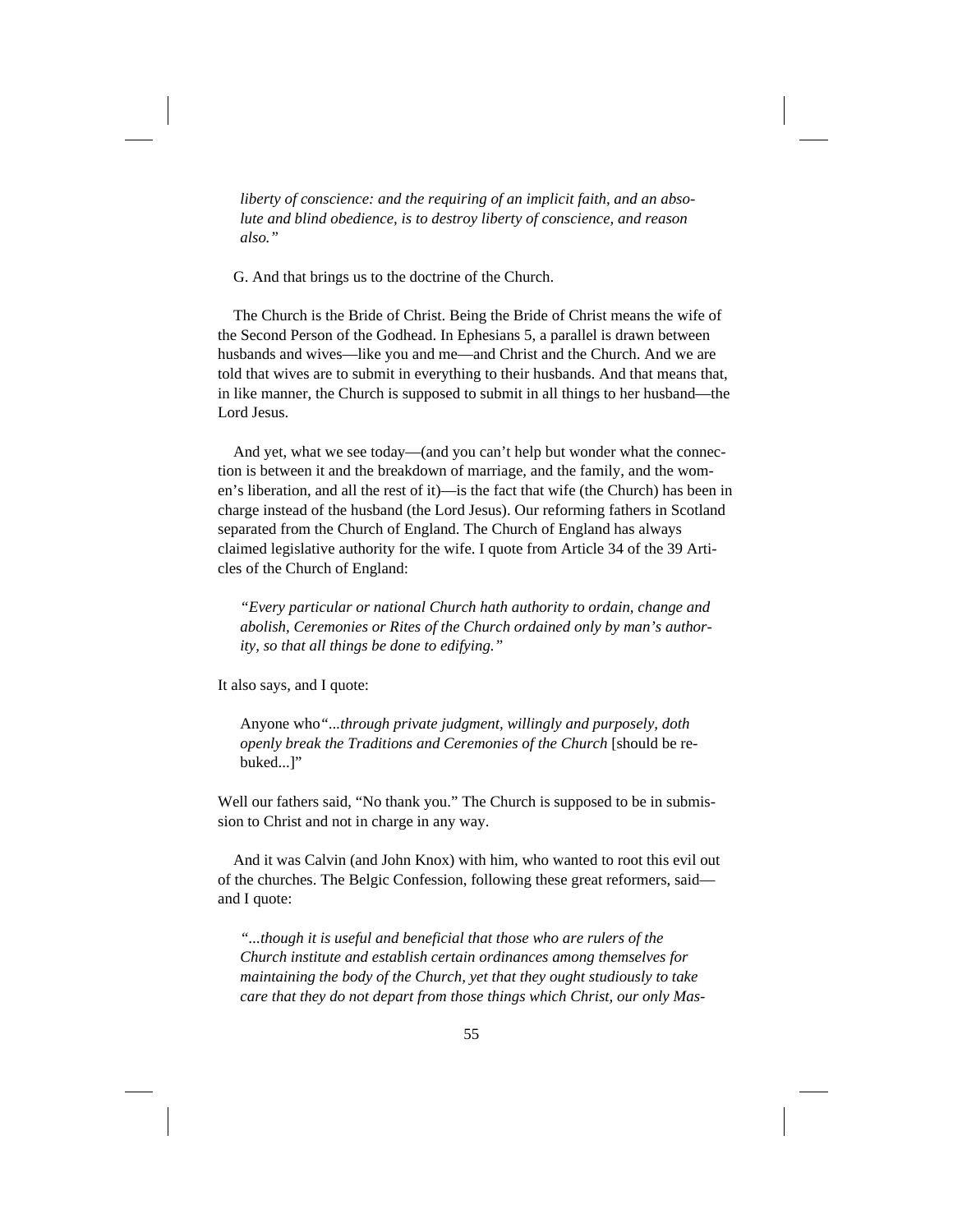*ter, has instituted. And therefore we reject all human inventions, and all laws which man would introduce into the worship of God…*"

But now, finally:

h. It's my conviction that the modern Church is in such a state that we should not expect recovery again without a similar Reformation.

I don't think we should pray that God would revive the Church that dishonors him so totally as the modern Church does. We need a reformation—and then a revival.

In Calvin's day, as in our own, attempts are made to dissuade people from talking about this. And, above all, from putting it at the top of the agenda. Thirty of the 42 years of my ministry people have been telling me that I should be quiet about this subject. But I don't believe we're ever going to see an improvement in the state of the Church until we are concerned about the honor and glory of God. I do not believe it. And I don't even pray for it.

*"In worldly matters"* said John Calvin, it *"may be quite bearable—wherein it is allowable—to yield one to another, and to forgo* [sic] *one's right for the sake of peace; but it is not altogether the same thing in regard to the spiritual governance of the Church, which ought to be according to the ordinance of the word of God. Herein we are not at liberty to yield up anything to men, nor to turn aside on either hand in their favor...Wherefore, if we do not wish to displease him, we must shut our eyes to the opinion of men....I do not thus exclude the prudence which is so much needed, to take all appropriate and right means, not falling into extremes either on the one side or upon the other….But the wisdom of the Spirit, not that of the flesh, must overrule all; and having inquired at the mouth of the Lord, we must ask him to guide and lead us, rather than follow the bent of our own understanding. When we take this method, it will be easy to cut off much occasion of temptation, which might otherwise stop our progress midway."*

It was a great thrill for me a few years ago to stand in the church building where Calvin taught daily for many years. There was a little stool there that he used to sit on when he was too tired to stand. I believe the man burned himself out because he would not keep silent about the honor of his God.

A great preacher of the 20th Century, Dr. Martin Lloyd-Jones had this to say about our day: